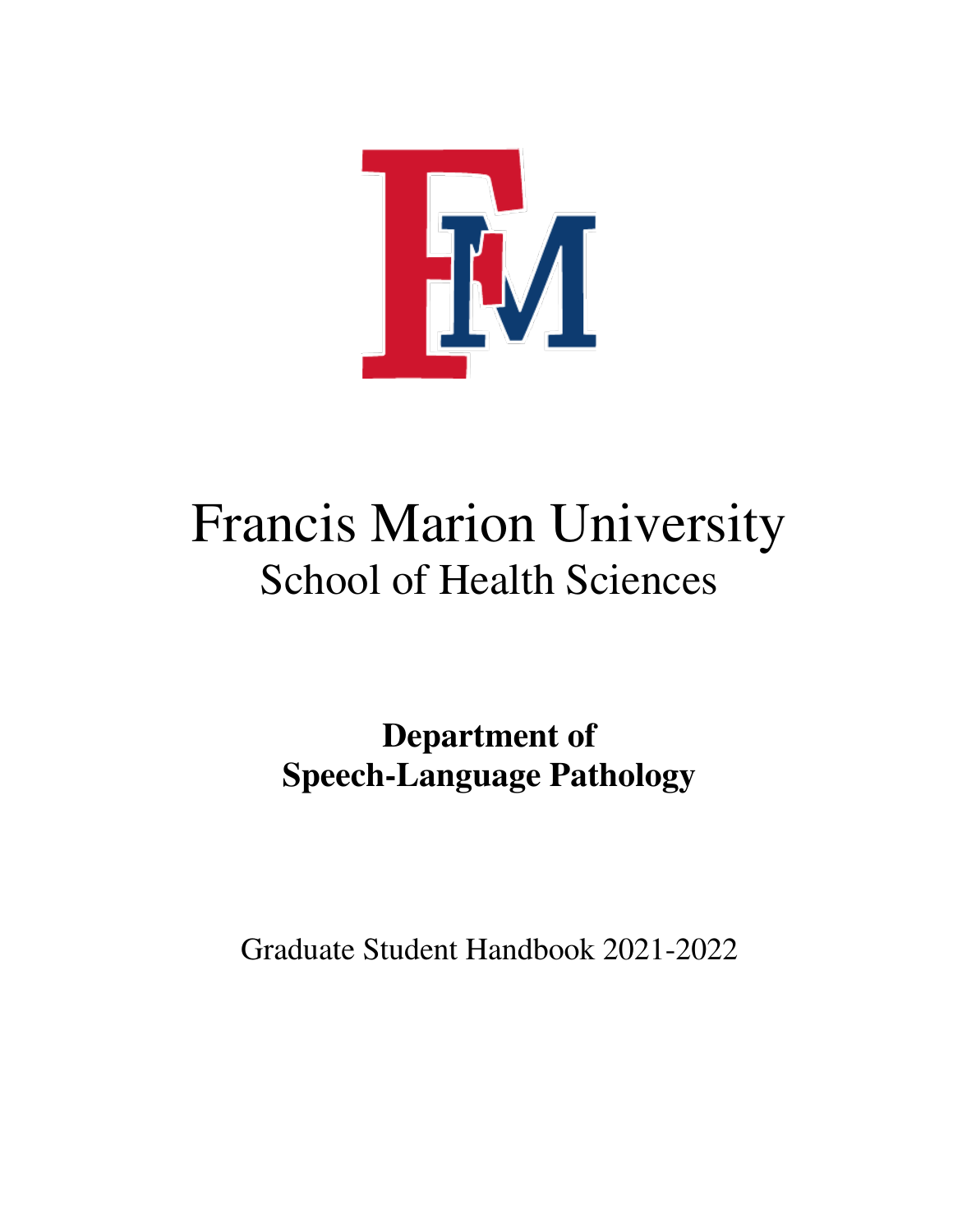## **Disclaimer:**

All students in the Department of Speech-Language Pathology are subject to the policies/ procedures set forth in this *Graduate Student Handbook*. If the *Graduate Student Handbook* is revised, students are subject to the updated *Graduate Student Handbook*  policies/procedures. Updated policies and procedures will be communicated to students in a timely fashion by email, Blackboard learn, and /or in person. If any information in this *Graduate Student Handbook* is inconsistent with Francis Marion University (FMU) policy, the policy of the University prevails. FMU reserves the right to change policies and procedures at any time and without prior notice. Errors and omissions in published documents (written or electronic) may be corrected at any time.

This *Graduate Student Handbook* is provided for informational purposes only and is not a contract.

Students are required to sign a document attesting to having received and read the *Graduate Student Handbook*.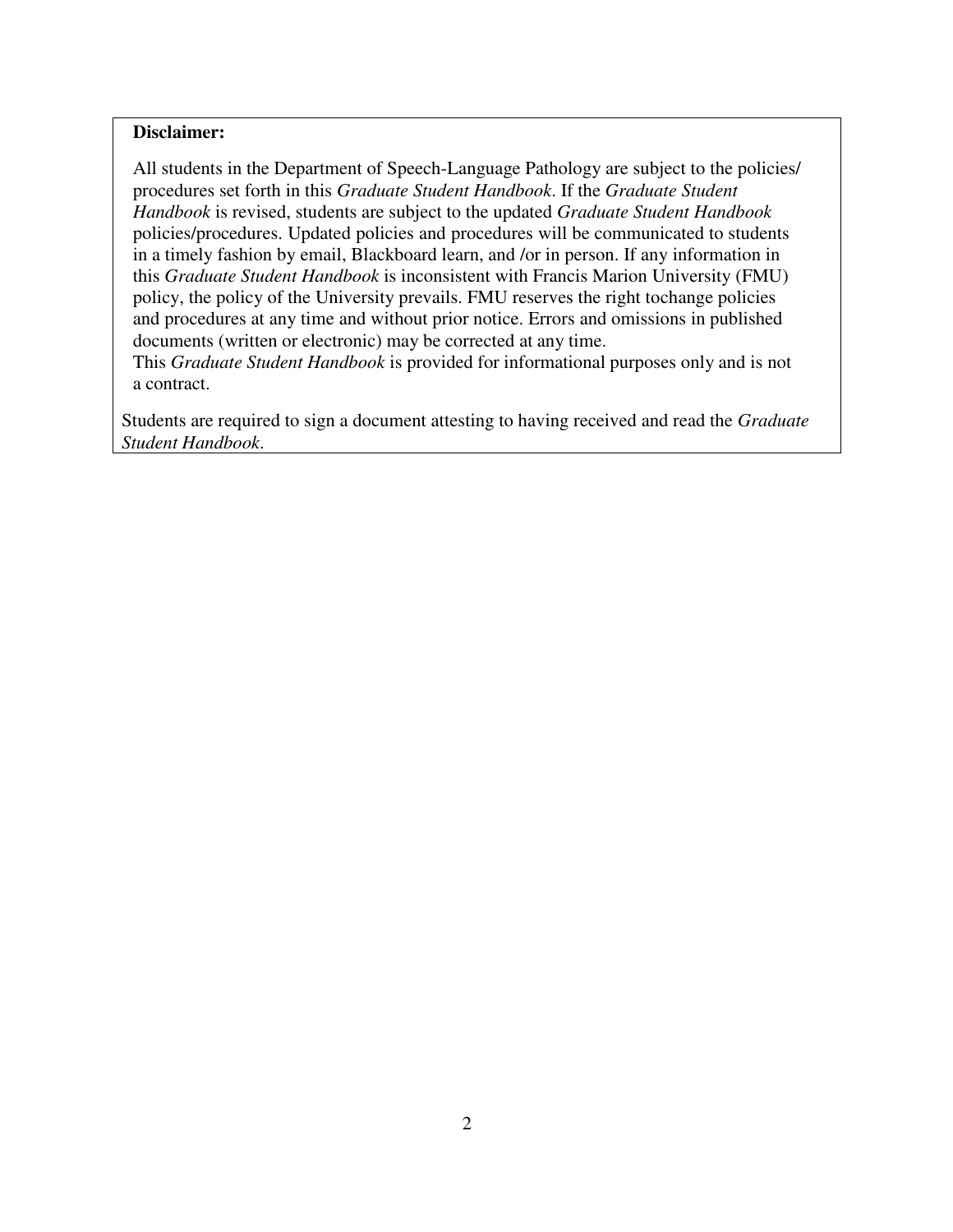|  | <b>Table of Contents</b> |
|--|--------------------------|
|--|--------------------------|

| Section Two: University, School of Health Sciences, Program Policies and Procedures  16 |  |
|-----------------------------------------------------------------------------------------|--|
|                                                                                         |  |
| Privacy Rights of Students / Family Educational Rights and Privacy Act (FERPA) 16       |  |
|                                                                                         |  |
|                                                                                         |  |
|                                                                                         |  |
|                                                                                         |  |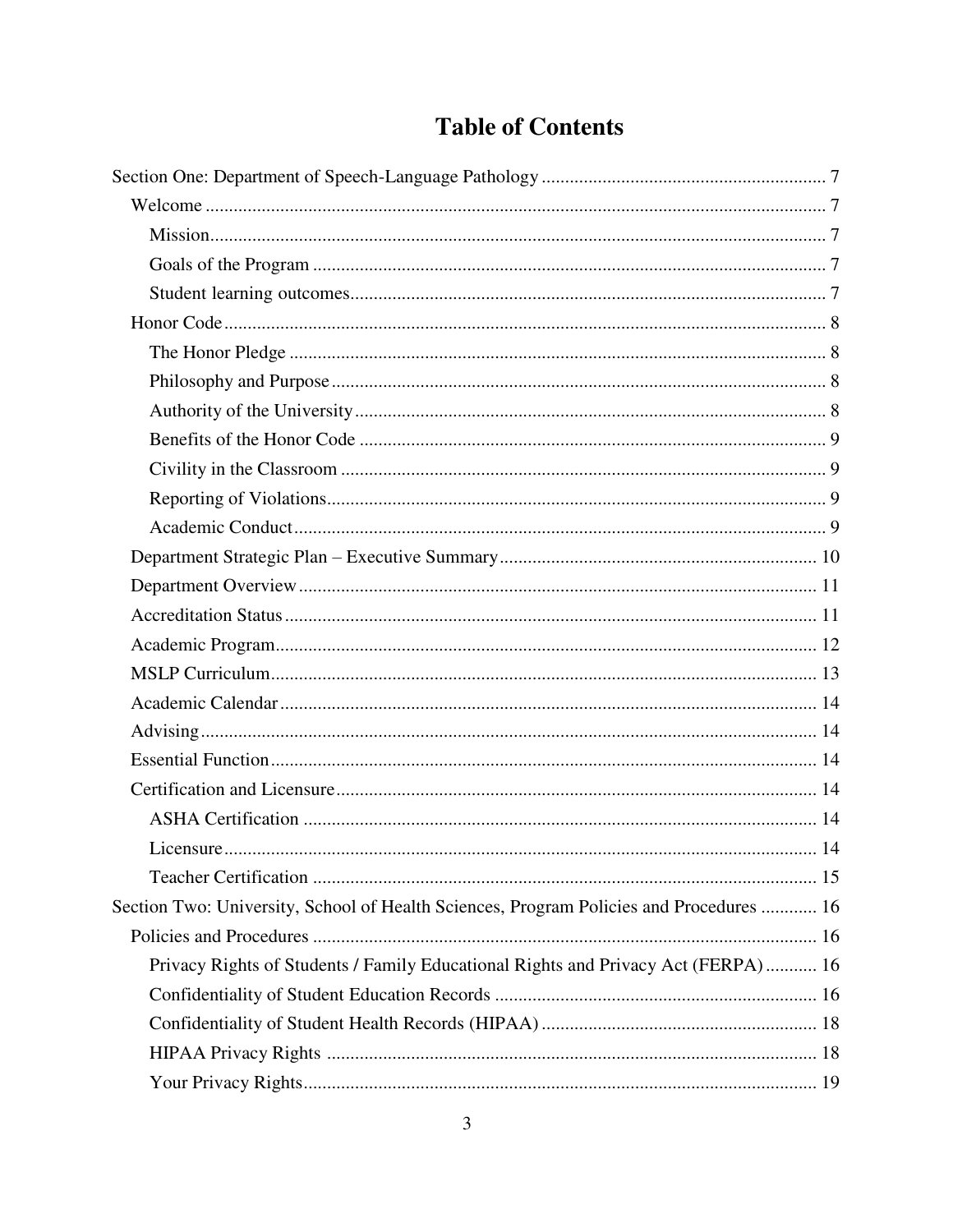| Policy on Professional Conduct in the Student-Student and Teacher-Student Relationship 23 |  |
|-------------------------------------------------------------------------------------------|--|
|                                                                                           |  |
|                                                                                           |  |
| Policy for On Campus Student Sponsored Events Where Alcohol is Served 23                  |  |
|                                                                                           |  |
|                                                                                           |  |
| Policy on Filming, Videotaping, Photography, and Visual or Audio Recordings 24            |  |
| Policy on Fund Raising by Students or Registered Student Organizations  25                |  |
|                                                                                           |  |
|                                                                                           |  |
|                                                                                           |  |
|                                                                                           |  |
|                                                                                           |  |
| Department of Speech-Language Pathology Policies and Procedures Guiding Principles  26    |  |
|                                                                                           |  |
|                                                                                           |  |
|                                                                                           |  |
|                                                                                           |  |
|                                                                                           |  |
|                                                                                           |  |
|                                                                                           |  |
|                                                                                           |  |
|                                                                                           |  |
|                                                                                           |  |
|                                                                                           |  |
|                                                                                           |  |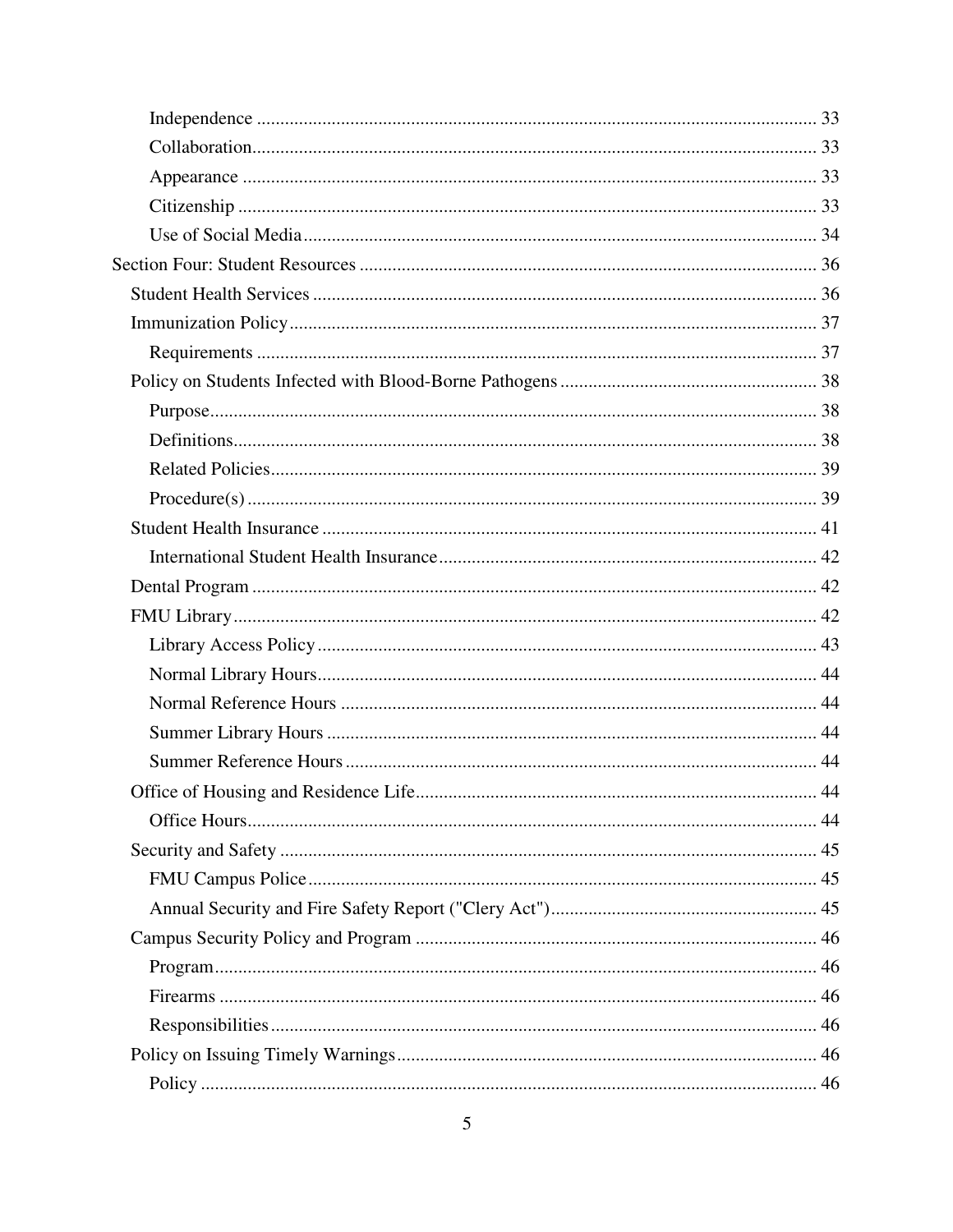| FMU Chapter of the National Student Speech-Language-Hearing Association  53 |  |
|-----------------------------------------------------------------------------|--|
|                                                                             |  |
|                                                                             |  |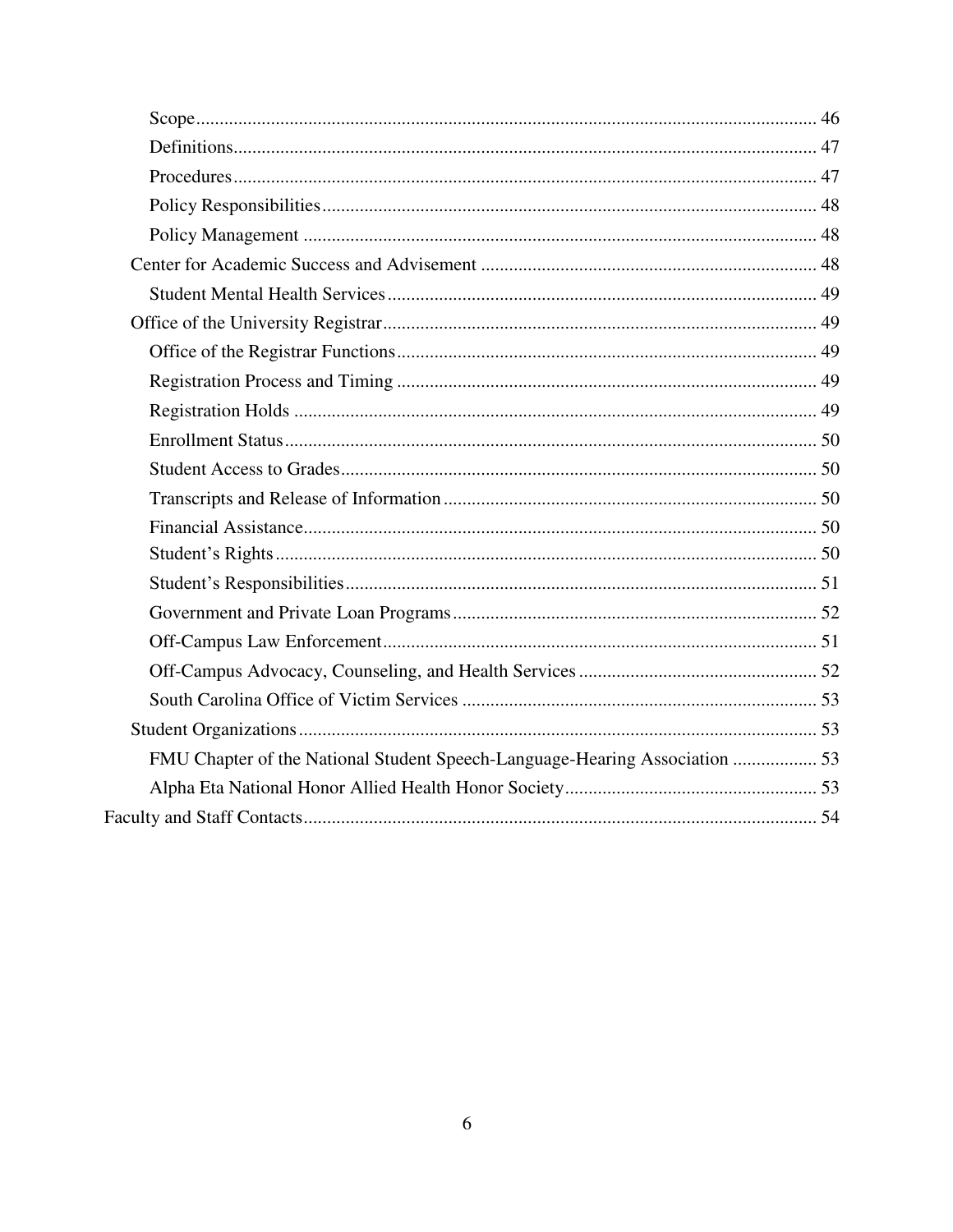## **Section One: Department of Speech-Language Pathology**

#### <span id="page-6-1"></span><span id="page-6-0"></span>**Welcome**

The Department of Speech-Language Pathology at Francis Marion University (FMU) has an academic curriculum designed to meet all requirements for breadth and depth of content in normal and disordered human communication and swallowing across the life span. Each course has been designed to address accreditation and certification requirements. Students will be involved in prevention activities through service learning projects, and activities as well as speech-language and hearing disorders, cultural and linguistic differences and all communication modalities for each client/patient will be tracked in each clinical placement. This process ensures that each student clinician obtains all mandated clinical experiences to gain an understanding of normal and impaired human communication. It should be noted that normal human communication processes will be addressed primarily in courses prerequisite to the graduate program. The graduate curriculum focuses primarily on prevention, assessment, and management of communication swallowing disorders.

#### <span id="page-6-2"></span>**Mission**

The Master of Speech-Language Pathology (MSLP) program provides a comprehensive course of study combined with diverse clinical experiences that will prepare outstanding allied healthcare professionals capable of providing high quality assessment and treatment for individuals with communication and swallowing disorders in the Pee Dee, South Carolina area, and globally.

#### <span id="page-6-3"></span>**Goals of the Program**

Goals of the program are based on critical tenets of the MSLP program include:

- 1. Enhancement of standard speech-language pathology curriculum with greater emphasis on relevant, medical and community-based clinical education.
- 2. Emphasis on the establishment of a medical foundation in the diagnosis and treatment of speech, language, cognitive-communication, feeding and swallowing disorders, as well as, myofunctional problems across the life span.
- 3. Participation in multiple and comprehensive medically based practicums, in addition to educational and rehabilitative practicums.
- 4. Facilitating students' clinical skills development through the evaluation and treatment of infant, pediatric, adult and geriatric persons.
- 5. Providing theoretical and clinical education that reflects a medical service delivery model, which promotes greater service delivery to rural, remote, underserved and all communities struggling to ameliorate health care disparities.

## <span id="page-6-4"></span>**Student Learning Outcomes (SLOs)**

Students who graduate from the MSLP program will demonstrate:

- 1. Knowledge of human communication disorders (speech, language and hearing) across the lifespan.
- 2. Understanding of different linguistic and cultural communication norms and disorders.
- 3. Ability to assimilate academic material into evidence-based clinical practice
- 4. Ability to think critically and evaluate research relevant to the field of speech-language pathology.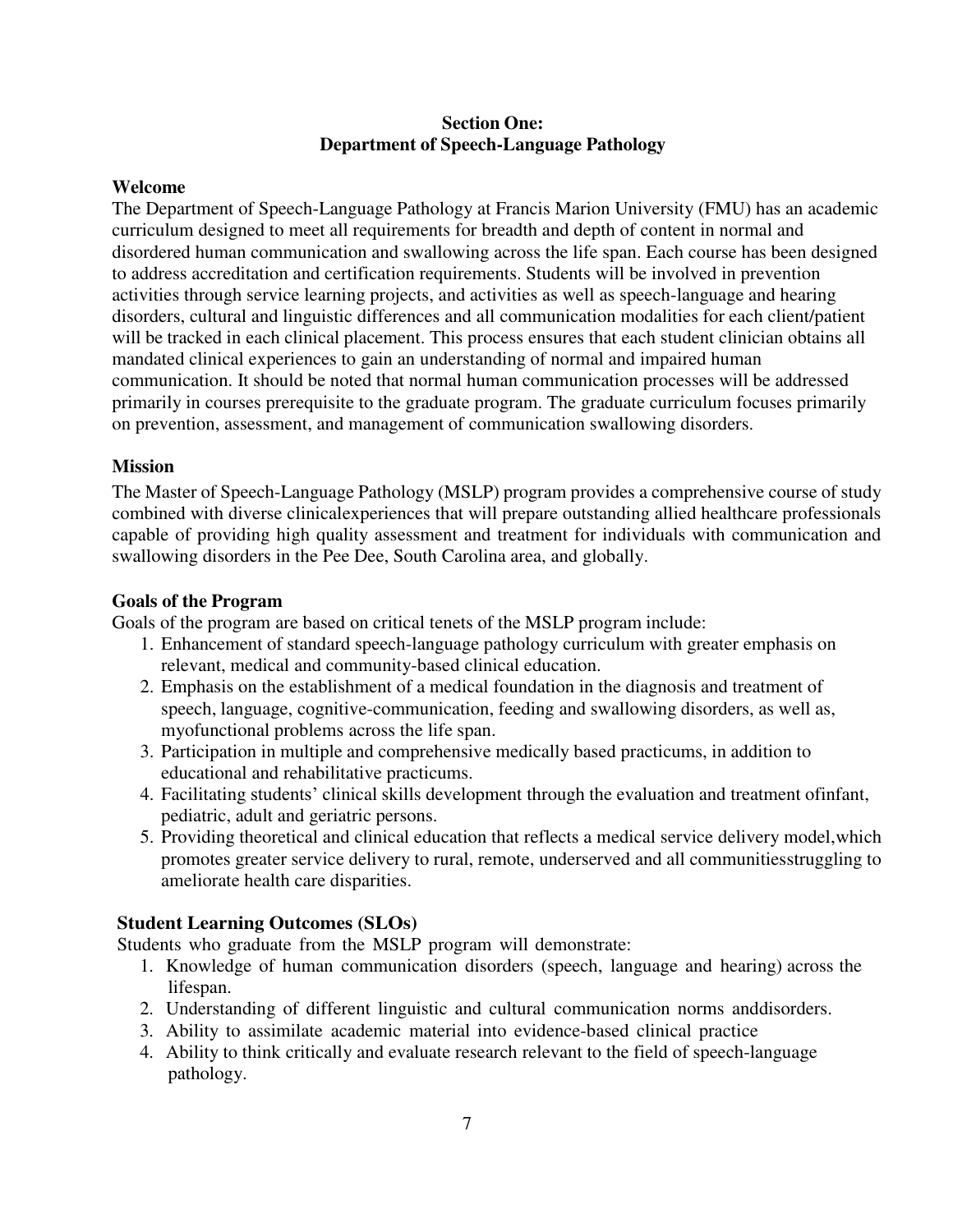- 5. Knowledge of current standards of practice in the speech-language pathology profession including policies and standards of the American Speech-Language-Hearing Association (ASHA) and state licensing procedures.
- 6. Behavior in accordance with ethical standards of the profession in academic, research and clinical environments.
- 7. Ability to work with other professionals in order to facilitate better care of individuals with communication disorders.
- 8. Knowledge of regulations and record keeping in a variety of clinical settings
- 9. Clinical knowledge and skills essential to speech-language pathology servicedelivery in acute health care settings.
- 10. Ability to deliver speech-language pathology services to patients with medically- based communication problems as private practitioners.

<span id="page-7-0"></span>It is expected that all graduate students will achieve a level of competency for all SLOs of no less than 80%. Graduate students performing below the expected criteria are responsible for increasing their level of competency by successfully completing an academic remediation/intervention plan developed with the faculty member.

#### **We strictly adhere to the ASHA Code of Ethics which can be found at [www.asha.org.](file:///C:/Users/frances.burns/AppData/Local/Microsoft/Windows/INetCache/Content.Outlook/SF3KDD4V/www.asha.org)**

#### **Honor Code**

Upon becoming a member of the FMU Community, students are expected to behave with honor and integrity in a manner that reflects the values of the institution. Students must interact in a civil manner, both in and out of the classroom, treating all persons and property with respect. Upon enrollment at FMU, students pledge not to lie, cheat, or steal. They also pledge not to violate the FMU Honor Code or any civil/criminal laws. Inasmuch as honor and integrity serve to define one's character, the university community expects that students will not tolerate the aforementioned behaviors in others and will exhibit reasonable judgment in reporting students who violate the FMU Honor Code.

#### <span id="page-7-1"></span>**The Honor Pledge**

"As a student at FMU, I pledge to obey the FMU Honor Code and civil and criminal laws. Ipledge not to lie, cheat, or steal. I will encourage others to respect the Honor Code and will exhibit reasonable judgment in reporting students who violate it."

#### <span id="page-7-2"></span>**Philosophy and Purpose**

The FMU Honor Code consists of academic and student conduct sections and contains the expectations, policies, and procedures that apply to all FMU students. These sections are designed to support the educational mission of the University, to protect the University community from disruption and harm, and to maintain appropriate standards of individual and group behavior. The sections should be read broadly and are not intended to define misconductin exhaustive terms.

#### <span id="page-7-3"></span>**Authority of the University**

FMU reserves the right to take all necessary and appropriate steps to protect the safety and wellbeing of the campus community. Any act committed by a student, whether on or off campus, which is determined by the University to be a threat to the safety or well-being of the community or which is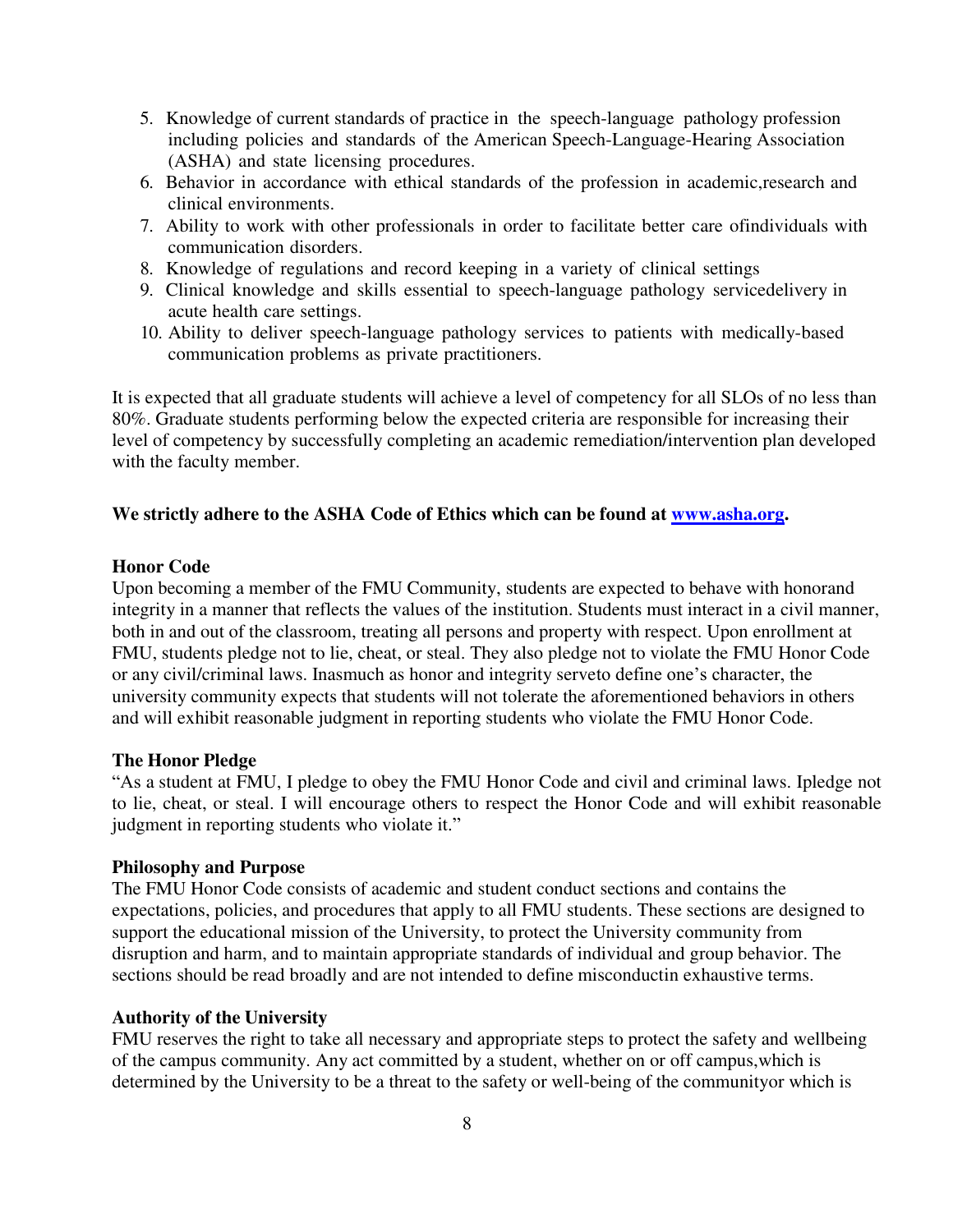disruptive to the primary purposes of the University may result in action taken in accordance with community standards. Student, for the purpose of this policy, is defined to mean a person enrolled for one or more hours of academic credit, or in a noncredit course or courses offered in the name of the University; or a person admitted or seeking admission to the University if action is related to University admission, function, or event. Violations by nonstudents may result in restricted access to campus or University events. Non- students are expected to abide by these policies as well. It is the responsibility of the student host of the nonstudent to make his or her guest aware of these behavioral expectations.

#### **Benefits of the Honor Code**

- <span id="page-8-0"></span>Creates a supportive peer environment that affirms honesty and discourages cheating
- Creates pride in belonging to a community with strong values and standards
- Promotes student ownership and responsibility in an atmosphere of mutual trust
- Promotes responsibility and civility among students
- Supports systems within the University and ties the campus community together
- Lasts beyond graduation, encouraging a lifelong adherence to the Honor Code
- Instills community trust in students and graduates of the University

#### <span id="page-8-1"></span>**Civility in the Classroom**

The classroom is an integral component of the educational community, and FMU strives to provide an environment appropriate to the University setting. Students are expected to interact ina civil manner, treating all persons with respect, and to adhere to behavioral standards contained in their respective course syllabi. Disruption of classroom instruction by students is not tolerated and will result in the removal of the disruptive student or students from class. Disruptive or uncivil behavior in the classroom may result in appropriate disciplinary action, which could include suspension, expulsion, or other University sanctions.

#### <span id="page-8-2"></span>**Reporting of Violations**

Students may report possible Academic Conduct violations to the instructor in question, the appropriate Program Director or Dean, the Office of the Provost, or the Office of the Vice President for Student Affairs. Students reporting possible academic violations have the right of confidentiality. Students may refer possible Student Conduct violations to Campus Police or to the Office of the Vice President for Student Affairs. Those making such referrals are required to provide information pertinent to the case.

#### <span id="page-8-3"></span>**Academic Conduct**

A primary responsibility of an instructor is to certify that a specific academic assignment has been mastered sufficiently to merit university credit. An inseparable part of this responsibility is to take all possible precautions to ensure that the credit has not been attained by fraud. The instructor should rigorously enforce honesty concerning all academic work submitted by his/her students for evaluation. While it is difficult to define precisely and all inclusively all aspects of academic dishonesty, the following statements should serve as a guide. Cheating includes, but is not limited to, wrongfully giving, taking or presenting any information or material by a student with the intent of aiding him/herself or any other person on any academic work which is considered in any way in the determination of the final grade. Plagiarism involves the use of the ideas or writings of another without acknowledgment of that use. A more detailed description of these two forms of academic dishonesty, and how allegations of academic dishonesty are handled, are described below.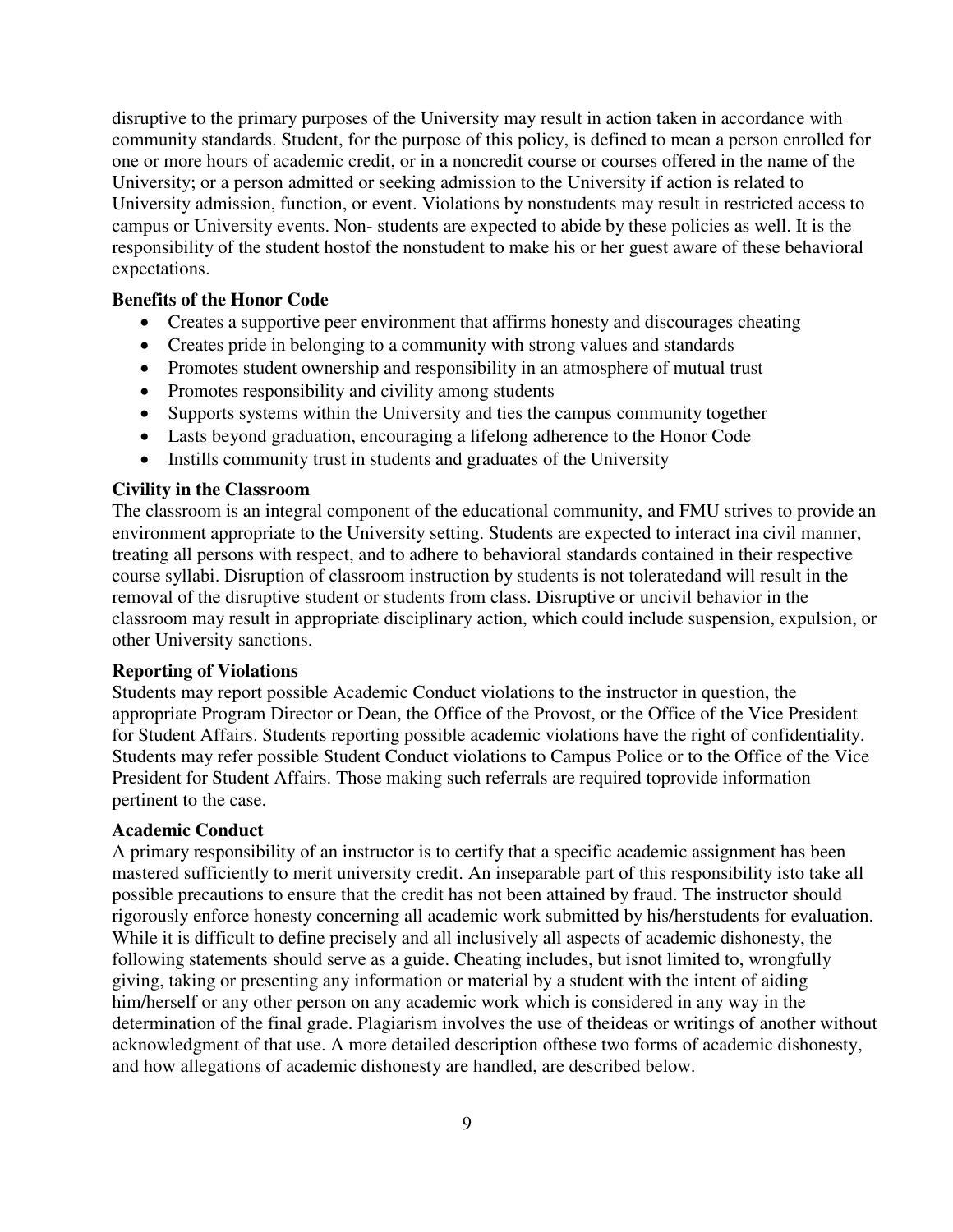- 1. All academic work, written or otherwise submitted by a student to his/her instructor or other academic supervisor is FMU Honor Code - 59 - expected to be the result of his/ herown thought, research, or self-expression. In any case in which a student feels unsure about a question of plagiarism involving his/her work, he/ she is obliged to consult the instructor on the matter before submitting it.
- 2. When a student submits work purported to be his her own, but which in any way borrows ideas, organization, wording, or anything else from another source without appropriate acknowledgments of the fact, the student is guilty of plagiarism.
- 3. An act of plagiarism may occur with or without intent. Submission of work without proper intext and bibliographical attribution of all sources constitutes plagiarism, regardless of whether the student intended to plagiarize.
- 4. Plagiarism includes reproducing someone else's work, whether it be a published article, chapter of a book, a paper from a friend or material found on the Internet. Plagiarism also includes the practice of employing or allowing another person to alter or revise the work which a student submits as his/her own, whoever the other person may be. Students may discuss assignments among themselves or with an instructor or tutor, but the actual work must be done by the student alone unless explicit permission is otherwise given by the instructor.
- 5. When a student's assignment involves research in outside sources of information, he/shemust carefully acknowledge exactly what or where and how he/she has employed them. If a student quotes the words of someone else, he/she must put quotation marks around the passage in question, add an appropriate in-text citation to indicate its origin, and include a full bibliographical citation of this source. If a student paraphrases or summarizes ideas from a source, the student should communicate those ideas in his/her own language and sentence structure, add an appropriate in-text citation to indicate its origin, and include a full bibliographic citation for this source. Leaving the organization, content, and phraseology intact and making simple changes is plagiaristic. However, nothing in these rules shall apply to those ideas which are so generally and freely circulated as to be part of the public domain. It is important to recognize that plagiarism is theft, not of ideas, but of the credit for originating ideas. Students who use another's ideas or language without giving credit violate the most basic agreement between the student and the University; they attack the academic enterprise at its very heart. Scholars at every level (including students) must represent truthfully their findings; that is, they must not tamper with the truth or offer as theirs what others discovered or wrote.

## <span id="page-9-0"></span>**Department of Speech-Language Pathology Strategic Plan – Executive Summary**

The strategic plan is aligned with the mission of MSLP Program and Francis Marion University's goal to make available excellent educational programs for the Pee Dee region, the State of South Carolina, and globally.

In pursuit of achieving our mission, goals have been established to enhance the quality and growth of the FMU MSLP program in the following areas: Education; Clinical Training; Research; and Community Engagement.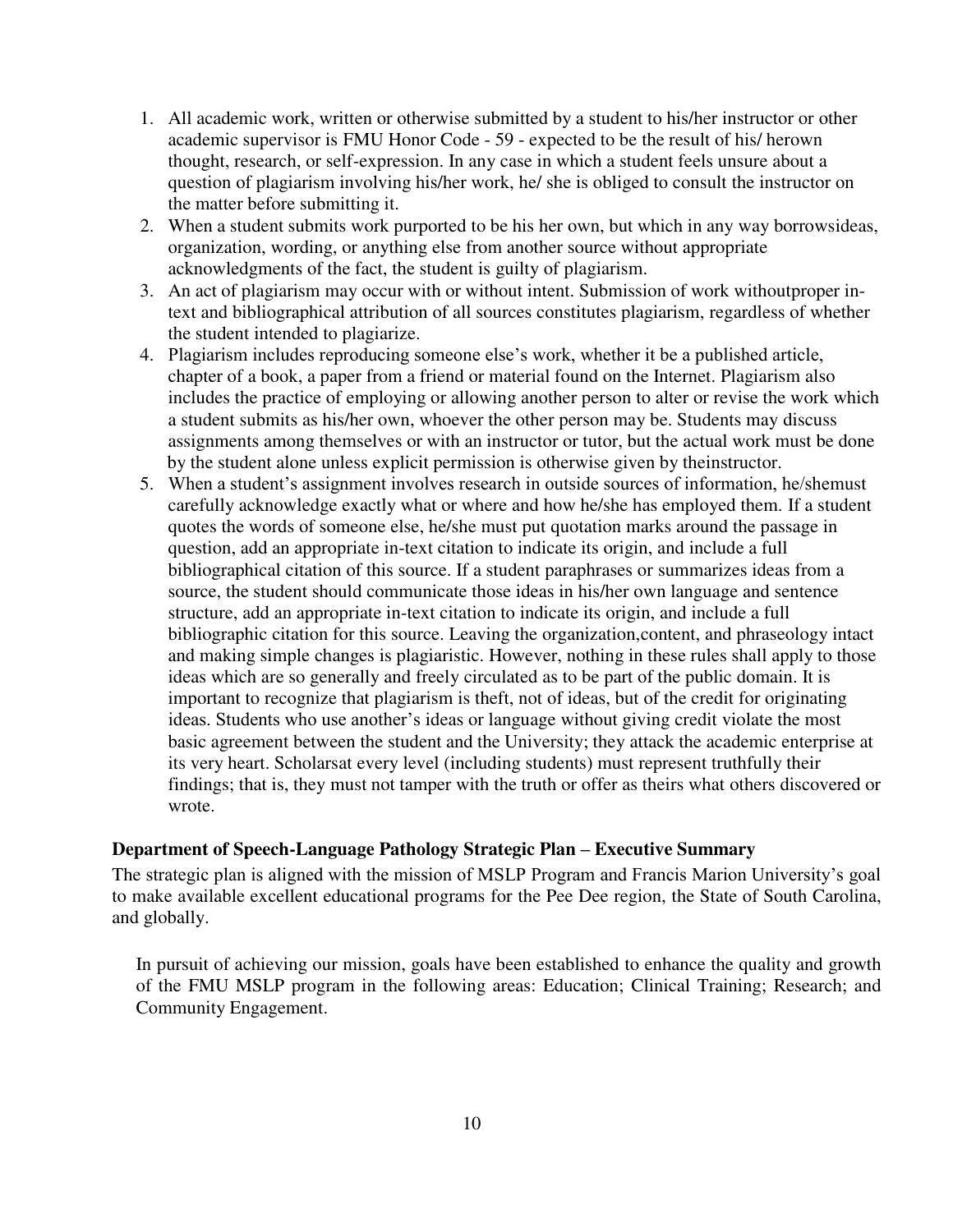## *Education*

*The program will:* 

- $\cdot \cdot$  Provide and utilize existing education opportunities to prepare students for interprofessional collaboration and practice;
- $\bullet$  Sponsor continuing education programs for clinical educators who provide graduate student training;
- $\triangle$  Continue to foster diversity and inclusion in communication sciences and disorders practices through multicultural curriculum transformation.

# *Clinical Training*

*The program will:* 

- Broaden the clinical population/activities available through the program clinic;
- $\bullet$  Provide a rich diversity of clinical experiences across the lifespan;
- Develop new strategies to reinforce awareness and application of approaches to assessment and treatment of culturally and linguistically diverse populations.

# *Research*

*The program will:* 

- $\triangle$  Prepare clinician-researchers to apply clinical research skills to promote evidence-based practice;
- $\div$  Involve students and faculty in critically needed evidence-based research (EBR) focused on the South Carolina Pee Dee area, a USA Health Disparities Region.

# *Community Engagement*

*The program will:* 

- $\triangle$  Provide two screening clinics at community sites each semester to promote preventionearly referrals for communication, cognitive and swallowing disorders;
- Develop resources and relationships that support student involvement in community-based outreach opportunities.
- \* Provide continuing education for practicing clinicians in the Pee Dee, South Carolina area.

## <span id="page-10-0"></span>**Department Overview**

The Department of Speech-Language Pathology offers the Master of Science (M.S.) degree and provides entry level professional education. The academic and clinical components are designed to prepare skilled clinicians who are committed to excellence in the delivery of speech-language pathology services in health care and other professional settings. Faculty and students use clinical and technological resources based on evidence-based practice principles to advance the field of communication sciences and disorders through research and clinical care. This full-time program is designed to be completed in five (5) consecutive semesters starting in the fall. English is the language of instruction throughout the curriculum.

## <span id="page-10-1"></span>**Accreditation Status**

The Master of Speech-Language Pathology (MSLP) program at Francis Marion University is a Candidate for Accreditation by the Council on Academic Accreditation in Audiology and Speech-Language Pathology (CAA) of the American Speech-Language-Hearing Association, 2200 Research Boulevard, #310, Rockville, MD 20850, 800-498-2071 or 301-296-5700.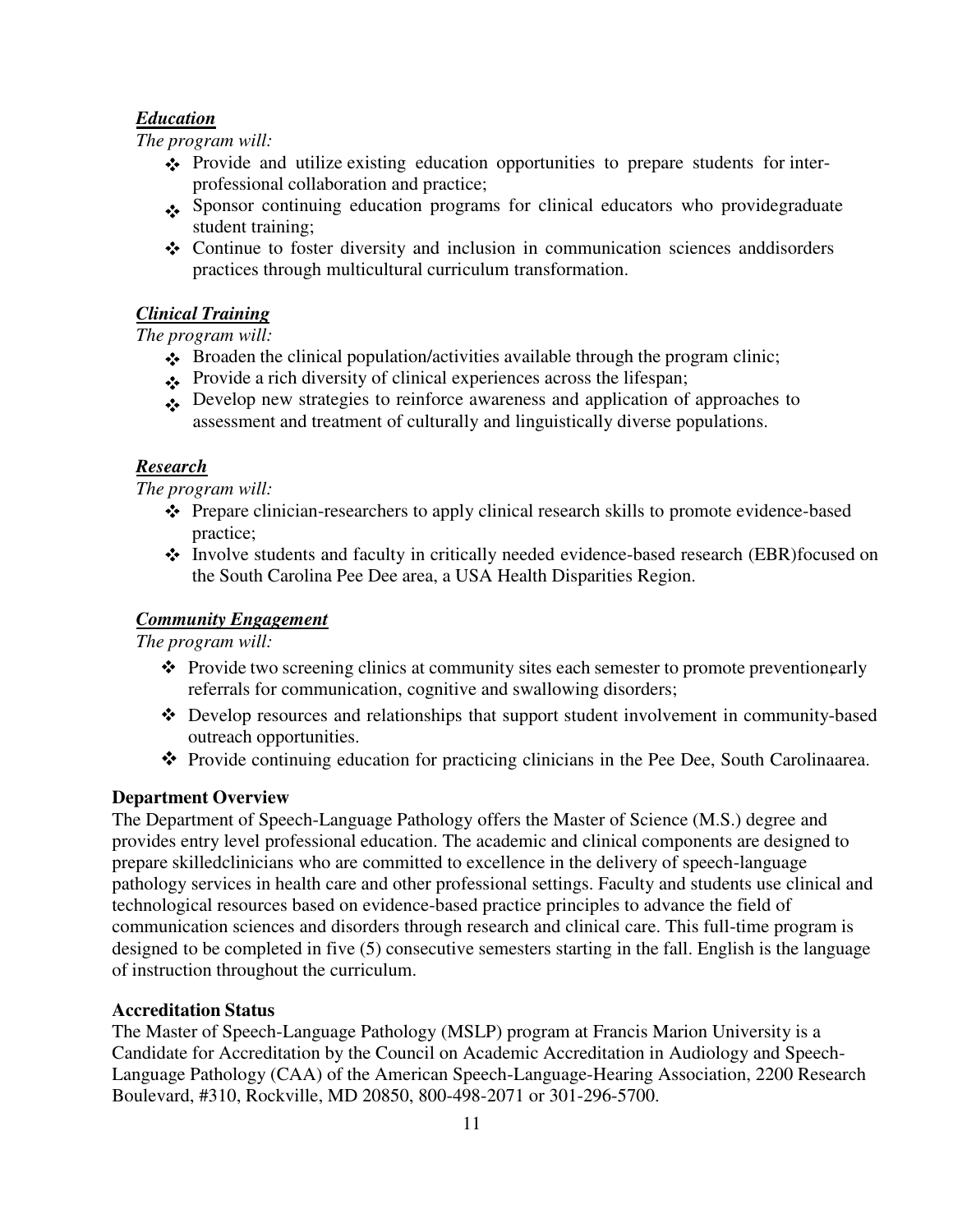Candidacy status is a "pre-accreditation" status with the CAA, awarded to developing oremerging programs for a maximum period of 5 years.

## <span id="page-11-0"></span>**Academic Program**

The academic coursework sequence occurs across five (5) semesters of the program. A sixth to seventh semester is available for students who require additional time to complete clinical requirements. Academic courses are intended to provide each student with the theoretical background knowledge and essential skills necessary to engage in supervised clinical practice as a speech-language pathologist.

Non-Degree students may apply to take the post baccalaureate courses which are required as prerequisites.

- SLP 510 Intro to Communication Disorders
- SLP 509 Intro to Audiology
- SLP 501 Anatomy and Physiology of the Speech and Hearing Mechanism
- SLP 507 Speech and Language Development
- SLP 515 Phonetics
- SLP 520 Structured Clinical Observation (If needed)

In addition, there are science courses required by ASHA which includes:

**Biological Sciences –-** Acceptable courses in biological sciences should emphasize a content area related to human or animal sciences (e.g., biology, human anatomy and physiology, neuroanatomy and neurophysiology, human genetics, veterinary science)

**Physical Sciences –** Must be a physics or chemistry course.

**Behavioral Sciences -** Acceptable courses in social/behavioral sciences should include psychology, sociology, anthropology, or public health.

**Statistics Course-** Must be a mathematically-based statistics course. A research methodology course in communication sciences and disorders (CSD) may not be used to satisfy the statistics requirement.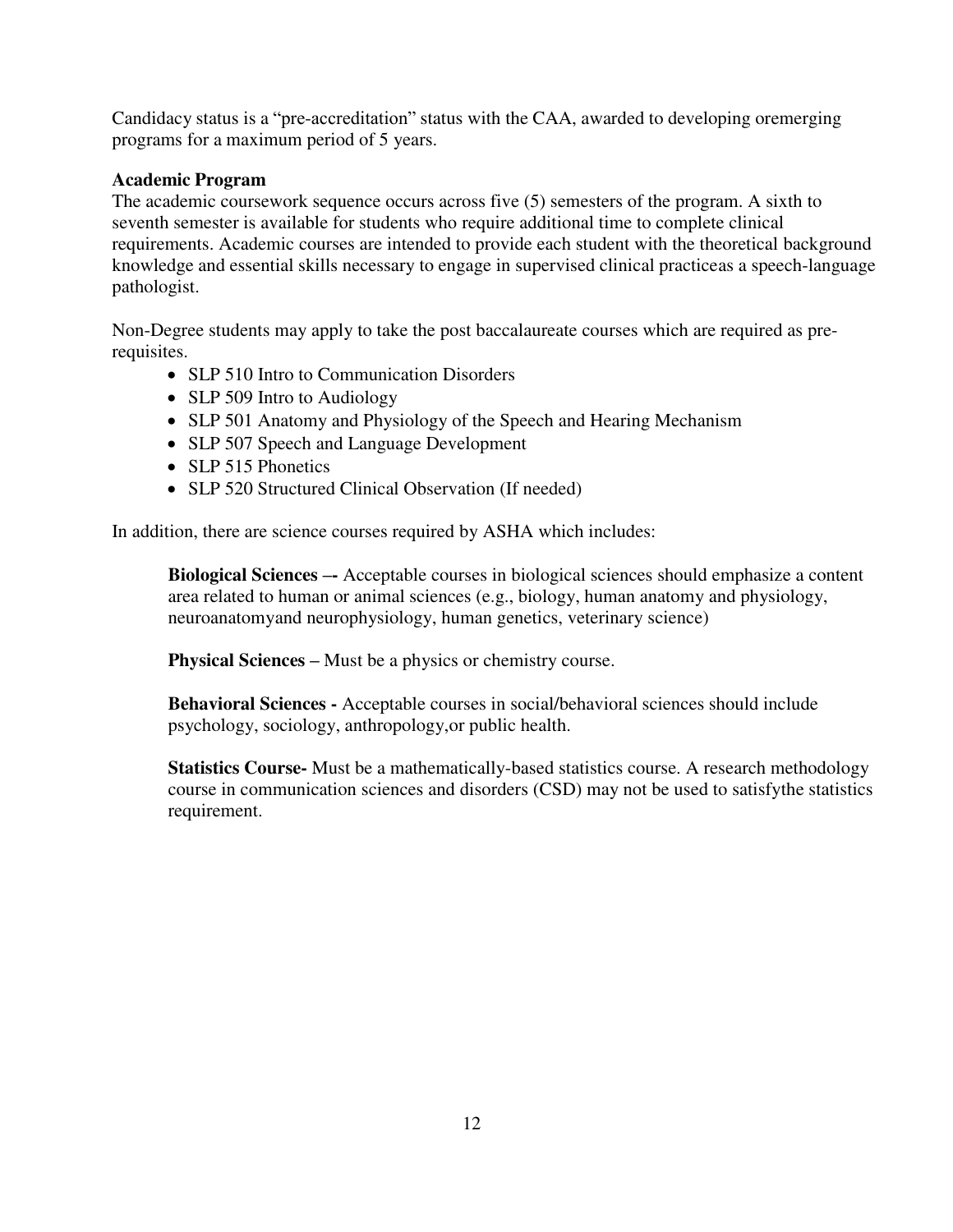#### **MASTER OF SPEECH-LANGUAGE PATHOLOGY PROGRAM CURRICULUM**

#### **YEAR ONE**

**Fall ……………………………………………………………………. 15 hours** SLP 530 Speech Sound Disorders (2) SLP 531 School-Age Language Disorders (3) SLP 537 Speech and Hearing Science (3) SLP 546 Early Intervention for Infants and Toddlers: A Collaborative Approach (3) SLP 547 Neurology of Speech-Language and Hearing (3) SLP 550 Clinical Practicum I (1:0-2) **Spring …………………………………………………………………. 16 hours** SLP 542 Autism Spectrum Disorder (2) SLP 543 Craniofacial Anomalies (2) SLP 561 Dysphagia (3) SLP 591 Motor Speech Disorders (2) SLP 571 Aural Rehabilitation (3) SLP 575 Adult Language Disorders (3) SLP 580 Clinical Practicum II (1:0-2) **Summer ……………………………………………………………….10 hours** SLP 545 Introduction to Multicultural Issues (1) SLP 567 Research Methods I (3) SLP 595 Medical Aspects of Speech-Language Pathology (1) SLP 601 Clinical Practicum III (3:0-6) SLP 607 Augmentative and Alternative Communication (1)

SLP 610 Professional Issues and Ethics (1)

#### **YEAR TWO**

**Fall ……………………………………………………………………. 12 hours** SLP 615 Voice Disorders (3) SLP 617 Fluency Disorders (3) SLP 620 Clinical Practicum IV (5:0-10) SLP 630 Research Methods II: Capstone Project (1) **Spring ………………………………………………………………….10 hours** SLP 621 Clinical Practicum V (8:0-16) SLP 630 Research Methods II: Capstone Project (2)

#### **Total Credit Hours Required for Graduation: 63 hours**

**All current course descriptions can be found in the FMU Course Catalog in print and online.**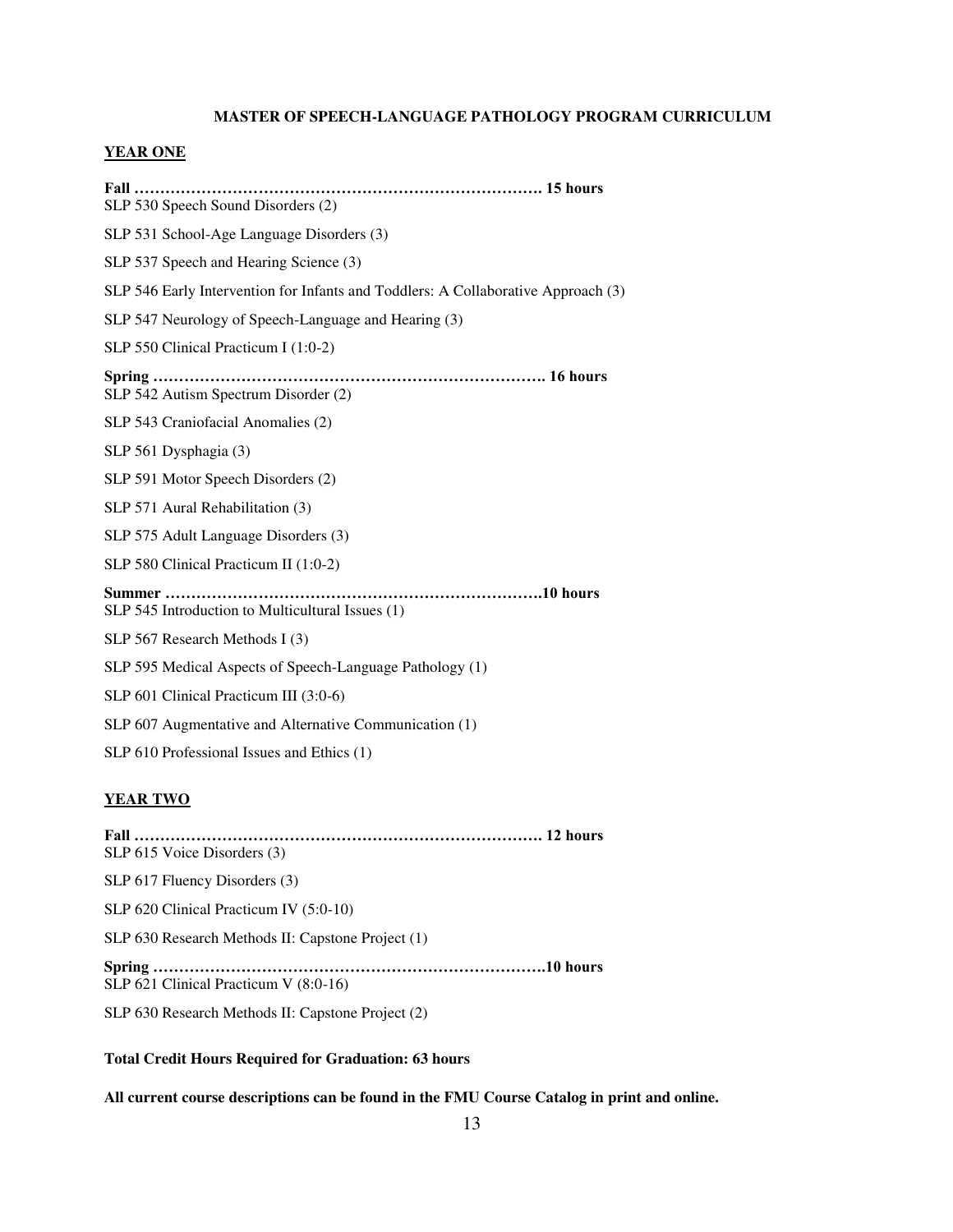#### <span id="page-13-0"></span>**Academic Calendar**

The Department sets a calendar each year, in accordance with the published FMU calendar (available on the website). The full-year academic calendar is provided to incoming graduate students at or before orientation. *Students should be aware that clinical experiences may not follow the academic calendar.*  Clinic time during a semester may be extended due to the schedule maintained by the site, weather or other unexpected closures, or if a student requires more opportunities to achieve competency and/or required hours. Such extensions will be achieved through mutual agreement with the clinical site.

#### <span id="page-13-1"></span>**Advising**

Graduate students are assigned an academic advisor within the department. All students are required to attend individual and/or group advising meetings held during each semester.

#### <span id="page-13-2"></span>**Essential Function**

*"In order to acquire the knowledge and skills requisite to the practice of speech-language pathology to function in a broad variety of clinical situations, and to render a wide spectrum of patient care, individuals must have skills and attributes in five areas: communication, motor, intellectual-cognitive sensory-observational, and behavioral-social. These skills enable a studentto meet graduate and professional requirements as measured by state licensure and national certification. Many of these skills can be learned and developed during the course of the graduate program through coursework and clinical experiences. However, there are skills that are most inherent and should be present when a student begins the program."*(Council of Academic Programs in Communication Sciences and Disorders, 2007)

Admitted students are required to review and acknowledge capacity to fulfill these essential functions. Failure to meet or maintain the Essential Functions may result in a recommendation for dismissal from the program.

#### <span id="page-13-3"></span>**Certification and Licensure**

FMU makes no guarantees regarding an individual's ability to obtain licensure, certification, or employment. Information and materials regarding licensure, certification, and/or employment opportunities are available in the Department of Speech-Language Pathology Clinic Handbook.

#### <span id="page-13-4"></span>**ASHA Certification**

Successful completion of the academic and clinical requirements of the speech-language pathology master's program prepares graduates for entry-level practice. Graduates, complete a clinical fellowship to be eligible for the Certificate of Clinical Competence in Speech-Language Pathology from ASHA. The ASHA Standards for Certification can be found on the website: [CAA 2020 Certification](https://www.asha.org/certification/2020-slp-certification-standards/) 

#### <span id="page-13-5"></span>**Licensure**

Students who complete the MSLP program will also have completed academic and clinical requirements for licensure in Speech-Language Pathology from the South Carolina State Office of the Professions Division of Professional Licensing Services. Information and instructions for South Carolina licensure are available online[: http://www.llr.state.sc.us/](http://www.llr.state.sc.us/)

**Students who plan to seek licensure in another state should consult its licensing agency.** ASHA maintains links for state contacts and licensing requirements at: http://www.asha.org/advocacy/state/ International SLP licensure is available via IALP.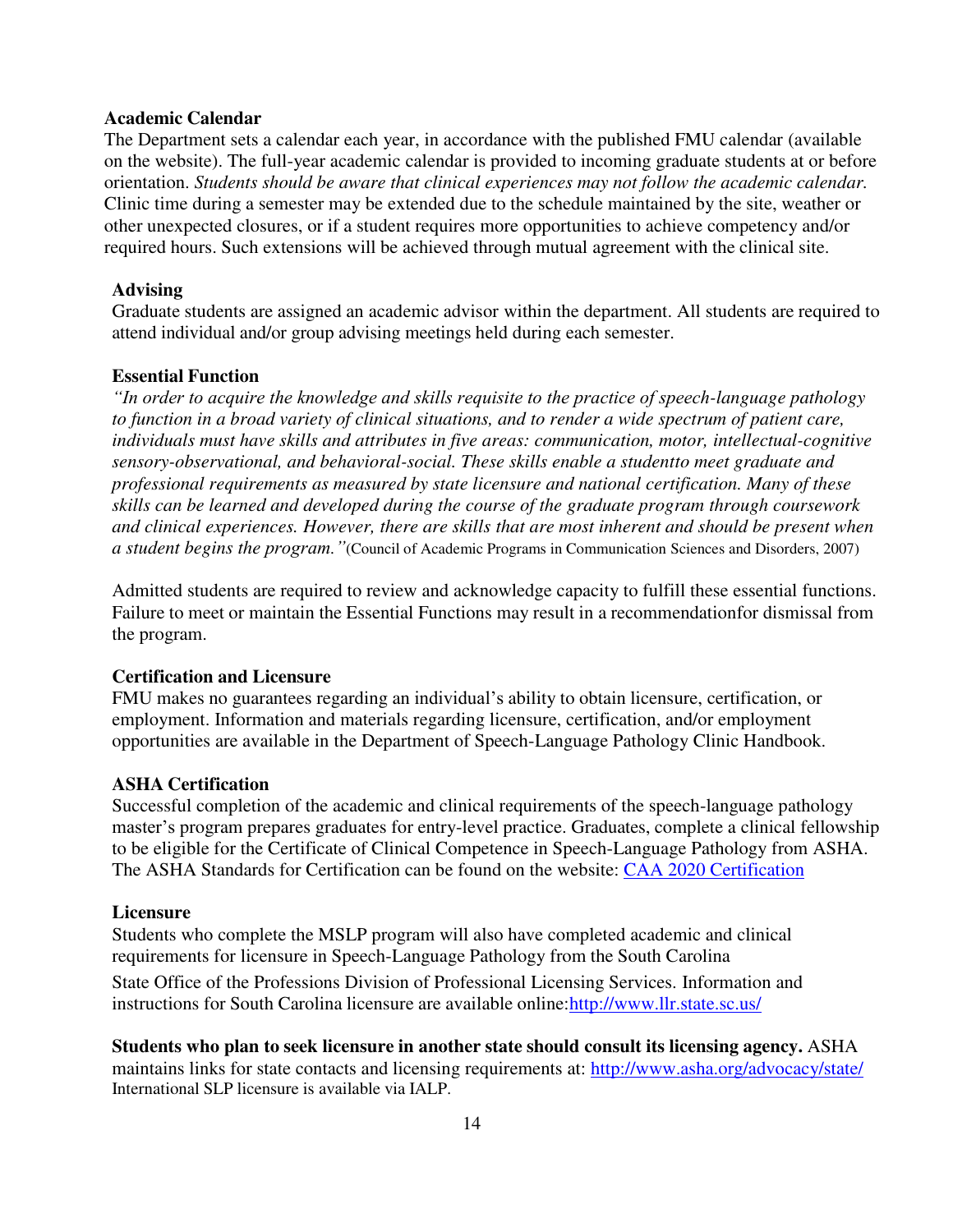# <span id="page-14-0"></span>**Teacher Certification**

The academic and clinical requirements of the speech-language pathology program meet the requirements for the Initial Certification as a Teacher of Students with Speech and Language Disabilities (TSSLD). In addition to the academic and clinical training components of the program, graduates must complete the following:

- Workshops Child Abuse Identification, School Violence Prevention, Autism online workshops; Training – Dignity for All Students Act (DASA) – on campus training;
- $\bullet$  Test Educating All Students (EAS) students arrange completion at an approved testing site.

## **Fingerprinting**

Additional information is available at:<https://www.identogo.com/locations/south-carolina>Students who plan to seek teacher certification in another state should consult the state education department in that state for further information for teacher, medical, and professional finger printing services.

Faculty and staff in the Department are available to provide information and answer questions. Students may also contact the program's administrative assistant.

Ms. Whitney Moore Department of Speech-Language Pathology Administrative Assistant School of Health Sciences Leatherman Medical Education Complex Room 307 843-661-1847 [whitney.moore@fmarion.edu](mailto:whitney.moore@fmarion.edu)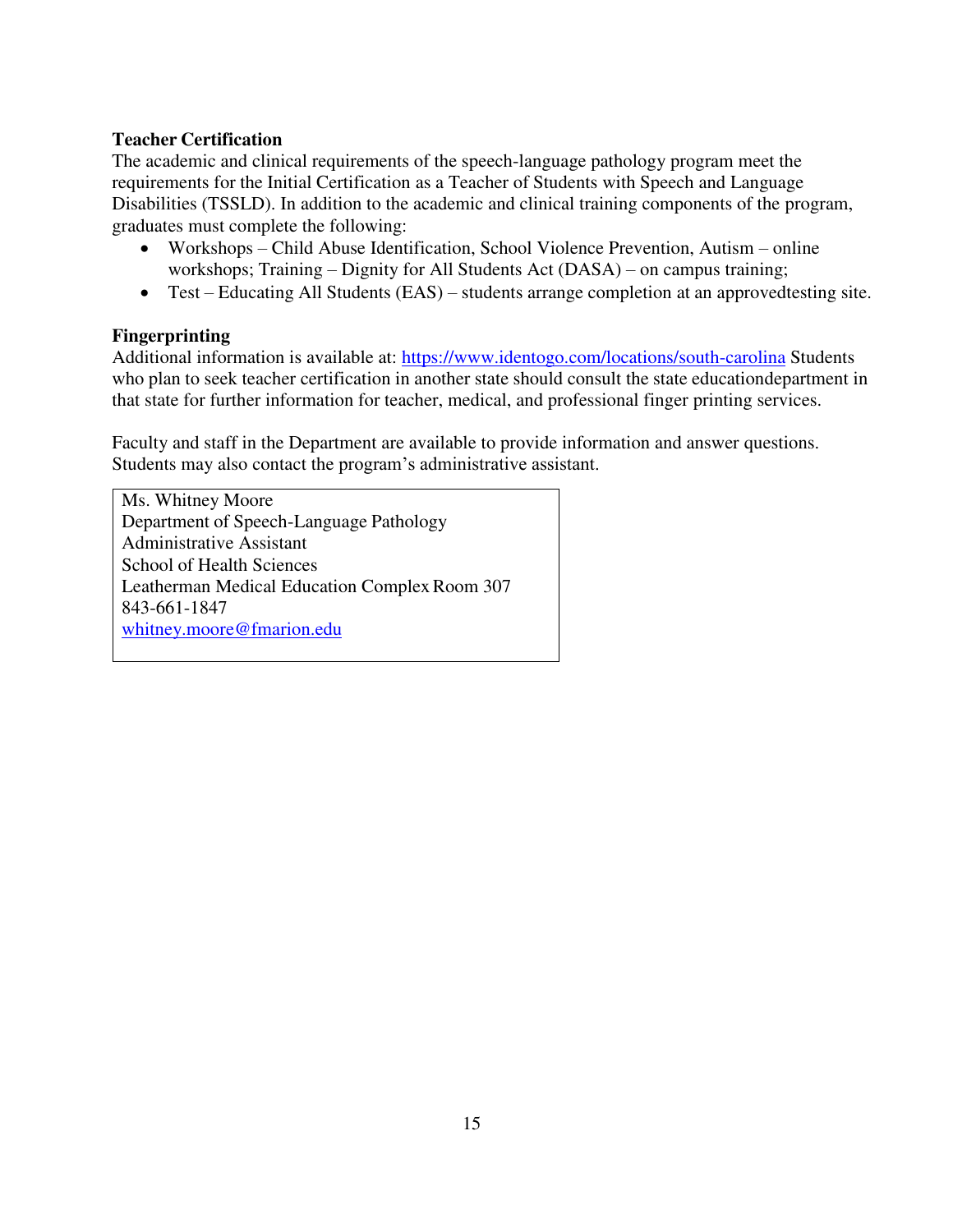# **Section Two: University, School of Health Sciences, and Department Policies and Procedures**

## **Policies and Procedures**

## **Privacy Rights of Students / Family Educational Rights and Privacy Act (FERPA)**

It is the policy of FMU to protect information contained in students' records from unauthorized disclosures and to comply in all respects with the provisions of the Family Educational Rights and Privacy Act of 1974 and its associated regulations. Students should be aware of the University's policy on the rights to privacy related to students provided here and available at [http://www.fmarion.edu/registrar/ferpa/.](http://www.fmarion.edu/registrar/ferpa/)

## **Confidentiality of Student Education Records**

The Family Educational Rights and Privacy Act of 1974 (FERPA), with which FMU complies, was enacted to protect the privacy of education records, to establish the right of students to review their education records, and to provide guidelines for correction of inaccurate or misleading statements. "Education records," as defined in the law, include records, files, documents, or other materials in hard copy or in electronic format, maintained by FMU or a party acting on its behalf, which contain information directly related to a student. There are a number of types of records that are specifically excluded from the scope of the Act, such as records maintained personally by faculty or staff that are not available to others, medical recordsmaintained by the university's health service, and employment records. FERPA affords students certain rights with respect to their education records. These rights include:

- 1. The right to inspect and review the student's education records within a reasonable period of time, but not more than 45 days after the University receives a request for access. Students should submit to the registrar, dean, head of the academic department, or other appropriate official, written requests that identify the record(s) they wish to inspect. The University official will make arrangements for access and notify the student of the time and place the records may be inspected. If the records are not maintained by the University official to whom the request was submitted, that official shall advise the students of the correct official to whom the request should be addressed. A student will ordinarily not be provided with copies of any part of his record other than his transcript, unless the inability to obtain copies would effectively prevent him from exercising his right to inspect and review his education records.
- 2. The right to request an amendment to the student's education records that the student believes is inaccurate, misleading, or in violation of the student's rights of privacy. Students may ask the University to amend a record that they believe is inaccurate. They should write the University official responsible for the record, clearly identify the part of the record they want changed, and specify why it is inaccurate. If the University decides not to amend the record as requested by the student, the University will notify the student of the decision and advise the student of his or her right to a hearing regarding the request for amendment. Additional information regarding the hearing procedures will be provided to the student when notified of the right to a hearing.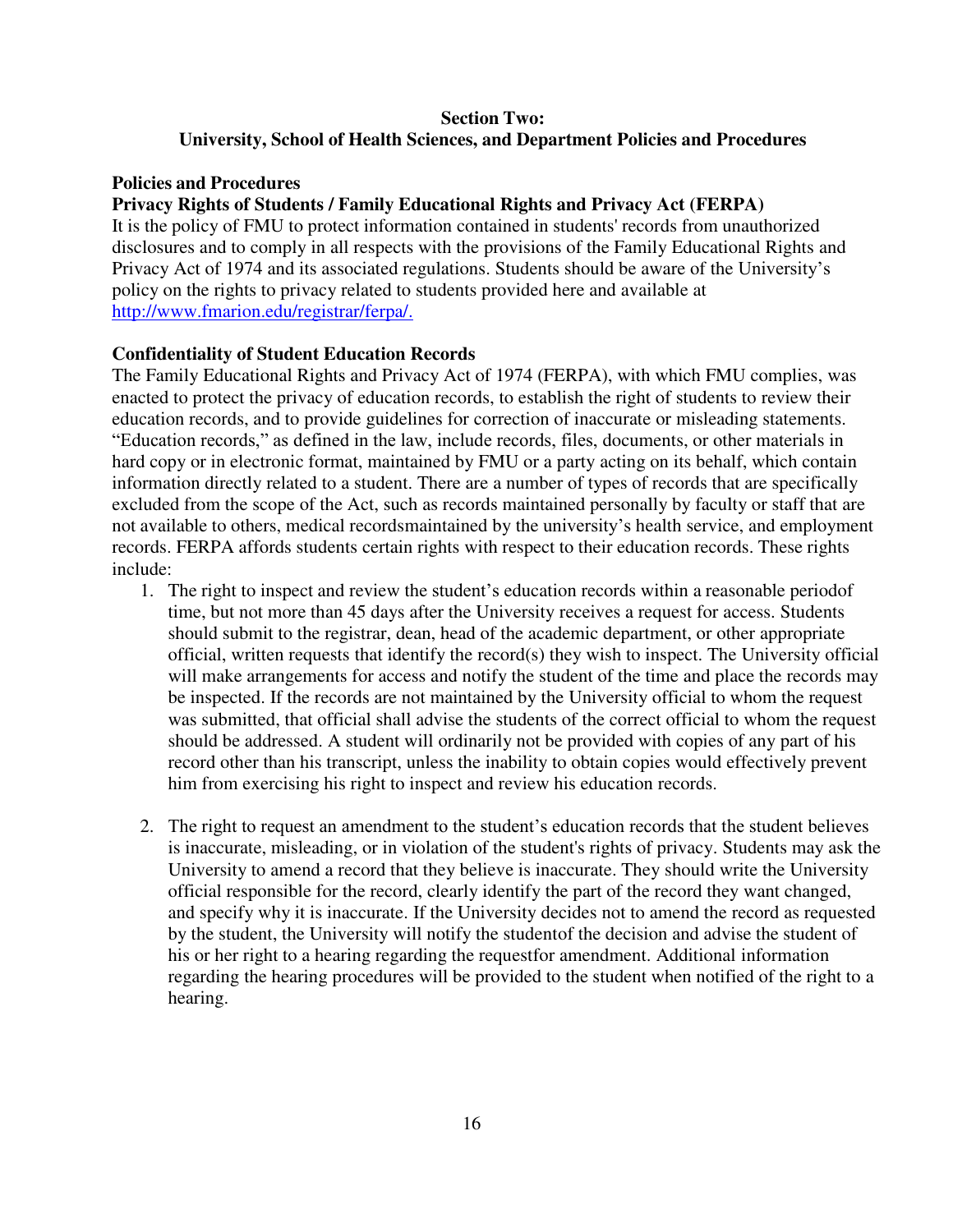- 3. The right to provide written consent before the University discloses personally identifiable information contained in the student's education records. FERPA authorizes disclosure without consent in specific circumstances including:
	- a. Disclosure to school officials with legitimate educational interests. A school official is a person employed by the University in an administrative, supervisory, academic or research, or support staff position (including law enforcement unit personnel and health staff); a person or company with whom the University has contracted (such as an attorney, auditor, or collection agent); a person serving on the Board of Trustees; or a student serving on an official committee, such as a disciplinary or grievance committee, or assisting another school official in performing his or her tasks. A school official has a legitimate educational interest if the official needs to review an education record in order to fulfill his or her professional responsibility. Requests for access to student educational records are vetted by the custodian of the record and the employee's supervisor (where appropriate), in consultation with the registrar.
	- b. Disclosure of "directory information." FMU has established the following student information as public or directory information, which may be disclosed by the institution at its discretion:
		- Student name
		- Enrollment status
		- Major field of study
		- Dates of attendance
		- Degrees and awards received
		- Eligibility for honors societies
		- Most recent previous institution attended
		- Mailing address
		- Telephone listing
		- FMU email address
		- Date and place of birth
		- Photograph
		- Participation in officially recognized activities and sports
		- Weight and height of members of athletic teams

Students may prohibit the disclosure of directory information, by completing a "Request of Non-Disclosure" form, available in the Registrar's Office, by the end of the drop/add period for each academic term they wish the university to withhold their directory information. Please be advised that such a request will make this information unavailable to prospective employers, licensing boards, insurance companies, and others to whom you may want this information known or verified. Thus it is recommended that students carefully consider whether personal privacy concerns outweigh the potential inconvenience of having directory information withheld. However, it is the students' prerogative to withhold their personal directory information if they so desire.

4. The right to file a complaint with the U.S. Department of Education concerning alleged failures by FMU to comply with the requirements of FERPA. The name and address of the Office that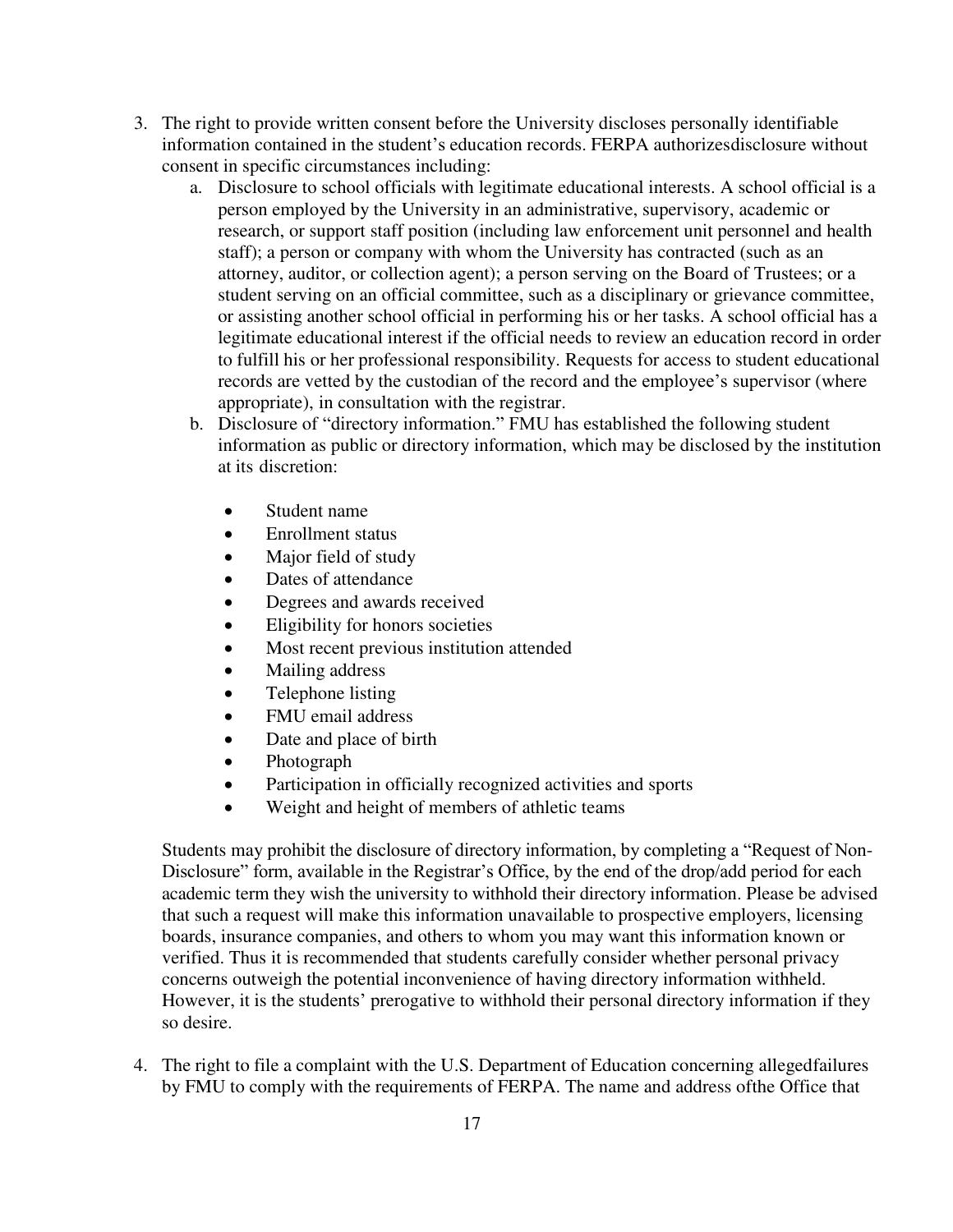administers FERPA is: Family Policy Compliance Office, U.S. Department of Education, 400 Maryland Avenue SW, Washington, DC 20202-4605.

## **Confidentiality of Student Health Records (HIPAA)**

FMU is committed to protecting the privacy and security of personal health information concerning our employees and students. As such, FMU is fully compliant with the Health Insurance Portability and Accountability Act (HIPAA). Students should be aware of the University's policy on the rights to privacy related to student health and mental health information.

## **HIPAA – Your Privacy Rights**

This notice describes how medical information about you may be used and disclosed and how you can get access to this information. Please review it carefully.

Department of Speech-Language Pathology Clinic is required by law to keep your health information safe. This information may include:

- Notes from your doctor, teacher, or other health care provider
- Your medical history
- Your test results
- Treatment notes
- Insurance information

A government rule, called the Health Insurance Portability and Accountability Act, or HIPAA, requires that you get a copy of this privacy notice. We will ask you to sign a paper saying that you have been given this notice.

Read and refer to this notice at any time to see how your health information can be used and who can see it.

#### **How Your Health Information May Be Used or Shared**

We may use or share your health information without your permission for the following reasons:

- **• Treatment**. We may share information with doctors and other health care providers who care for you. For example, if your doctor orders speech therapy, we will share the results of our treatment with that doctor.
- **Payment**. We may use and share information about the treatment you receive with your insurance company or other payer to receive payment for services. This may include sharing important medical information. We may share information to:
	- o Get the insurance company's permission to start treatment
	- o Get permission for more treatment
	- o Get paid for the treatment you receive
- **Health Care Operations**. We may use and share your health information to run the clinic and be sure that all patients receive good care. For example, we may use your health information to:
	- o See how well our services are working
	- o See how well our staff is doing
	- o See how we compare to other clinics
	- o Make our services better
	- o Help others study health care services

#### **Your Health Information May Also Be Used or Shared Without Your Permission for:**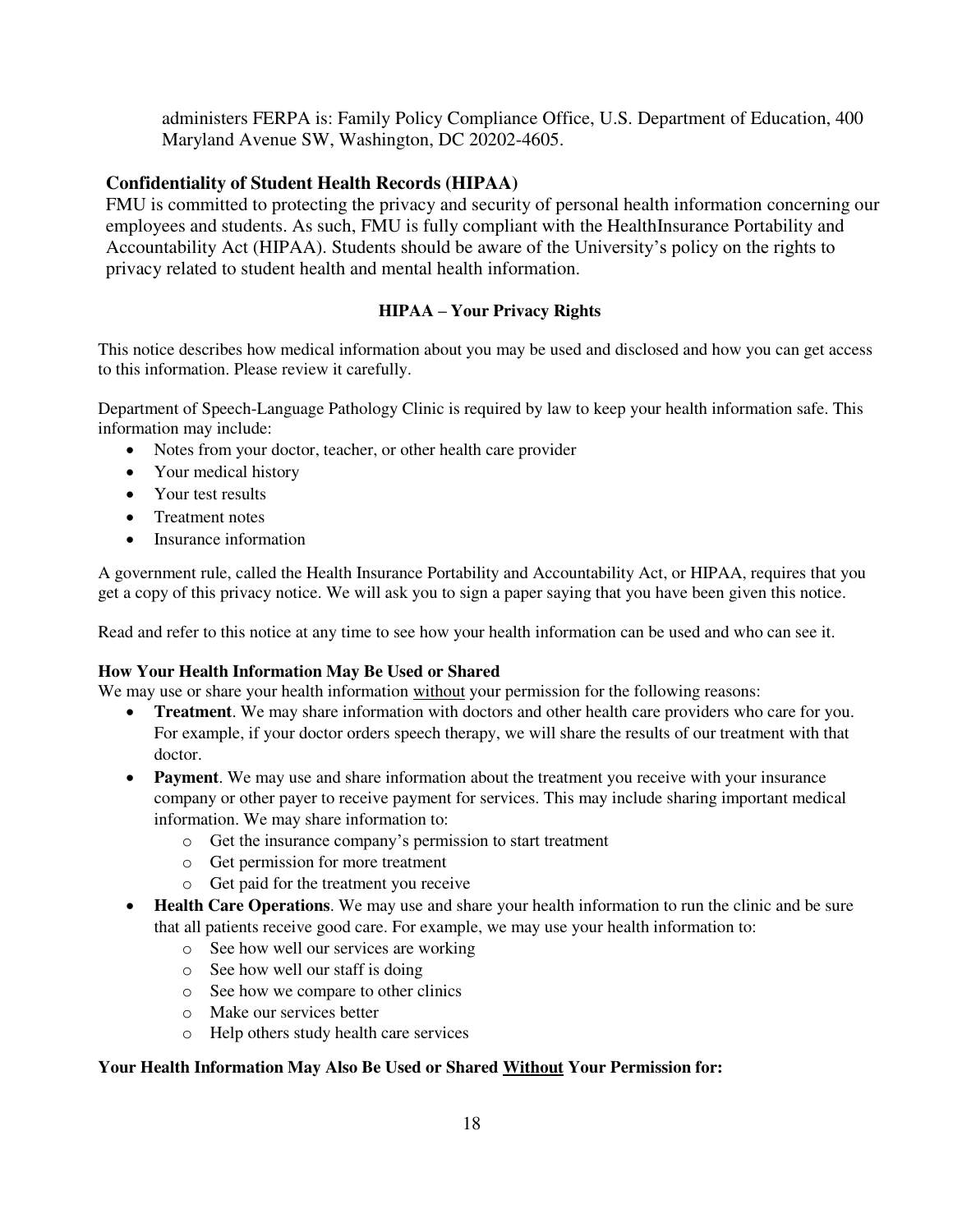- **Abuse and Neglect.** We may share your health information with government agencies when there is evidence of abuse, neglect, or domestic violence.
- **Appointment Reminders.** We will use your information to remind you of upcoming appointments. Reminders may be sent in the mail, by e-mail, or by phone call or voicemail message. If you do not wish to get reminders, please tell your speech-language pathologist.
- **As Required by Law.** We will share your information when we are told to do so by the federal, state, or local law. We will also share information if we are asked by police or courts.
- **Government Functions.** Your information may be shared for national security or military purposes. If you are a veteran, your information may be shared with the Office of Veteran's Affairs.
- **Information About a Person Who Has Died.** We may share information with the coroner, medical examiner, or a funeral director, as needed.
- Marketing. We may use your information to let you know of other services that might be of interest to you.
- Public Health Risks. We may report information to public health agencies as required by law. This may be done to help prevent disease, injury, or disability. It may also be done to report medical device safety issues to the Food and Drug Administration and to report diseases and infections.
- **Regulatory Oversight.** We may use or share your information with agencies overseeing health care. This may include sharing information for audits, licensure, and inspections.
- **Research.** We may share your health information with researchers to be included in their research project. Information will be shared only for projects that have been through a special approval process. These projects have rules to protect your privacy, too.
- **Threats to Health and Safety.** Your health information may be shared if we believe that it will prevent a threat to your health and safety or the health and safety of others.
- **Worker's Compensation.** We will share your information with Worker's Compensation if your case is being considered as a work-related injury or illness.

#### **When Your Permission Is Needed to Use or Share Your Health Information**

You must give us permission to use or share your health information for any situation that is not listed in this notice. You will be asked to sign a form, called an authorization, to allow us to use or share your information. You are allowed to take back this authorization, called revoking authorization, at any time. We will not be able to get back the information that we shared with your permission.

#### **Your Privacy Rights**

You have the right to:

- **Ask us not to share your information.** You can ask us not to use or share your information for treatment, payment, or health care operations. You can also ask us not to share information with people involved in your care, like family members or friends. You must ask for limits in writing. We must share information when required by law. We do not have to agree to what you ask.
- Ask us to contact you privately. You can ask us to contact you only in a certain way or at a certain place. For example, you may want us to call you but not to e-mail you. Or you may want us to call you at work and not at home. You must ask us in writing. We will do all we can to do what you ask.
- **Look at and copy your health information**. You have the right to see your health information and to get a copy of that information. You have a right to see treatment, medical, and billing information. You may not be able to see or copy information put together for a court case, certain lab results, and copyrighted materials, such as test protocols.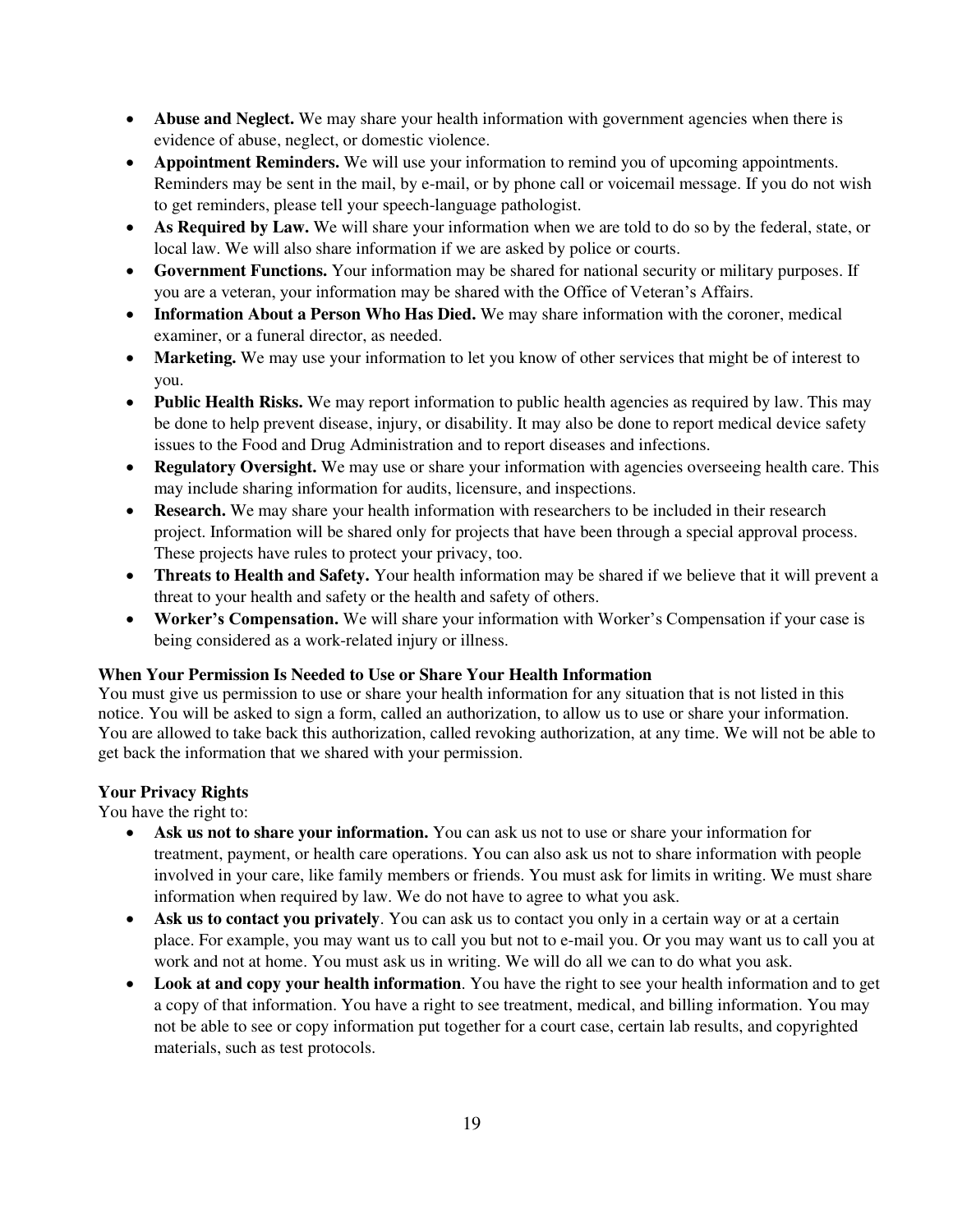- Ask for changes to your health information. You can ask us to change information that you think is wrong. You can also ask that we add information that is missing. You must ask us in writing and give us a reason for the change. We do not have to make the change.
- **Get a report of how and when your information was used or shared.** You can ask us to tell you when your information was shared and who we shared it with. There are some rules about this:
	- o **You need to ask us in writing.**
	- o You must tell us the dates you are asking about and if you want a paper or electronic copy.
	- o You may bet information going back 6 years, but it cannot be for earlier than April 14, 2003. This is the date when the government privacy rules took effect.
- **Get a paper copy of this privacy notice.** You can get a paper copy of this notice at any time. You can get a copy even if you have already signed the form saying you have seen this notice.
- **File complaints.** You can file a complaint with us or with the government if you think that
	- o Your information was used or shared in a way that is not allowed
	- o You were not allowed to look at or copy your information
	- o Any of your rights were denied

#### **Who Is Covered by This Notice**

The people who must follow the rules in this notice are:

- All speech-language pathologist working at Department of Speech-Language Pathology Clinic
- Anyone who is allowed to add health information to your file, including students and other staff
- Any volunteers who may help you while you are in this clinic

#### **Changes to the Information in This Notice**

We may change this notice at any time. Changes may apply to information we already have in your file and to any new information. Copies of the new notice will be available from our staff. The notice will have a date on the front page to tell you when it went into effect.

#### **Complaints**

You may file a complaint if you think we did something wrong with your information. You can complain to your regional office of the United States Office of Civil Rights. To find out more about filing complaints, go to [https://www.hhs.gov/hipaa/filing-a-complaint/index.html.](https://www.hhs.gov/hipaa/filing-a-complaint/index.html) All complaints must be made in writing. You will not get in trouble for filing a complaint.

#### **Contacts**

If you have any questions about this notice or your privacy rights, please as your speech-language pathologist. To view the entire Privacy Rule, or for other information about how it applies, visit the website of the HHS, Office of Civil Rights at: [http://www.hhs.gov/ocr/hipaa/.](http://www.hhs.gov/ocr/hipaa/)

#### **FMU Records Retention Policy**

Students should be aware of the University's policy on record retention provided on the University's [website.](https://www.fmarion.edu/wp-content/uploads/2016/07/FMUFERPAPolicyStatement.pdf)

Enrolled students have access to their academic and clinical records at any time during their enrollment in the program. Written requests can be made to the student's academic advisor. Upon graduation, the university's Registrar's Office maintains a permanent record of student transcripts and clinical clock hours.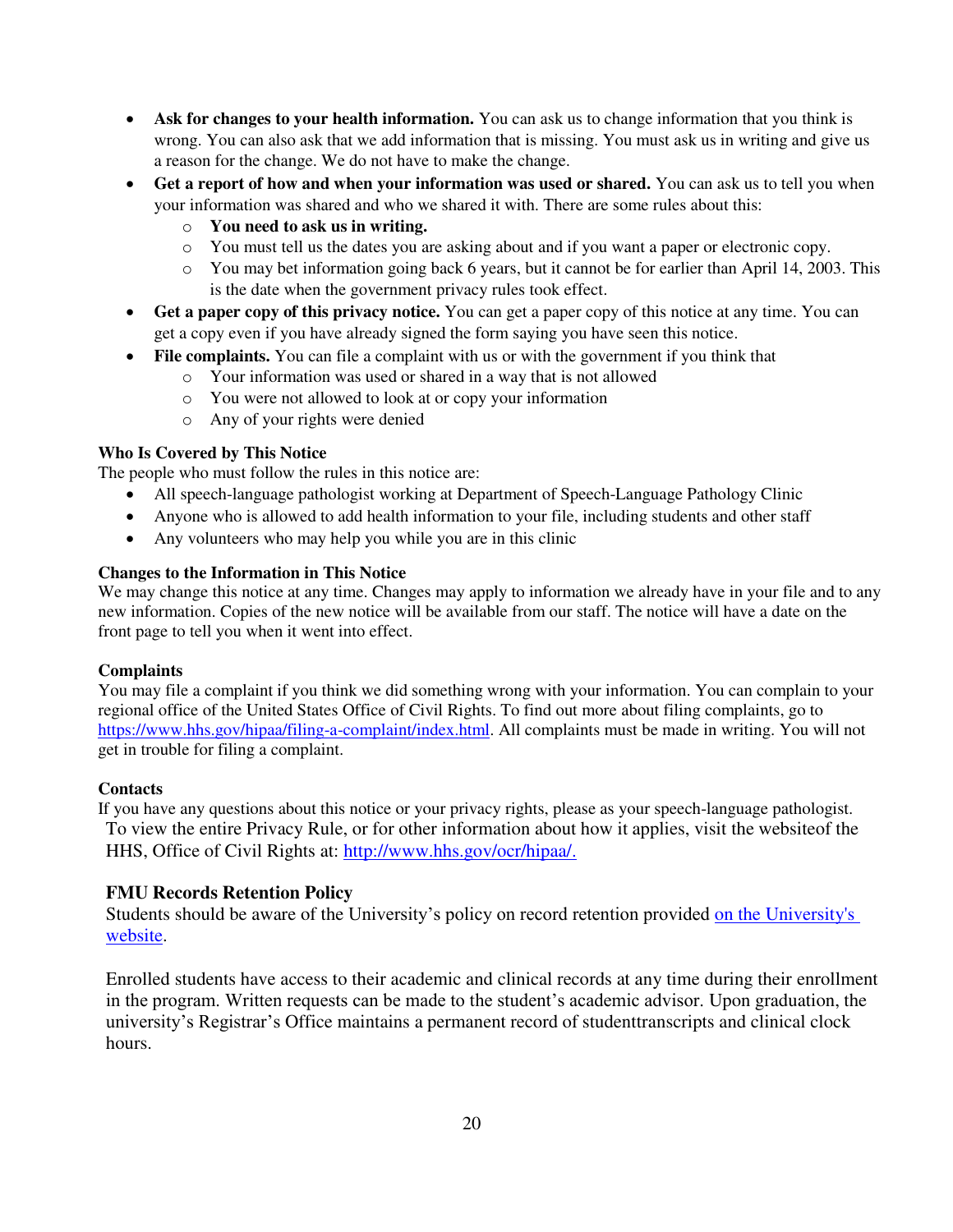#### **Satisfactory Academic Progress (SAP) Policy**

Satisfactory Academic Progress ensures students are able to complete their academic program in a timely manner while achieving and maintaining compliance with minimum academic standards. Federal regulations mandate that all students are required to conform to SAP standards as they work towards a degree in order for them to qualify to receive financial assistance throughall aspects of the FMU System, eligible Title IV federal financial aid programs, including the

School of Health Science. Conformance to FMUs SAP policy ensures students complete their academic program in a timely manner while achieving and maintaining compliance with minimum academic standards. Students should be aware of the University's policy on SAP provided here and available [on](http://www.fmarion.edu/policies/#financialassistance)  [the University's website.](http://www.fmarion.edu/policies/#financialassistance)

#### **Policy on Students with Disabilities**

The purpose of this policy is to reaffirm FMU's commitment to comply with the laws regarding equal opportunity for all qualified students with disabilities who have identified themselves to the University in a timely manner as individuals with a disability in all aspects of campus life. Students should be aware of the University's policy on students with disabilities provided here and available [on the](http://www.fmarion.edu/counselingandtesting/#disabilityservices)  [University's website.](http://www.fmarion.edu/counselingandtesting/#disabilityservices)

FMU fully supports students personally with a breadth of services to address any goals, needs, special concerns or questions they may have. Whether of an academic, emotional, physical, social, spiritual or financial nature, we offer compassionate staff, valuable resources and supportive advice and counseling. Any student requiring accommodations due to a diagnosed disability or illness should make an appointment with Disability Services to provide the required documentation. Click [here](http://www.fmarion.edu/counselingandtesting/#disabilityservices) for more information regarding the Eligibility for Accommodations process at FMU.

#### **Statement of Non-Discrimination Policy**

It is the policy of the University that no person shall be denied admission to any education program or activity on the basis of any legally prohibited discrimination involving, but not limited to, such factors as race, religion, sex, color, national or ethnic origin, creed, age, disability, sexual orientation, gender, pregnancy, veteran status or any other any status or condition protected by applicable federal, state, or local law. Under Title IX, any educational institution receiving federal financial assistance must notify the school community of its nondiscrimination policy and the name and contact information for its Title IX coordinator, and adopt and publish grievance procedures providing for the prompt and equitable resolution of sex discrimination complaints.

Every member of the FMU community should also be aware that it is the policy of the University to prohibit all forms of sexual and gender-based discrimination and misconduct, that such behavior violates both law and this Policy, that the University shall respond promptly and effectively to reports of violations of this Policy and shall take appropriate action to prevent, to correct, and when necessary, to discipline behavior that violates this Policy.

The University is an Equal Educational and Employment Opportunity Institution. It is the policy of the University to provide equality of educational and employment opportunity for all persons regardless of as race, religion, sex, color, national or ethnic origin, creed, age, disability, sexual orientation, gender, pregnancy, veteran status or any other any status or condition protected by applicable federal, state, or local law - except where sex, age, or ability represent bona fide educational or employment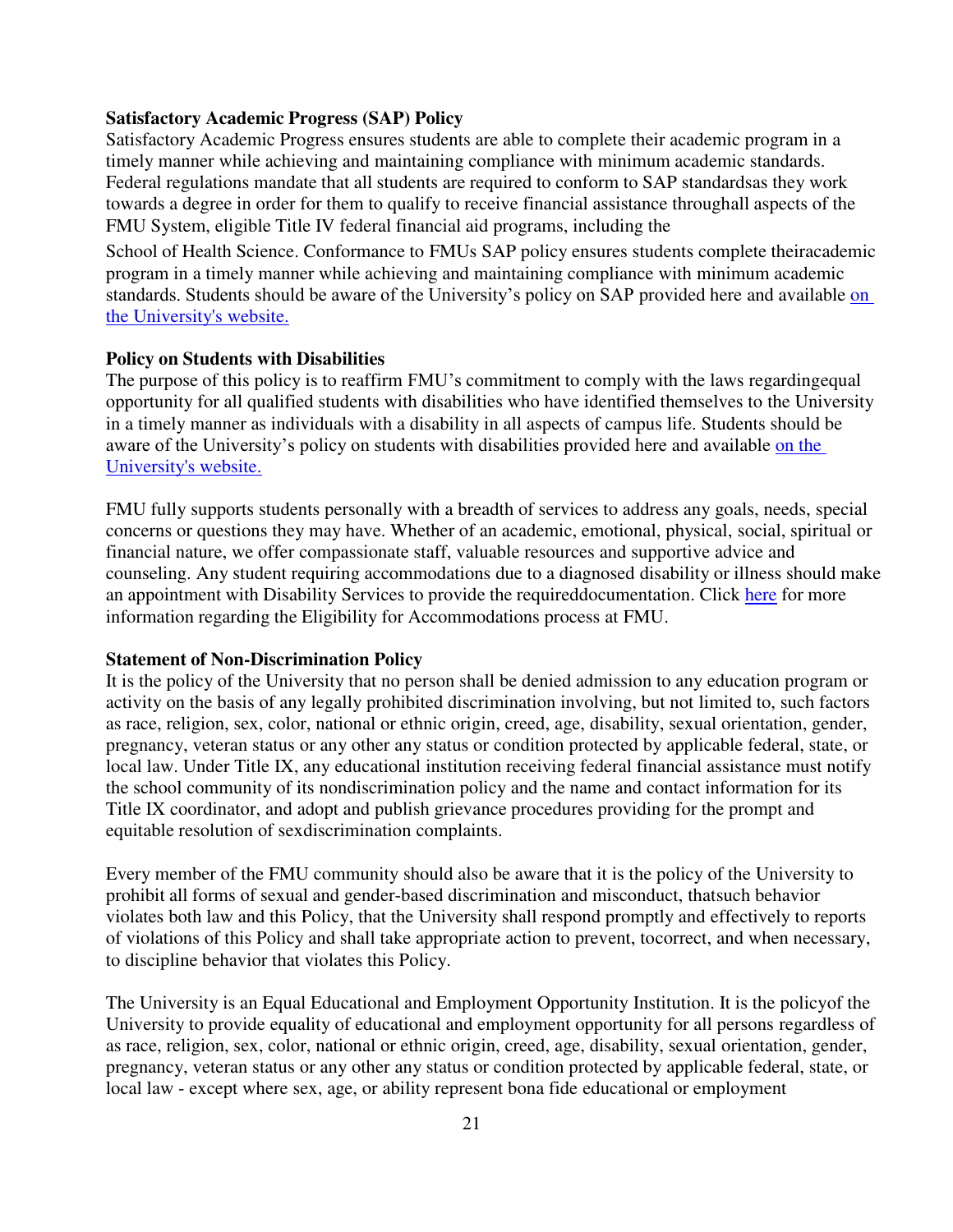qualifications. The University is committed to recruiting, employing, and promoting individuals based on job-related qualifications and to engage in good-faith efforts to achieve employment parity when necessary.

All policies of the University regarding admissions, employment and educational programs and activities are established and administered in conformity with applicable federal and state laws specifically including Title IX, Age Discrimination Act of 1975, Americans with Disabilities Actand with Section 504 of the Rehabilitation Act of 1973, as amended, and regulations thereunder prohibiting practices or policies in admissions, education programs, or employment that are in any way discriminatory on the basis of sex, age and disability, respectively.

Students should be aware of the University's policy on non-discrimination provided here and available [on the University website.](https://www.fmarion.edu/administration/equalopportunityandaffirm/)

For further information or complaint procedures, contact the following individuals:

 Employees can contact Dr. Charlene Wages, Title IX Coordinator and ADA Compliance Coordinator, in Human Resources at (843) 661-1114 or by email [cwages@fmarion.edu](mailto:cwages@fmarion.edu)

 $\bullet$ 

Kayla Duncan is the Assistant Director of Counseling and Testing and can be contacted at (843) 661- 1842 or by email at [kduncan@fmarion.edu.](mailto:kduncan@fmarion.edu.)

#### **Sexual Misconduct Policy**

Sexual misconduct refers to a broad category of sexual behaviors which violate state and federal laws. This policy applies to all forms of sexual misconduct, as defined by applicable laws and University policies, including but not limited to sex-based discrimination, sexual harassment, sexual assault, dating/relationship violence, and stalking by employees, students, or third parties. Students should be aware of the University's policy on sexual misconduct provided here and available in the *FMU Student Handbook* (current edition).

## **Sexual Harassment Policy**

FMU is committed to providing all students and employees an environment free from conduct constituting harassment and to discipline any student or employee who violates this policy. Students should be aware of the University's policy on sexual harassment provided here and available [on the University website.](https://www.fmarion.edu/administration/sexualmisconduct/)

#### **Policy for Alcohol and Drug Use Amnesty in Sexual Violence Cases**

During the Student Conduct process, amnesty may be provided to students who have experienced sexual misconduct or violent crimes and who may be hesitant to file a complaint because they fear that they themselves may be responsible for policy violations, such as underage drinking, at the time of the incident. In addition, bystanders, witnesses, and respondents may be granted amnesty during the Student Conduct Process in order to provide information with more accuracy. Educational options may be explored, but no conduct proceedings or additions to conduct records against these categories of students will occur.

## **Anti-Retaliation / Anti-Intimidation Policy**

Title IX and FMU strictly prohibit retaliation against and intimidation of any person because of his/her reporting an incident of sexual misconduct or participation in the University's process. The University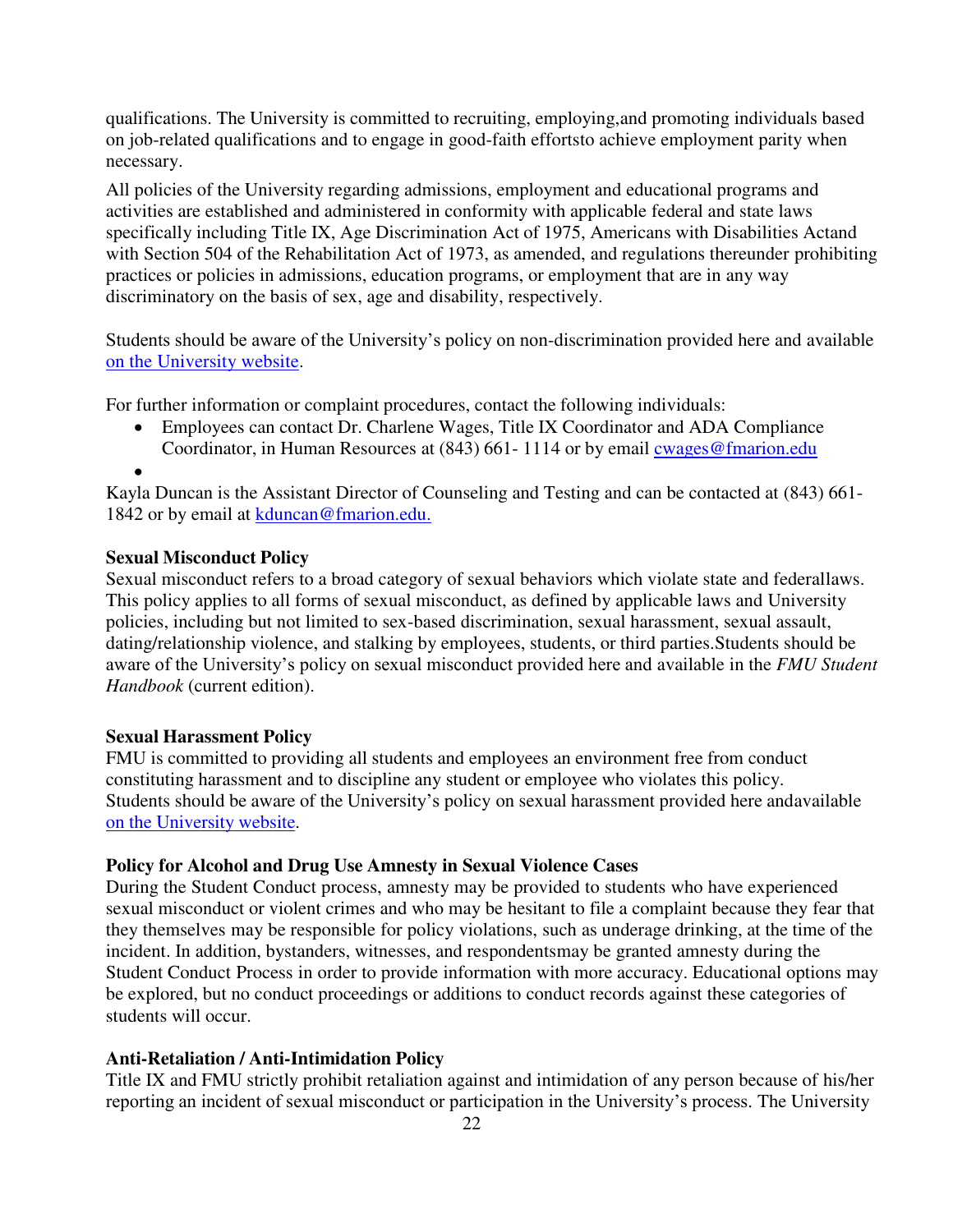will take strong disciplinary action in response to any retaliation or intimidation.

**Policy on Professional Conduct in the Student-Student and Teacher-Student Relationship**  This policy outlines guidelines for the proper behavior of students and teachers within the University towards each other.

## **Drug-Free School and Campus Policy**

FMU recognizes its special responsibility to prevent the illicit use of drug or alcohol on University premises by faculty, students and employees. The effects of drug or alcohol dependency compromise work and academic performance as well as health care. This, therefore, is to advise that the University, in consultation with faculty, the Deans' offices and appropriate administration, has developed and adopted a Drug Prevention Program which reaffirms our policy regarding the use of drugs and alcohol and provides specific information in compliance with the Drug-Free Schools and Communities Act Amendments of 1989. Students should be aware of the University's policy on drug use.

## **Smoke-Free Policy Statement**

It is the policy of FMU to maintain a smoke-free environment at all of its owned and leased premises, including the inside and outside areas at Grasslands housing and dormitories, the outdoor enclosed work areas as provided herein, outdoor events sponsored by the University and in all vehicles owned and operated by the University. Students should be aware of the University's policy on smoking.

## **Policy for On Campus Student Sponsored Events Where Alcohol is Served**

Students are expected to know and follow all applicable state and federal laws and University policies and procedures. All on-campus student sponsored events where alcohol is served requires the prior approval of the Office of Student Affairs. Students should be aware of the University's policy on alcohol at on-campus, student sponsored events.

# **E-mail Usage and E-mail Security**

It is the policy of FMU to:

- 1. Provide e-mail access to the users of the University network.
- 2. Prevent users from sending harassing, obscene or threatening e-mail messages toother users.
- 3. Secure e-mail from unauthorized access.
- 4. Provide users a method to post advertisements, commercial notices or inquiries such as "Items for Sale" or "Apartments for Rent" in public folders.

## *Procedures*

- 1. General
	- a. E-mail users are prohibited from:
		- i. Engaging in forgery or in attempts to read mail of other users.
		- ii. Sending harassing, obsceneor threatening e-mailmessages to otherusers.
		- iii. Sending copyrighted materials via e-mail not within fair use guidelines or without prior permission from author or publisher.
	- b. Users should check their email daily and delete unwanted messages since they take up disk space.
	- c. Users wanting to keep their messages for future reference should save their messages to their local hard disk drive or other back-up media.
- A. Statement of enforcement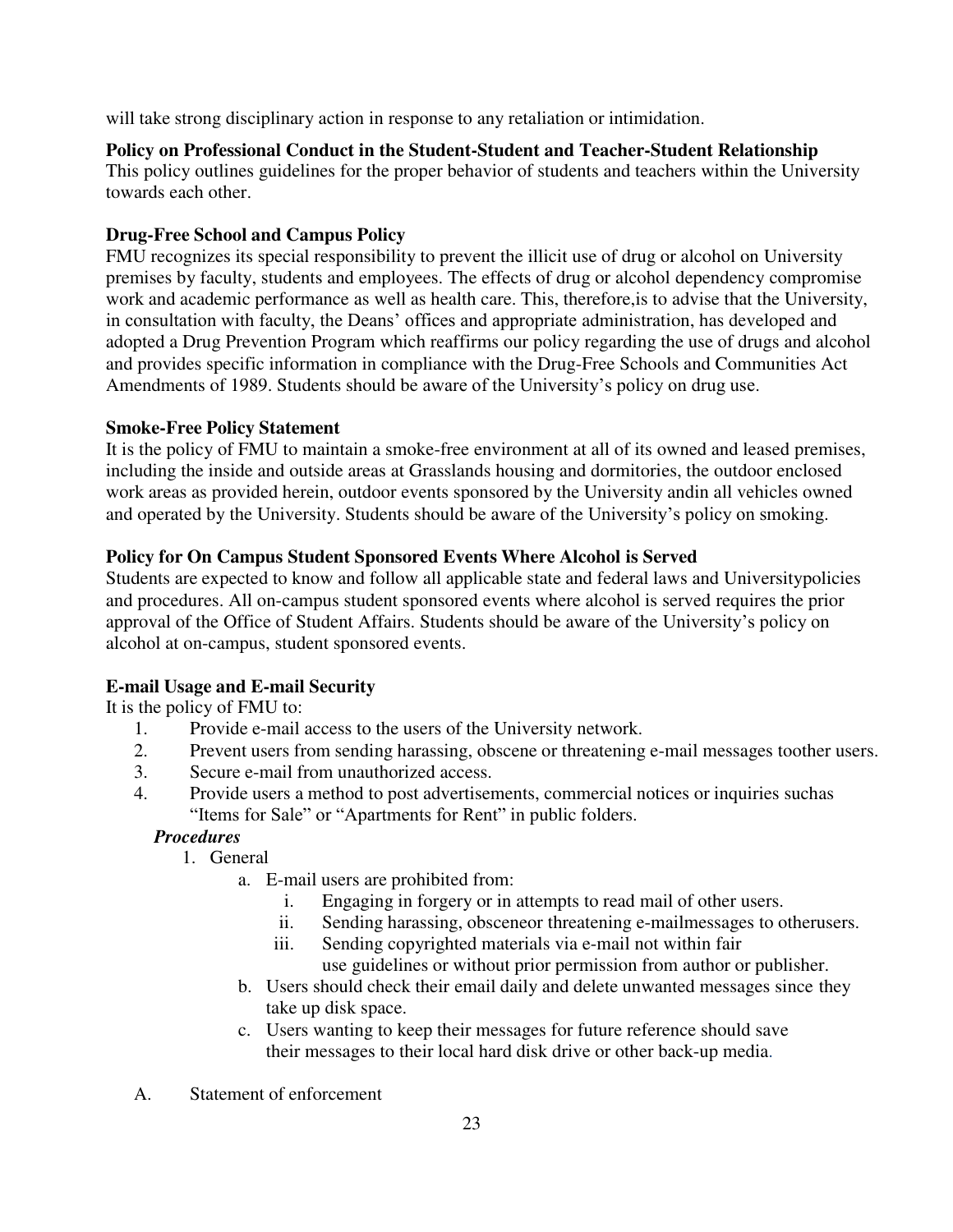- 1. Noncompliance with this Policy will result in the following actions:
	- a. First Offense: User will be warned by Campus Technology to abide by the University's policies and procedures.
	- b. Second Offense: User's access to e-mail will be disabled for a period of one week.
	- c. Third Offense: User's access to e-mail will be disabled for a period of one month.
	- d. Any Offense Thereafter: User's access to the

University network and e-mail will be disabled for a period of one year.

- B. Exceptions
	- 1. All exceptions to this Policy require a written authorization from the appropriate Dean or Vice President or designee and an approval from the Vice Provost, Administration and Finance.

#### *Responsibility*

- A. Students and individuals employed or affiliated with FMU who have access to the University network and e-mail are responsible to comply with the provisions of this policy.
- B. Campus Technology staff is responsible to provide advice and guidance with respect to the interpretation and administration of this policy.

Students should be aware of the University's policy on e-mail usage and security.

## **Name Change Policy**

All currently enrolled students, male or female, will be granted the opportunity to change their names on University records when they produce evidence showing the name change is official. A certified copy of a court order or a marriage certificate or a dissolution decree reflecting the new name in full is the evidence required to support an official name changes. Students are required to present documentation to the Office of the Registrar.

## **Policy on Filming, Videotaping, Photography, and Visual or Audio Recordings**

It is the policy of FMU to require advance written permission from the Office of Public Relations prior to the taking, publication or dissemination of any photograph, film, videotape or recording of FMU buildings, facilitates, property, student, faculty or employee. No commercial filming, videotaping, photography, or visual or audio recording is permitted without the express written permission of the Office of Public Relations. Permission for still photography (still or digital) will be granted only for the personal use of students, parents, alumni, faculty, staff and trustees of the University. Photography, videotaping or recording authorized by the University which is intended for public affairs purposes will be coordinated with the Office of Public Relations and in accordance with University policies. Similar photography, videotaping or other recordings which is intended for educational purposes will be coordinated by the Office of Student Affairs or the appropriate Dean for the University's schools, in consultation with the University's Office of Public Relations.

It is also the policy of FMU to prohibit the taking, publication or dissemination of any photograph, film, videotape, digital image or other visual or audio recording of any cadaver donated or otherwise provided to or by the University. These human remains are to be treated with respect for their humanity and gratitude for their contribution to the advancement of medical education; to act otherwise, served no educational or scientific purpose.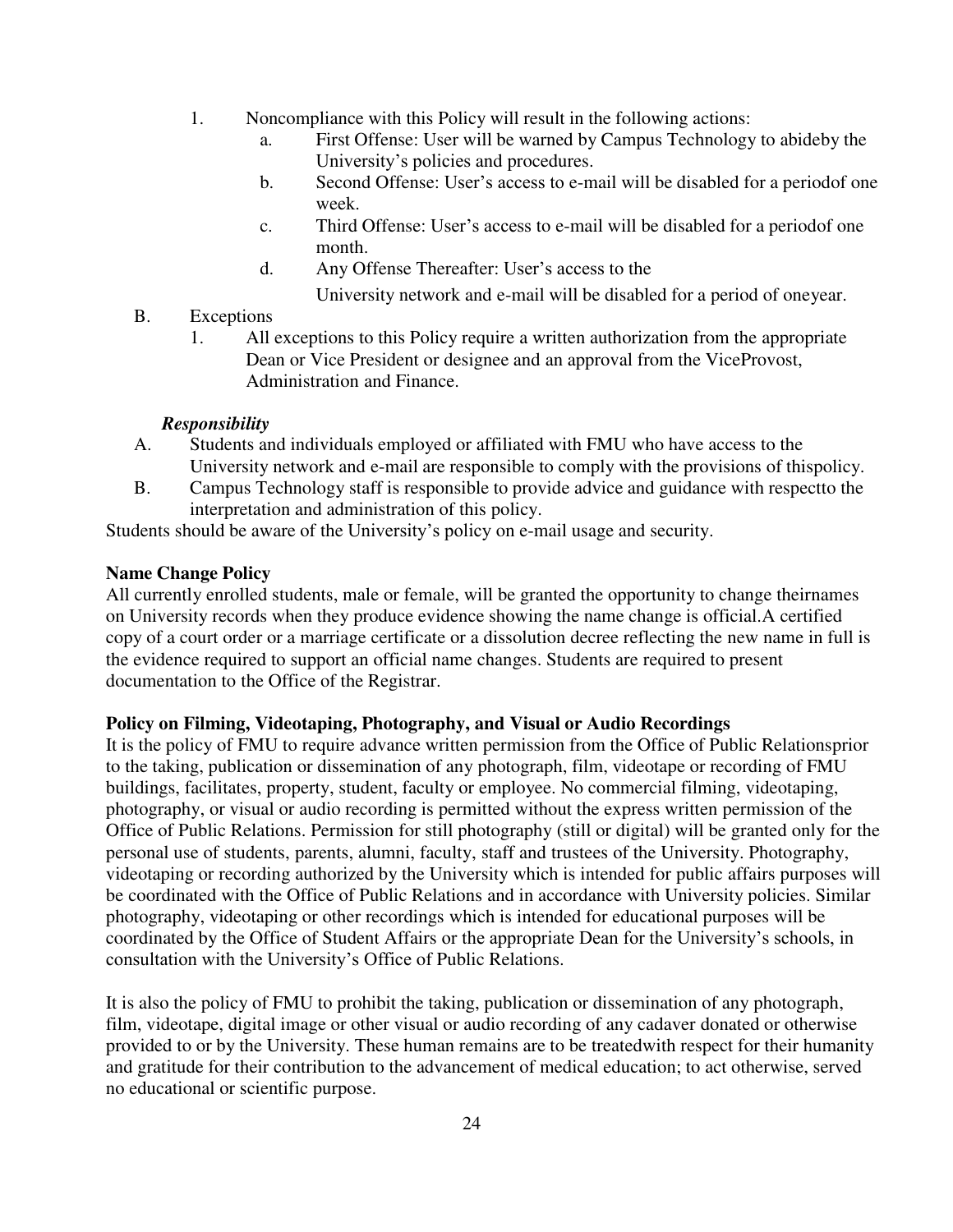Furthermore, it is the policy of the University to prohibit the taking, publication or dissemination or other use of any photography, videotape, digital image or other visual or audio recording of any patient without prior written consent of such patient. This protects the privacy of patients and is consistent with the Health Insurance Portability and Accountability Act (HIPAA) standards and codes.

## **Policy on Fund Raising by Students or Registered Student Organizations**

It is the policy of FMU to require prior written authorization by the Office of Student Affairs or appropriate Dean prior to any student or registered student organization undertaking a fund raising event for the benefit of a not-for-profit registered Charitable Organization, association, or cause. Such event must also comply with all University policies and procedures. Nothing in this policy limits the ability of an individual to make personal contributions. Students should be aware of the University's policy on fundraising provided here and in the *FMU Student Handbook* (current edition).

# **Policy on Campus Parking**

It is the policy of the University to offer vehicle parking to employees, contractors, volunteers, and visitors at no cost and to students on a fee basis subject to the requirements of this policy. The University assumes no liability for loss or damage to any vehicle or its contents nor liability for damage to persons or property for any parked or moving vehicle on campus. Students should be aware of the University's policy on campus parking provided here and available in the *FMU Student Handbook*  (current edition).

# **FMU Academic Policies and Procedures**

## **Academic Regulations**

Academic regulations are located in the FMU Catalog and are updated on an annual basis. In the catalog you will find information on the following topics.

The full text of this information is available [online.](https://www.fmarion.edu/wp-content/uploads/2020/06/Final-Catalog-2020-21-1_25.pdf)

Student Category Definitions Transcripts and Release of Information Student Grade Reports

- Registration
- Grading System
- Grade Point Average
- Grade Changes
- Grade Appeals Policy
- Grade Report
- Transcripts
- Course Audit
- Student Withdrawal from a One or More Courses Withdrawal from the Program
- Repeating Courses
- Academic Renewal Policy
- Use of Social Security Number
- Application for Degree
- Academic Standing

## **Student Grievance Procedure**

A student who believes that he or she has not received equitable treatment by a member of the faculty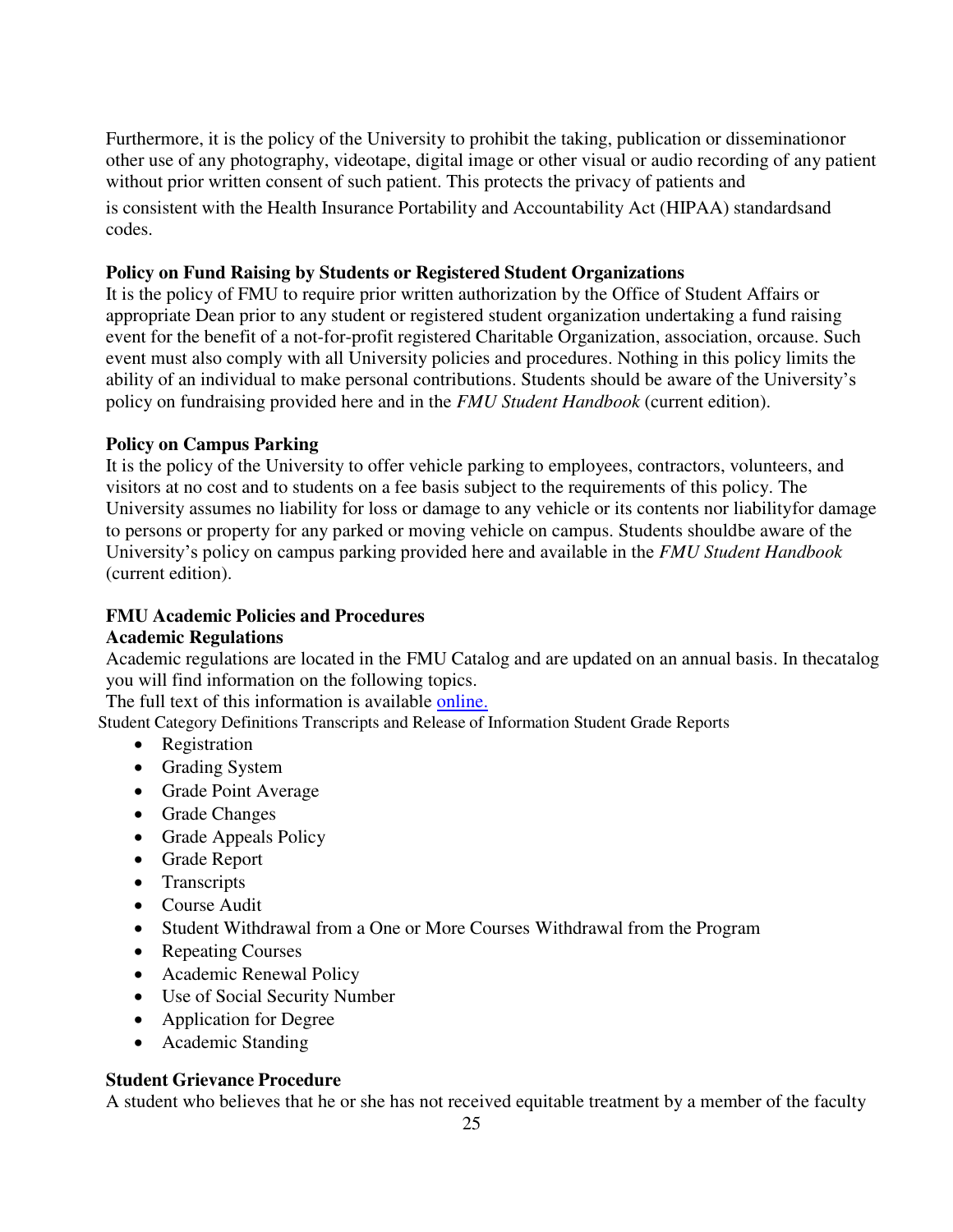may register a formal grievance. Grievances concerning course grades are appropriate only when the grade constitutes one of a number of factors that, together, may represent a pattern of inequitable treatment of the student. In all cases, course instructors have final responsibility for assigning course grades.

The grievance will typically be submitted in writing to the appropriate Department chair. If the Department chair is the source of the grievance, the student will submit the grievance to the Dean. In either case, the written grievance must include the relevant facts surrounding the grievance and any supporting materials.

If the Department chair is not the subject of the grievance, he or she will take steps necessary to investigate details of the grievance. If the Department chair is the subject of the grievance, the Dean of the School Health Sciences will take all steps necessary to investigate details of the grievance. Such steps may include, but are not limited to, interviewing the student and faculty member, reviewing supporting documentation, and soliciting external, blinded review of materials by the individuals with appropriate expertise.

Within thirty (30) days of receipt of the written grievance, and after consideration of all available and relevant facts surrounding the grievance, the Department chair or Dean of the School of Health Sciences will propose a resolution to the grievance. The student may either accept the offered resolution or appeal the decision.

#### **Complaints Related to Accreditation Standards**

Students with concerns related to any aspect of the program's compliance with accreditation standards may at any time voice their concerns directly to the Council on Academic Accreditation (CAA). The complaint must clearly describe the specific nature of the complaint and the relationship of the complaint to the accreditation standards, and include supporting data for the complaint. The CAA requires that the complainant exhaust all institutional grievance and review mechanisms before submitting a complaint to the CAA. Submissions should be addressed to:

The Council on Academic Accreditation in Audiology and Speech-Language Pathology American Speech-Language-Hearing Association

2200 Research Boulevard, #310 Rockville, MD 20850 Phone: (800) 498-2071 Email: [accreditation@asha.org](mailto:accreditation@asha.org) Website: <http://caa.asha.org/>

#### **Department of Speech-Language Pathology Policies and Procedures Guiding Principles**

- Speech-Language Pathologists must acquire skills to fill an expanding role in health caresettings.
- Academic and clinical training must be highly integrated.
- Foundations of clinical practice are rooted in medical, natural, and behavioral sciences.
- Faculty contributions to the knowledge base of the field enhance their effectiveness as educators.
- Speech-Language Pathologists must advocate for persons with communication disorders and their families.
- Speech-Language Pathologists must be prepared to address the heath care needs of diverse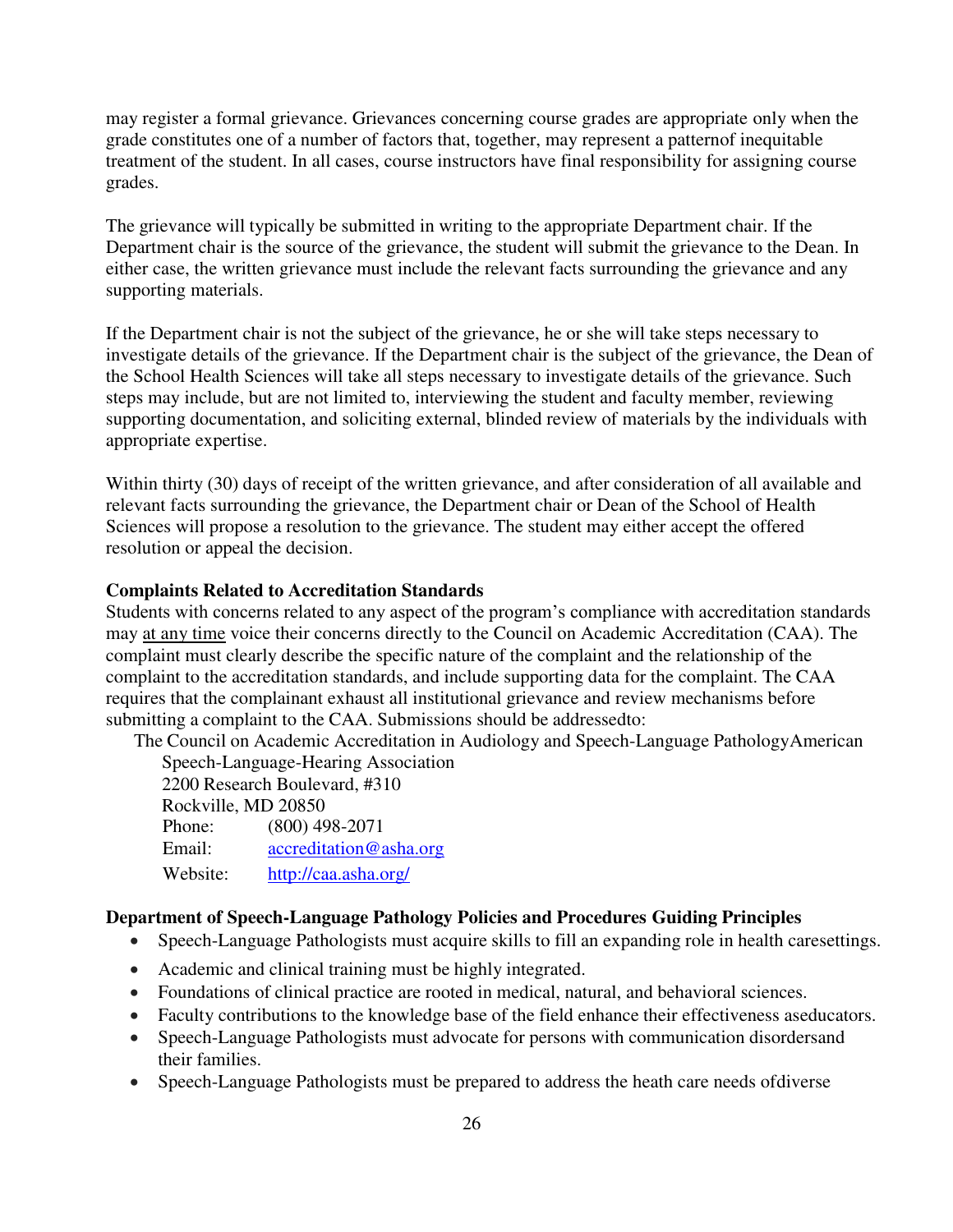populations.

• Continuing education is a professional responsibility.

## **Learning Outcomes**

Each student will acquire knowledge and skills in sufficient breadth and depth to function as an effective, well-educated, and competent clinical speech-language pathologist.

# **1. Professional Practice Competencies**

Student will demonstrate the following attributes and abilities:

- a. accountability
- b. integrity
- c. effective communication skills
- d. clinical reasoning
- e. evidence-based practice
- f. concern for individuals served
- g. cultural competence
- h. professional duty
- i. collaborative practice

# **2. Foundations of Speech-Language Pathology Practice**

Student will demonstrate knowledge of the:

- a. discipline of human communication sciences and disorders;
- b. basic human communication and swallowing processes, including the appropriate biological, neurological, acoustic, psychological, developmental, and linguistic and cultural bases;
- c. ability to integrate information pertaining to normal and abnormal human development across the life span;
- d. nature of communication and swallowing processes
	- i. articulation
	- ii. fluency;
	- iii. voice and resonance, including respiration and phonation;
	- iv. receptive and expressive language (phonology, morphology, syntax, semantics, pragmatics, prelinguistic communication, and paralinguistic communication) in speaking, listening, reading, writing, and manual modalities;
	- v. hearing, including the impact on speech and language;
	- vi. swallowing (oral, pharyngeal, esophageal, and related functions, including oral function for feeding, orofacial myology);
	- vii. cognitive aspects of communication (e.g., attention, memory, sequencing, problem solving, executive functioning);
	- viii. social aspects of communication (e.g., behavioral and social skills affecting communication);
	- ix. augmentative and alternative communication.
- e. knowledge of the above elements includes each of the following:
	- i. etiology of the disorders or differences;
	- ii. characteristics of the disorders or differences;
	- iii. underlying anatomical and physiological characteristics of the disorder or differences;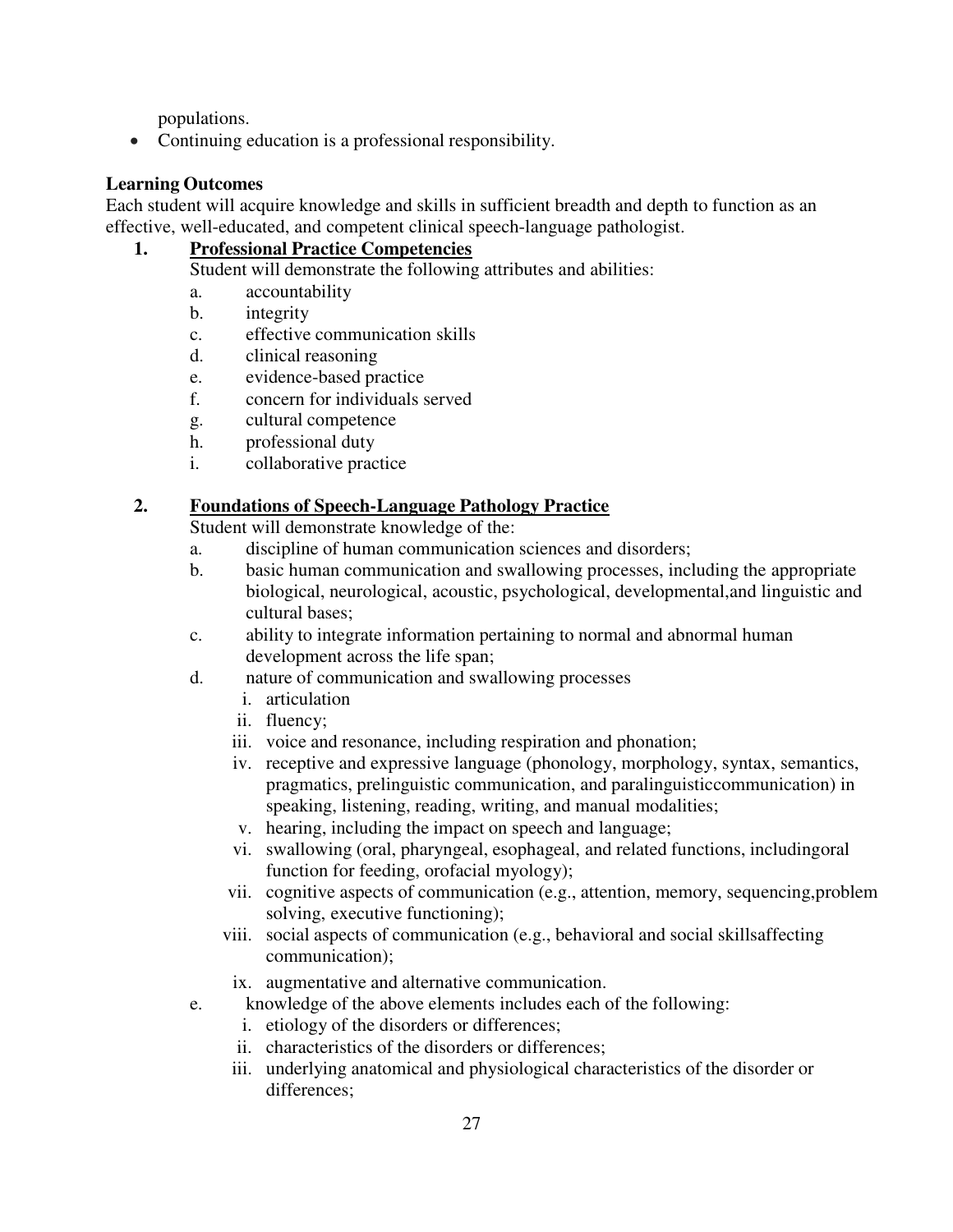- iv. acoustic characteristics of the disorders or differences;
- v. psychological characteristics of the disorders or differences;
- vi. developmental nature of disorders or differences;
- vii. linguistic characteristics of the disorders or differences;
- viii. cultural characteristics of the disorders or differences.

## **3. Identification and Prevention of Speech, Language, and Swallowing Disorders and Differences**

Students will demonstrate knowledge of:

- a. principles and methods of identification of communication and swallowing disorders and differences;
- b. principles and methods of prevention of communication and swallowing disorders.

## 4. **Evaluation of Speech, Language, and Swallowing Disorders and Differences**

Students will demonstrate knowledge and skills in assessment across the life span for disorders and differences associated with:

- a. articulation;
- b. fluency;
- c. voice and resonance, including respiration and phonation;
- d. receptive and expressive language (phonology, morphology, syntax, semantics, pragmatics, prelinguistic communication, and paralinguistic communication) in speaking, listening, reading, writing, and manual modalities;
- e. hearing, including the impact on speech and language;
- f. swallowing (oral, pharyngeal, esophageal, and related functions, including oral function for feeding, orofacial myology);
- g. cognitive aspects of communication (e.g., attention, memory, sequencing, problem solving, executive functioning);
- h. social aspects of communication (e.g., behavioral and social skills affecting communication);
- i. augmentative and alternative communication.

# **5. Intervention to Minimize the Effects of Changes in the Speech, Language, and Swallowing Mechanisms**

Students will demonstrate knowledge and skills in assessment across the lifespan for disorders and differences associated with:

- a. articulation;
- b. fluency;
- c. voice and resonance, including respiration and phonation;
- d. receptive and expressive language (phonology, morphology, syntax, semantics, pragmatics, prelinguistic communication, and paralinguistic

communication) in speaking, listening, reading, writing, and manual modalities;

- e. hearing, including the impact on speech and language;
- f. swallowing (oral, pharyngeal, esophageal, and related functions, including oral function for feeding, orofacial myology);
- g. cognitive aspects of communication (e.g., attention, memory, sequencing, problem solving, executive functioning);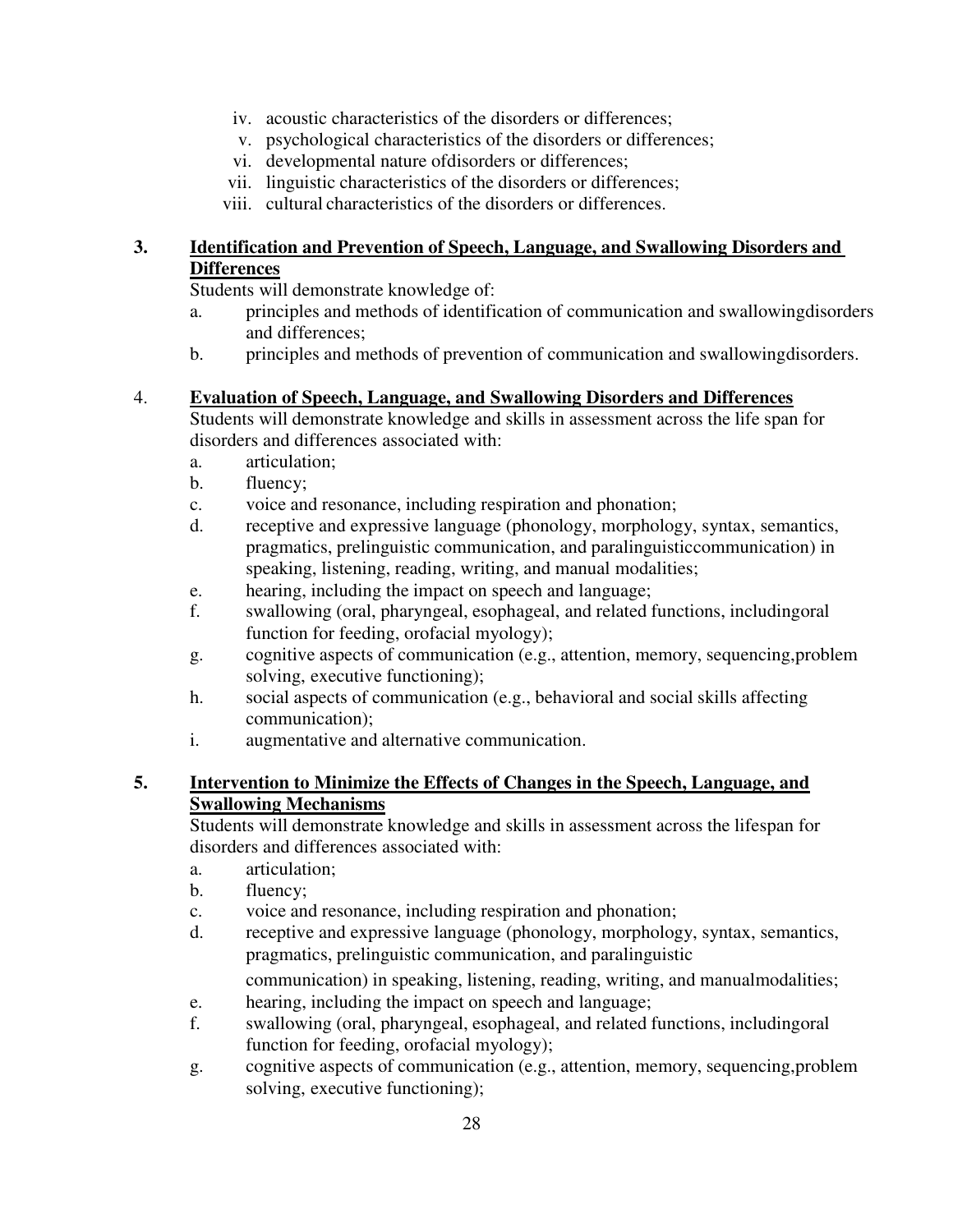- h. social aspects of communication (e.g., behavioral and social skills affecting communication);
- i. augmentative and alternative communication.

# **6. General Knowledge and Skills Applicable to Professional Practice**

- Students will demonstrate:
- a. ethical conduct;
- b. integration and application of knowledge of the interdependence of speech, language, and hearing;
- c. engagement in contemporary professional issues and advocacy; processes of clinical education and supervision;
- d. professionalism and professional behavior in keeping with the expectations of the speech-language pathologist;
- e. interaction skills and personal qualities, including counseling and collaboration;
- f. self-evaluation of effectiveness of practice.

## Reference for Learning Outcomes

Council on Academic Accreditation in Audiology and Speech-Language Pathology. (2020). *Standards for accreditation of graduate education programs in audiology and speech-language pathology* (2017). Retrieved [June 28, 2021] from http://caa.asha.org/wp-content/uploads/Accreditation-Standards-for-Graduate-Programs.pdf

# **Graduate Curriculum**

# **Professional Portfolio**

The purpose of this portfolio is to provide an organized approach through which the student will demonstrate cumulative knowledge and professional skills acquired during the student's coursework and clinical experiences while enrolled in the MSLP program. The student portfolio serves several purposes.

- 1. The portfolio is an authentic method of assessing educational outcomes.
- 2. The portfolio documents the student's best practices and products.
- 3. The process allows for the active participation of the student in the assessment of learning.
- 4. The portfolio may be used by the student for job interviews and for other professional endeavors.

In addition to specific benefits to the students, the entire portfolio process enhances the MSLP program curriculum by ensuring that the courses are current, relevant, and responsive to state requirements as well as to current trends in education and national standards in speech language pathology. The student portfolio requirement reflects the commitment of FMU's MSLP programto authentic formative assessment of academic and clinical skills needed by students to meet national certification standards in speech-language pathology as set forth by the American Speech-Language-Hearing Association (ASHA), as well as accreditation standards mandated by the Council on Academic Accreditation (CAA) of Audiologists and Speech-Language Pathologists of ASHA. The portfolio provides a tangible link between subject areas within the MSLP curriculum, thereby strengthening the knowledge and skills content of the MSLP curriculum and fostering partnerships between faculty members to ensure quality education to students enrolled in the MSLP program.

# **Academic Standing**

Students are required to maintain Satisfactory Academic Standing toward a degree at all times across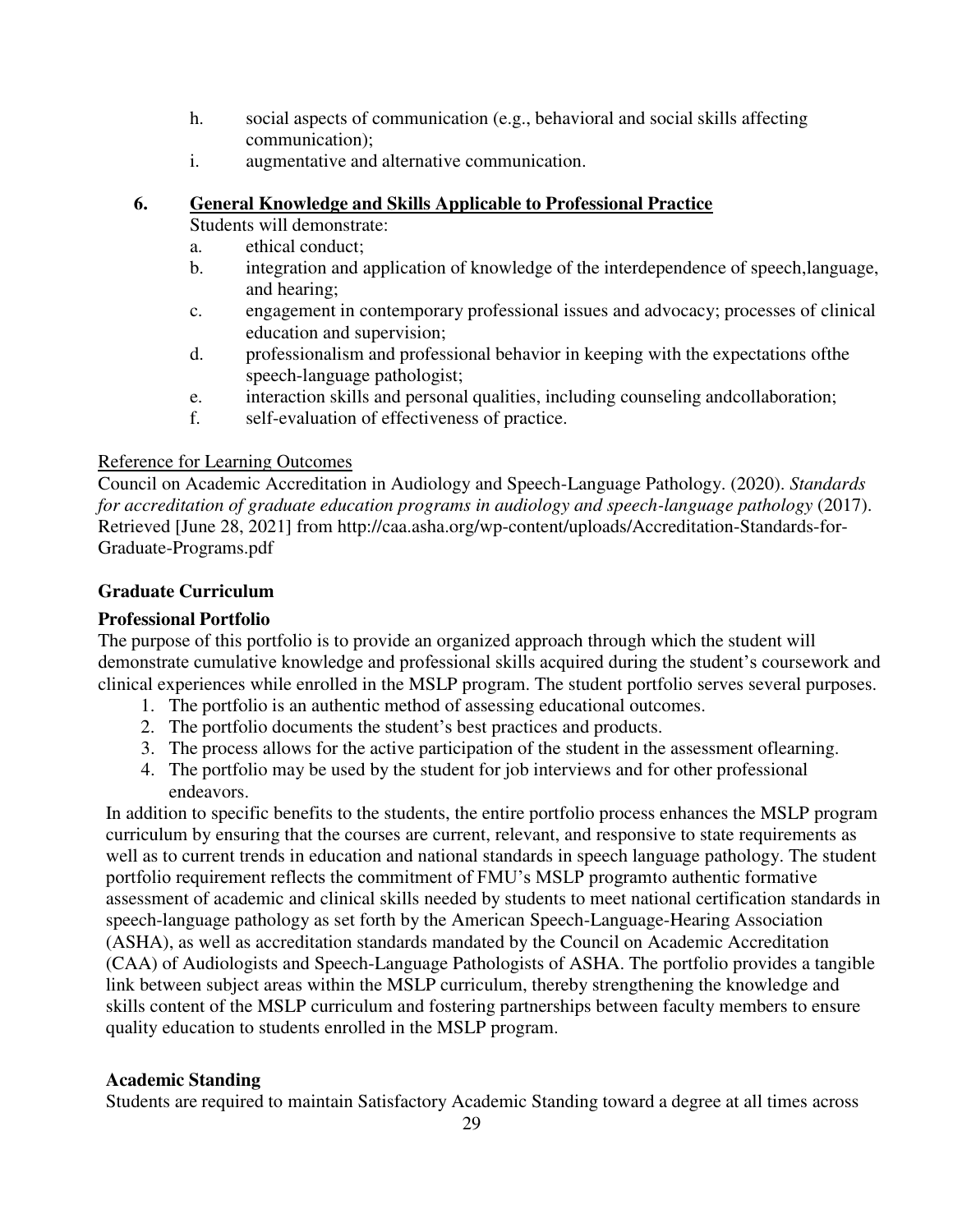four components:

- 1. A grade point average (GPA) that meets or exceeds the defined graduation standard of 3.0- A Satisfactory Grade Point Average for good academic standing is a B average as represented by an overall GPA of 3.00 or above.
- 2. Satisfactory completion of all clinical education requirements Satisfactory completion of clinical education requirements requires students to achieve a passing grade or a GPA of 3.00 or above, depending on their program, in all clinical education requirements.
- 3. Adherence to the Honor Code in all settings (classroom, clinic, practicum sites, offices, & laboratories) - Adherence to professional conduct standards requires students to comply with the Honor Code and the applicable Professional Code of Ethics and/or Scope of Practice.
- 4. Timely fulfillment of degree requirements Timely fulfillment of degree requirements requires completion of degree requirements within the stated time limits, maintenance of continuous enrollment and enrollment in the courses needed for graduation. Two (2) years (a year is defined as consecutive fall, spring, and summer semesters). Under extraordinary circumstances, an extension of time limits to fulfill degree requirements may be granted by the Dean upon recommendation of the Department chair.

A student who meets all components is said to be in Good Academic Standing. Students must bein good academic standing to continue their studies and receive a degree.

# **Departmental Procedures**

A cumulative grade point average of 3.0 is required for graduation.

Academic Warning: A student receiving a grade of C will be placed on academic warning.

Academic Standing

- 1. Receiving a second C will result in academic probation.
- 2. Receiving a third C will result in dismissal from the program, even if a C has been replaced with a higher grade.

Academic Probation: A student will be placed on academic probation if the overall GPA falls below 3.0. Students on academic probation will be required to successfully complete an academic remediation/intervention plan. The plan will be developed by the faculty member(s) and student and approved by the Department Chair.

A student placed on academic probation will be notified by the Dean by mail. This letter will instruct the student to consult with his/her academic advisor to determine what steps must be taken to regain good academic standing. The student will be required to consult with his/her academic advisor for appropriate course selections or other strategies to rectify their academic deficiency. If the student has not taken the steps to regain good academic standing after the second semester of being on academic probation, he/she may be dismissed from the program.

Clinical Probation: If a student receives a grade of C for a clinical practicum, they will be put on clinical probation and will be required to successfully complete a clinic remediation/intervention plan. The plan will be developed by the clinical educator(s) and student and approved by the Department Chair.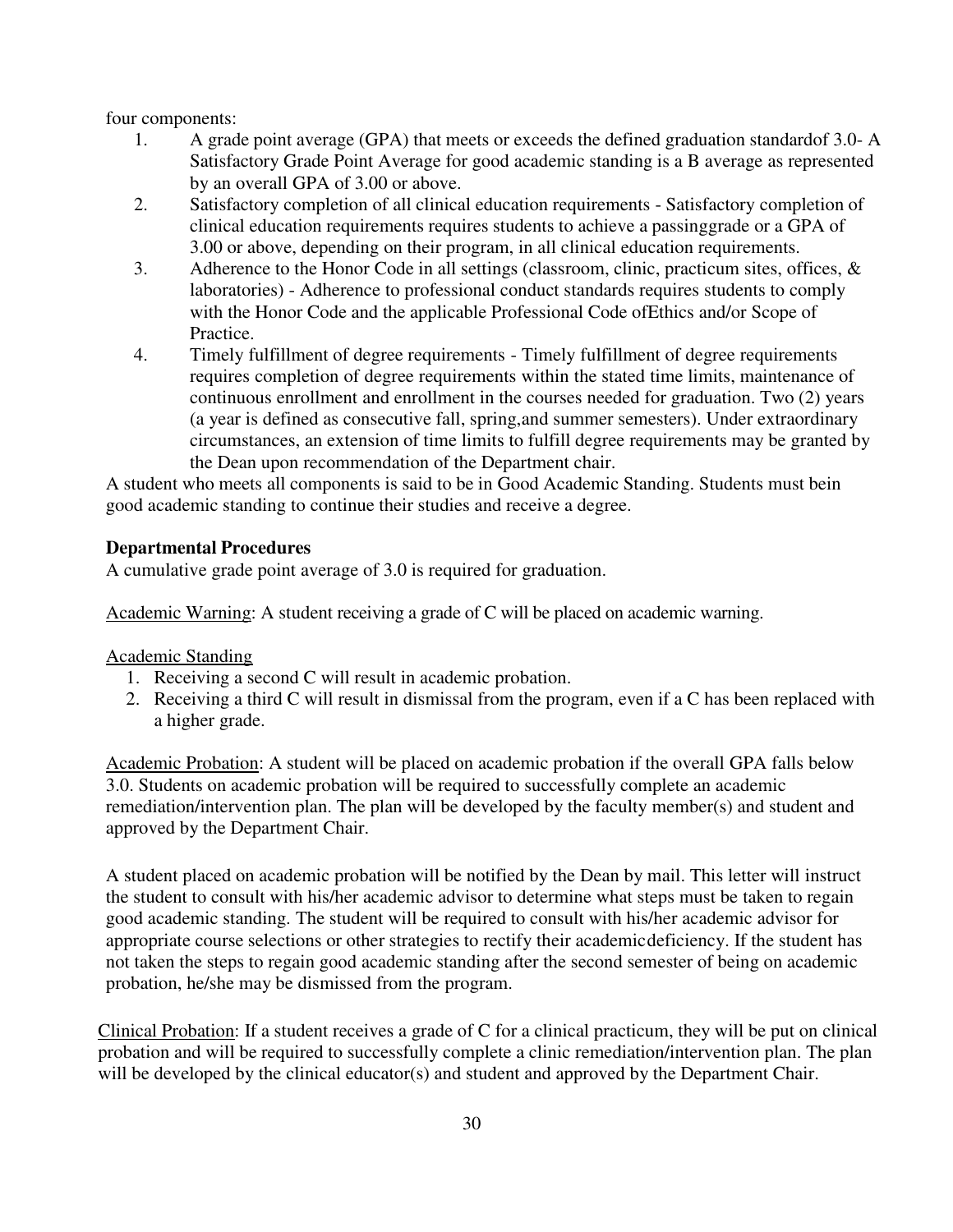**Appeal**: For grade appeal process, see FMU Course Catalogue.

#### **Academic Advising**

Students are assigned to an Academic Advisor during *Orientation Week*. Academic advisors willmeet with their advisees at least once per semester and as often as necessary. Academic advisors will complete a *Plan of Study* during the first scheduled advising meeting. The *Plan of Study* should be signed by the student and advisor and added to the student academic file and a copy provided to the student. The plan will be updated, as needed. Documentation of advising meetings will be completed using a *Student Advising Form* for inclusion in the student academic file at the end of each semester.

In addition, group advising sessions may be scheduled to review various policies, procedures and topics that are pertinent to the graduate cohort.

#### **Academic and Clinical Remediation/Intervention**

The Department of Speech-Language Pathology is committed to students acquiring the knowledge and skills needed to be effective speech-language pathologists. For academic and clinical practicum courses, this is intended to ensure that students:

- 1. master the totality of course content
- 2. demonstrate mastery of competencies associated with particular courses
- 3. fully understand what it means to behave in an ethical and professional manner, and
- 4. are not surprised by a substandard grade at the end of the term.

To achieve these goals, any time a student achieves a grade of below 80% on any student learning outcome (SLO) on an assignment, paper, quiz, exam, or project within a particular course or fails to demonstrate a competency required for an academic or clinical course, the student should initiate a meeting to discuss the situation with the course instructor. Such discussions will generally be held in person. Such discussions will also generally be noted in the student's school file. Discussions with students (again generally to be held in person) may also be initiated by the course instructor/clinical educator for other reasons including, but not limited to, chronic tardiness, lack of preparation, frequent absences, or disruptive or other unprofessional behavior either in or outside of class or clinic. Such discussions will be documented in the student's academic file. Regardless of the reason, the goal of these discussions will generally be to help the student to resolve the situation (e.g., to allow them to demonstrate mastery of the particular course content or competency involved; to help them modify their behavior). This will often include the development of a course-specific remediation/intervention plan. For course content or competency-related issues, course-specific remediation/intervention plans may include (but need not be limited to) retaking the course, retaking relevant portions of an exam, taking an alternative exam, redoing a project in whole or in part, completing a competency-assessment activity or demonstrating competency in clinical performance. The completion of such plans will not generally change the student's grade on the exam or project or the final grade in the course. In cases of behavior issues, course specific remediation/intervention plans may include (but need not be limited to) set expectations for student behavior, referral to the academic advisor referral for evaluation of violations of the FMU Honor Code, or referral to the Office of the Provost. Any time such a remediation/intervention plan is initiated, it will be generated by the instructor, advisor, and communicated in writing to the student. The plan will include a written statement of the knowledge or skill area requiring remediation/intervention, a brief description of the remediation action plan (any work, assignments or evaluations required) and deadlines for completion. Failure to complete any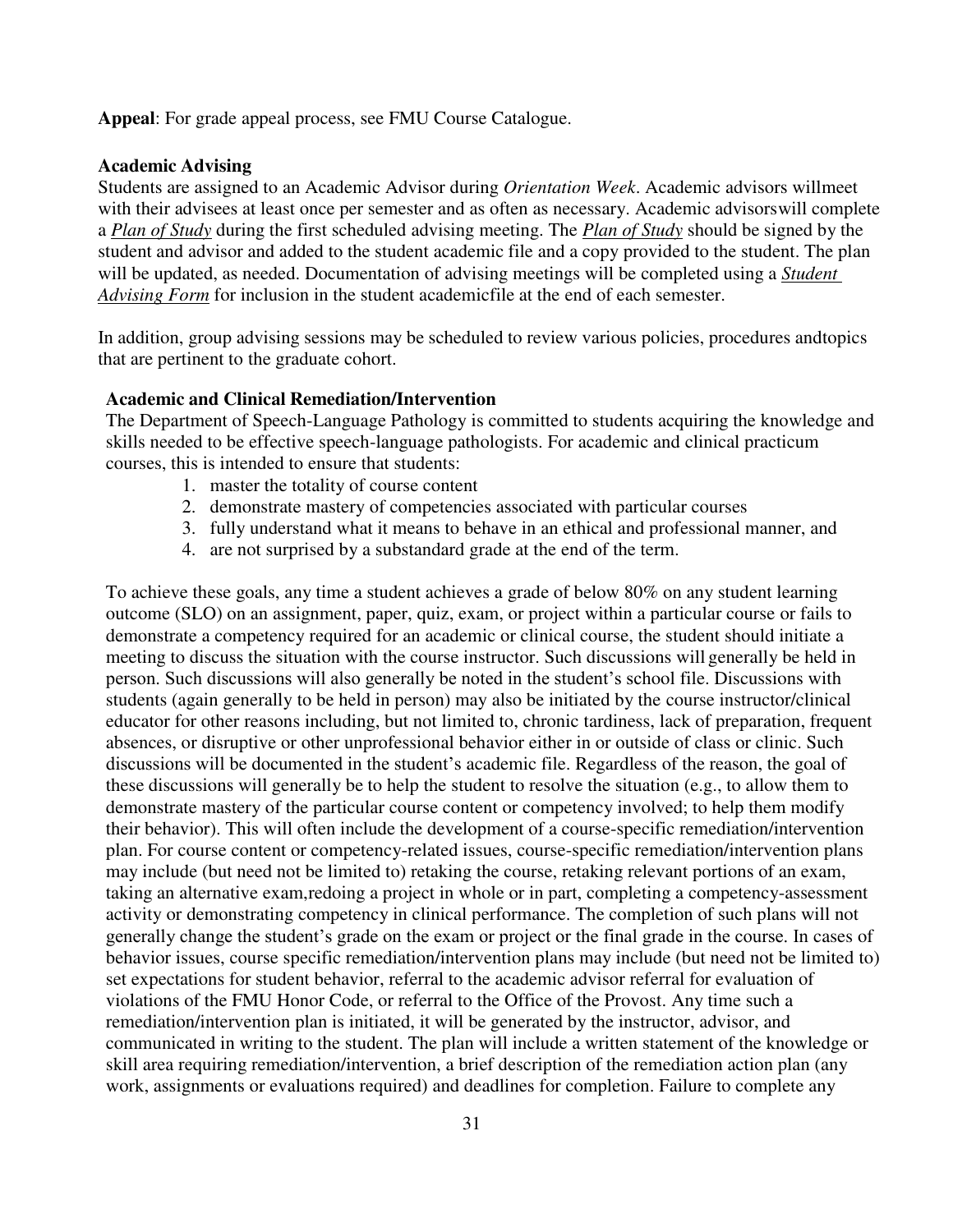remediation/intervention plan successfully or any pattern of concerns across courses may lead to the initiation of a formal review based on the SHSP Satisfactory Academic Progress Policy.

## **Student Conduct and Progression Committee**

A formal referral to the Student Conduct and Progression Committee is made when students may require additional support beyond what is provided by an instructor generated academic or clinical remediation plan.

## *Identification of students*

Academic and clinical faculty will identify students not meeting academic standards and/or not achieving clinical proficiency as outlined by an existing remediation plan. The remediation/intervention plan will be developed detailing the expectations for student performance. This plan may reflect a negotiated compromise to balance the needs of the student with the availability and needs of the faculty. Student will sign off on plan.

<span id="page-31-0"></span>The academic advisor and student will meet with student bi-weekly to monitor and document progress on plan. For students receiving services from the Office of University Academic Support Programs, documentation will be made available to them for purposes of continuity. Documentation for other identified students will be managed internally by the department.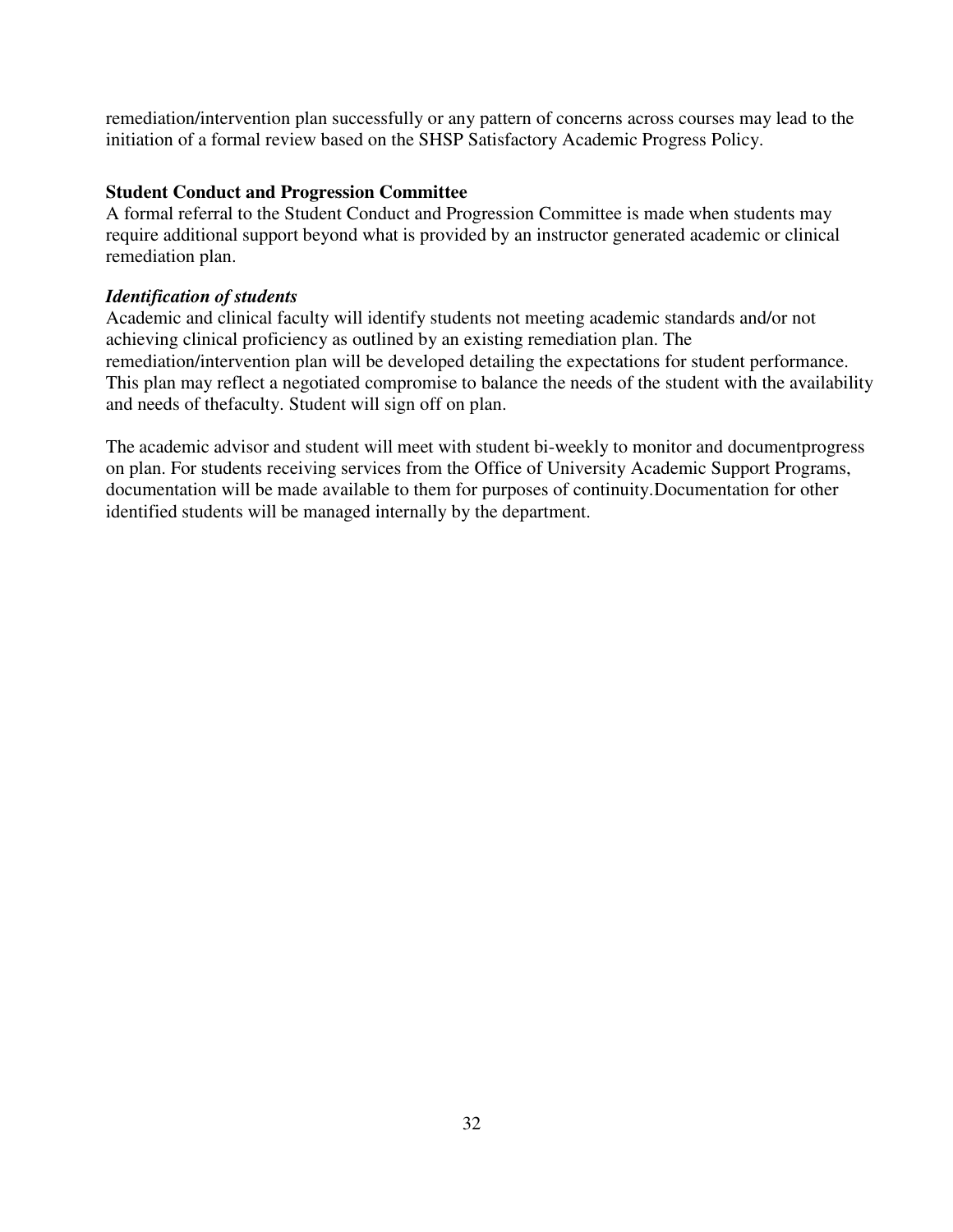## **Section Three: Professional Conduct**

## <span id="page-32-1"></span><span id="page-32-0"></span>**Respect**

Respect for others is essential in therapeutic and professional relationships. The Speech- Language Pathology program recognizes that students, staff, faculty, and clients each bring individual cultural experiences, belief systems, and biases. In all interactions, members of the Speech-Language Pathology program are expected to demonstrate respect for others and uphold the University policy of nondiscrimination.

#### <span id="page-32-2"></span>**Attitude**

Students are expected to possess and demonstrate personal qualities of honesty, dedication, responsibility, flexibility, compassion, sensitivity to differences and diversity, inclusiveness, and a positive outlook. Students are expected to: treat faculty, clients, clinical educators, staff, and peers with respect; display a willingness to learn; be able to accept constructive feedback; be punctual; and, be respectful of others in the classroom learning environment.

#### <span id="page-32-3"></span>**Attendance**

Students are expected to attend all scheduled classes, labs, clinics, and mandatory program- related meetings (e.g., orientation), unless excused in advance by the instructor. Absences and tardiness may negatively impact demonstration of required competencies and professionalism, including grades assigned in academic or clinical courses.

#### <span id="page-32-4"></span>**Independence**

Students are expected to initiate and pursue study independently and to accept responsibility for their own learning. All assessments of student knowledge and skill must be the student's own work unless group submission is specified by the instructor. Prior to submission, it is each student's responsibility to seek clarification about whether projects or assessments are expected to be completed individually or may be completed collaboratively. Under no circumstances may a student share their Patriot Portal log in credentials with another student or provide access to another student to online learning or assessment platforms (e.g., Blackboard).

## <span id="page-32-5"></span>**Collaboration**

Students are expected to cooperate, participate, share information, and show respect for fellow students and colleagues when learning. When group projects or assessments are assigned it is expected that each member of the group will contribute as an active and respectful collaborator.

#### <span id="page-32-6"></span>**Appearance**

Students are expected to display a confident and mature professional demeanor and to observe professional guidelines for cleanliness and appropriate dress at all times. Also see Clinical Handbook for expectations for all clinical settings.

#### <span id="page-32-7"></span>**Citizenship**

Students are expected to demonstrate the attributes expected of a professional in all interactions within the Department and when representing the program in the community. Students are expected to uphold the university's non-discrimination policy at all times. As future professionals, it is expected that throughout their enrollment students will adhere to city, state, and federal laws and regulations. Any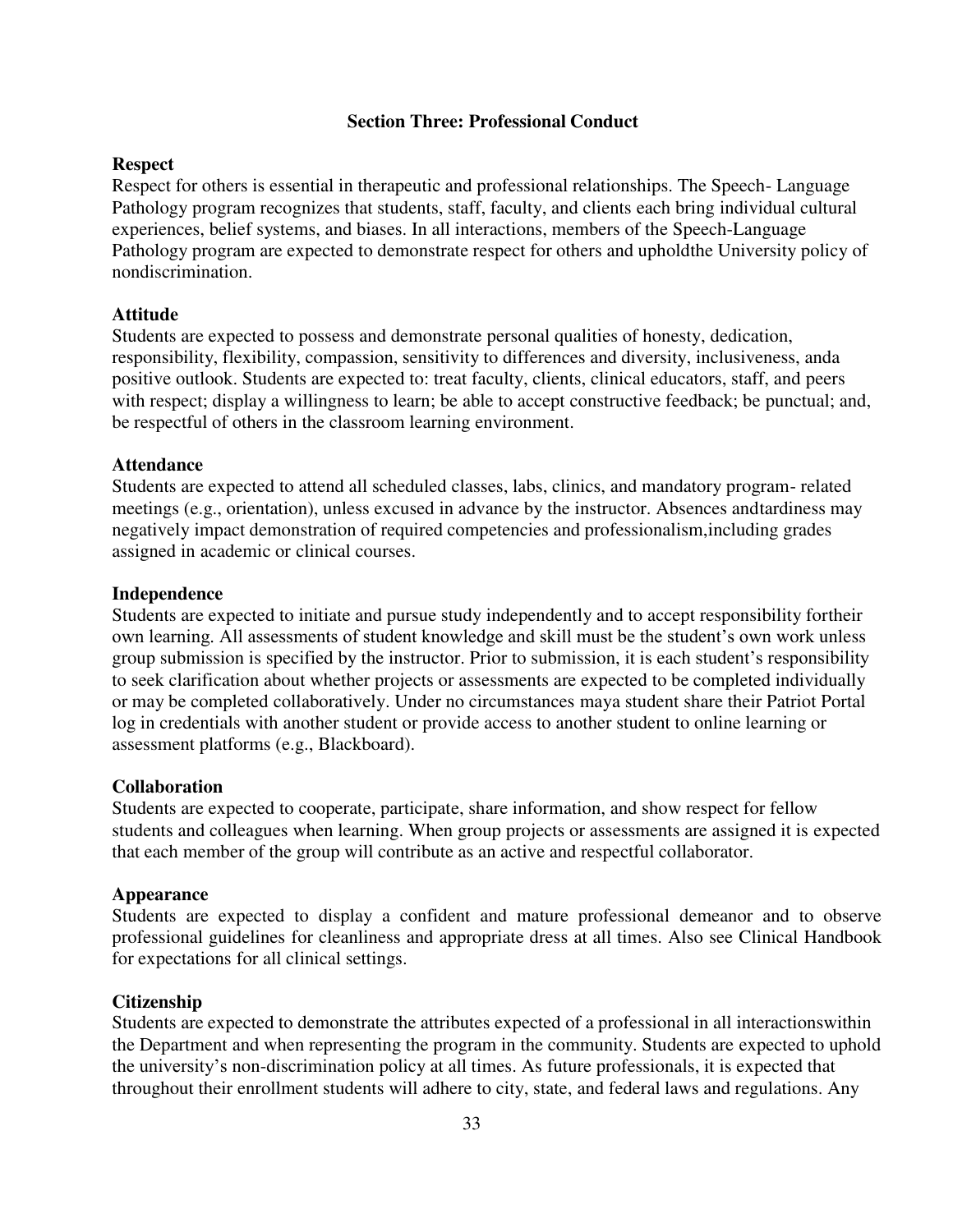student convicted of a misdemeanor or felony during their enrollment will be evaluated under the FMU Honor Code.

# <span id="page-33-0"></span>**Use of Social Media**

The Department of Speech-Language Pathology recognizes that social networking websites and applications are important and frequently used means of communication, collaboration, and networking. As future professionals, students are strongly advised to consider that, regardless of privacy settings, all information on social networking web sites may be viewed by clients, clients' family members, colleagues, and current and prospective employers. **Students are advised against accepting social media connections with clients or members of client's families.**

The following actions are strictly forbidden and will result in evaluation under the FMU Honor Code and typically will lead to dismissal from the program.

Any unauthorized release of client information protected by Health Insurance Portability and Accountability Act (HIPAA) or the Family Educational Rights and Privacy Act (FERPA) including but not limited to:

- Revealing the personal health or educational information of other persons, and this includes any identifying information including name, date of birth, age, diagnosis, gender, gender identity, race, ethnicity, contact information or clinic identity numbers, any images of the individual, or any other means through which an individual could be identified.
- Conveying private (protected) academic information of clients seen in educational settings or those of another student in the Speech-Language Pathology Program, including but not limited to: course, exam, or assignment grades; narrative evaluations; adverse academic actions; professional behavior checklists or contracts; or clinical performance evaluations to any party within or outside the program.

Any misrepresentation of role or credentials including but not limited to:

- When posting information on social network sites, presenting themselves as an official representative or spokesperson for FMU, the Program, or any affiliate organization;
- inflating or misrepresenting academic or clinical credentials in on-line or face-to-face environments;
- Representing themselves as another person, real or fictitious, or otherwise attempt toobscure their identity as a means to circumvent the prohibitions included in this handbook.

Any threat or implication of threat to others including, but not limited to:

 Threatening or presenting statements that imply threats to anyone including but not limited to fellow students, faculty, peers, staff, clients, caregivers, clinical supervisors, or groups of individuals such as linguistic or cultural groups.

Additionally, the actions listed below may be considered a violation of Honor Code and will result in evaluation under the Honor Code.

- Posting or sharing of statements or photographs that imply disrespect for any person, group of persons, or identities as included in the University nondiscrimination policy or its equivalent.
- Displays of information including personal photographs or photographs of others that may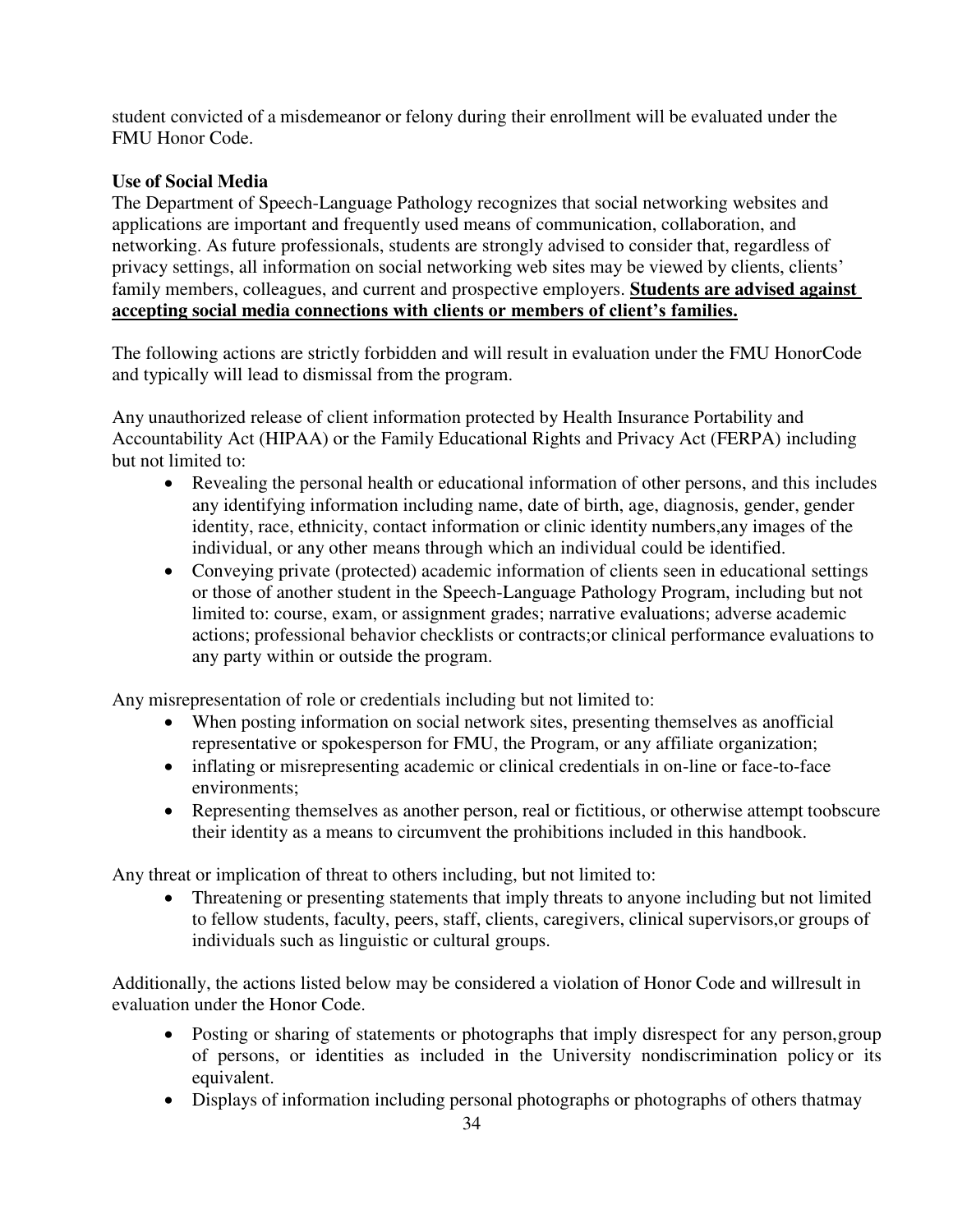reasonably be interpreted as condoning irresponsible use of alcohol, substance abuse, or sexual promiscuity.

- Displays of personal engagement in illegal activities including use of illegal recreational drugs.
- Posting of potentially bullying, inflammatory, discriminatory, threatening, or unflattering material on another individual's social media site.
- **Any student who violates professional/educational conduct rules will be given a warning for each violation. Students may be dismissed from the speech-language pathology program after receiving a total of three (3) warnings.**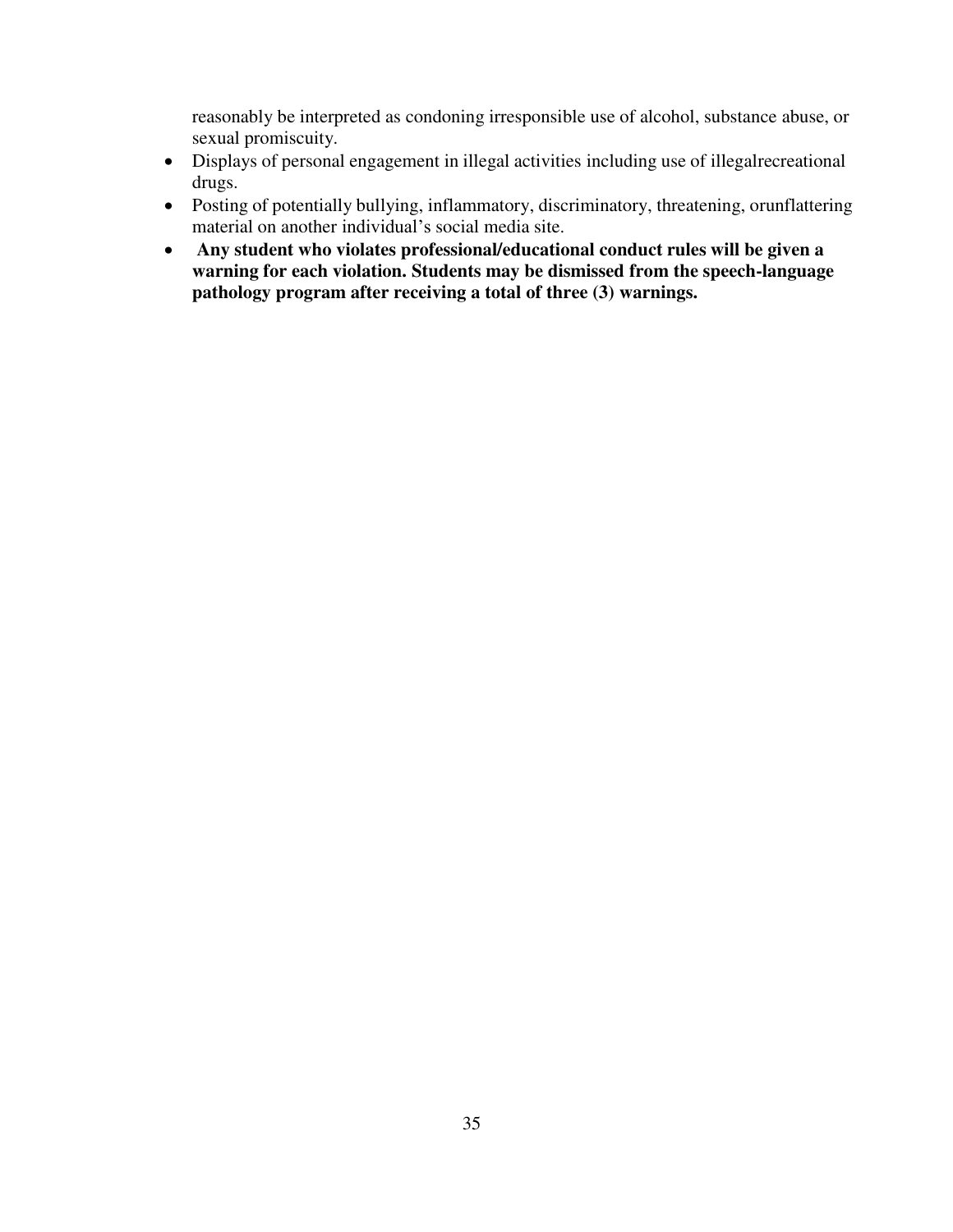#### **Section Four: Student Resources**

#### <span id="page-35-0"></span>**Student Health Services**

Student Health Services at FMU employs a full-time nurse practitioner. Student Health Services provides acute care, health and wellness programs, birth control, sexually transmitted infection (STI) assessments, and assistance with mental health issues for FMU students, staff, and faculty on an appointment basis. There are no fees to be seen, but fees are incurred if off-site laboratory testing or additional diagnostic tests are necessary. Students may be referred to another healthcare provider as needed. Students are responsible for all fees incurred from referrals and diagnostic testing.

Student Health Services works closely with the FMU Counseling Center to meet the various mental health needs of students. Student Health Services also offers a part-time nurse practitioner who specializes in women's health. She is available one afternoon a week. Please call (843) 661- 1844 to schedule an appointment to be seen. Student Health Services works to enhance the educational process by utilizing every opportunity to promote lifelong health through review of social history, habits and health history.

## **Staff:**

Sharon Walters, APRN Manager of Student Health Services Phone: (843) 432-2935 E-mail: [swalters@fmaion.edu](mailto:swalters@fmaion.edu)

Paul DeMarco, MD University Physician Phone: (843) 432-2935 E-mail: [pdemarco@fmarion.edu](mailto:pdemarco@fmarion.edu)

## **Mailing Address:**

FMU Student Health Services PO Box 100547 Florence, SC 29502

#### **Student Health Services Hours:**

The hours of operation are 8:30 am  $-12:30$  pm and 1:30 pm  $-4:30$  pm Monday through Friday when the University is open.

#### **Main Phone Number: (843) 661-1844**

#### **After hours:**

If you need medical attention after 4:30 p.m. the following healthcare services are available to you:

 **McLeod Regional Medical Center Address:** 555 East Cheves Street Florence, SC 29506 **Hours:** Open 24 hours **Phone:** (843) 777-2000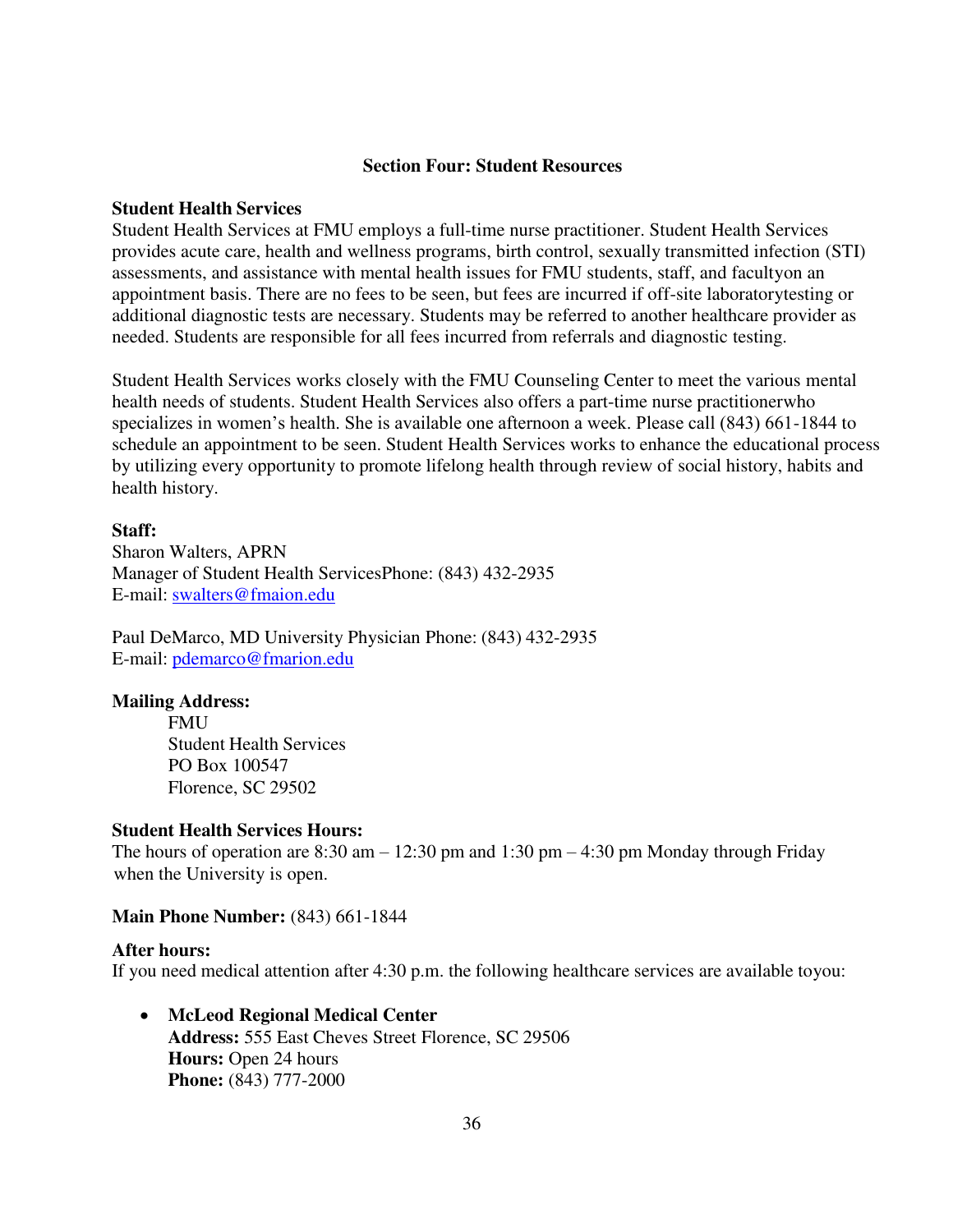- **Carolinas Hospital System Address:** 805 Pamplico Highway Florence, SC 29505 **Hours: Open 24 hours Phone:** (843) 674-5000
- **McLeod Urgent Care Center Address:** 3015 West Palmetto Street Florence, SC 29501 **Hours:** 8:00 A.M. to 8:00 P.M. Monday-Friday; 8:00 A.M. to 4:00 P.M. Saturday; 8:00 A.M. to 4:00 P.M. Sunday **Phone:** (843) 777-6870
- **Doctors Care**

**Address:** 2410 Hoffmeyer Road Florence, SC 29501 & 2200 South Irby Street Florence, SC 29505 **Hours:** 8:00 A.M. to 8:00 P.M. Monday-Friday; 9:00 A.M. to 5:00 P.M. Saturday; 9:00 A.M. to 5:00 P.M. Sunday **Phone:** (843) 662-8182 (Hoffmeyer Road) **Phone:** (843) 662-9945 (South Irby Street)

## **Immunization Policy**

Documented evidence of delivery of immunization or blood titers for the following immunizations must be reported to the FMU Student Health Services by August 1 for fall starts. Students must sign a release of records form. This form's authorization is limited to verification of health screening and immunization records only and allows the Director of Clinical Services to proceed with clinical experience placements for students in adherence with agreements with agencies and facilities. Student should be aware that specific sites may have health clearance requirements beyond those required by the University; participation at those sites require that students submit to additional health clearance requirements at their own expense.

## **Refer to the University's guidelines for immunizations for coronavirus and COVID-19 policies.**

## **Requirements**

- 1. *History and Physical* 
	- Completed by student and healthcare provider.
- 2. *Tuberculosis Screening*

A tuberculin skin test (TST or interferon gamma release assay QuantiFERON<sup>®</sup>-TB) within one year is required. If either is positive (TST>10mm induration): Chest x-ray performed after the test was known to be positive is required; Provide any dates of tuberculosis treatment.

3. *Measles, Mumps, Rubella (MMR)* 

Beginning on or after the first birthday, two measles (at least 28 days apart), one mumps and one rubella vaccination OR lab documentation of positive IgG antibody to measles, mumps, rubella.

- 4. *Hepatitis B virus (HBV) (recommended)*  Documentation of a full series (three (3) HBV vaccinations PLUS positive HBV surface antibody that is a qualitative result. HBV vaccine non responders must begin a revaccination series or provide laboratory documentation of prior HBV infection.
- 5. *Varicella (Chickenpox)*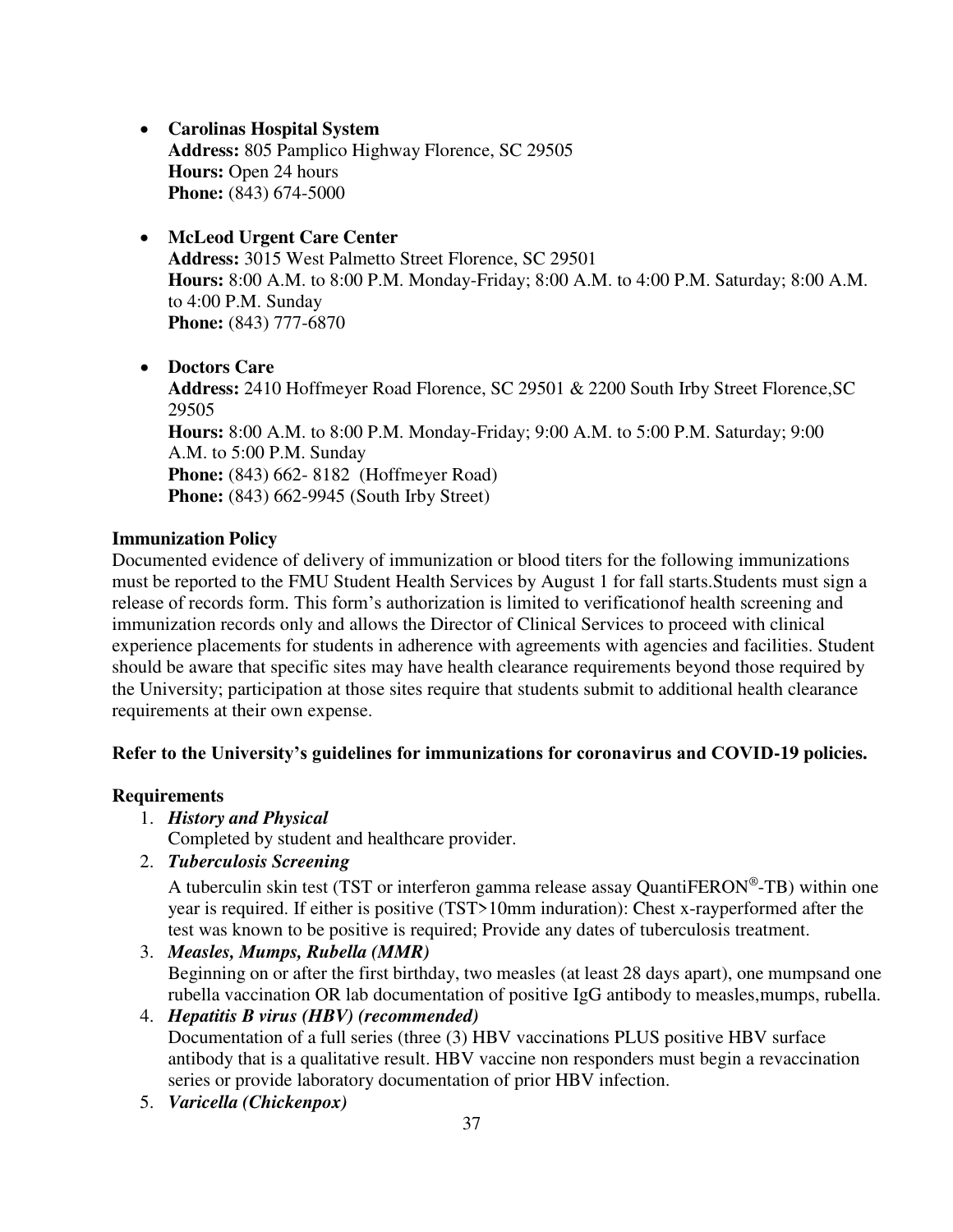Documentation of two varicella vaccinations OR laboratory documentation of positive IGG antibody to varicella.

6. *Diphtheria-Pertussis-Tetanus (DPT)* 

Documentation of a booster within ten years. One booster as an adult is to include a cellular pertussis (Tdap), instead of tetanus-diphtheria (Td) alone.

7. *Polio Vaccine* 

Documentation of the last polio booster.

8. *Meningococcal Vaccine ACWY* 

Meningococcal vaccination is recommended (especially for anyone living in a dormitory) but not required. Students are required to complete a form indicating vaccine receipt or declination.

In addition, the following immunizations are required by FMU and may be required by specific clinical sites:

## *Annual influenza (flu) vaccine*

Students should retain a copy of their immunization records and health form and support documentation of updates to Student Health Services. Students should also note that clinical placement sites (and future employers) may require evidence of immunization and may require other immunizations in addition to those listed above.

# **Injury Occurring During the Course of Any Learning Experience (Revised 11-6-18)**

In the event that a student acquires an injury and/or a needle stick during a learning experience (classroom, skills laboratory, simulation laboratory, healthcare organization, or extramural learning experience) the following procedure should be followed:

- 1. Wash the affected area immediately with soap and water if the injury is a needle stick.
- 2. Report the incident to your supervising faculty or preceptor immediately.
- 3. Contact CompEndium (FMU's worker compensation plan at 877-709-2667) prior to seeking medical care unless immediate medical attention is needed.
- 4. Students should seek medical care as they deem necessary.
- 5. CompEndium makes the decision, not FMU, about claim payment.
- 6. All students are to have healthcare insurance.

# **Policy on Students Infected with Blood borne Pathogens**

It is the policy of FMU) to have standardized procedures for the management of students infected with blood borne pathogens because of the history of the potential risk of provider-to- patient transmission of blood borne pathogens.

## **Purpose**

To define the procedures for the management of students infected with blood borne pathogens.

## **Definitions**

Bloodborne pathogen: A microorganism in the blood that can cause illnesses in humans. For this policy, bloodborne pathogens are limited to human immunodeficiency virus (HIV-1), hepatitis C virus (HCV) and hepatitis B virus (HBV).

Standard Precautions: Infection prevention guidelines by the Centers for Disease Control and Prevention (CDC) based on the principle that all blood, body fluids, secretions (except sweat),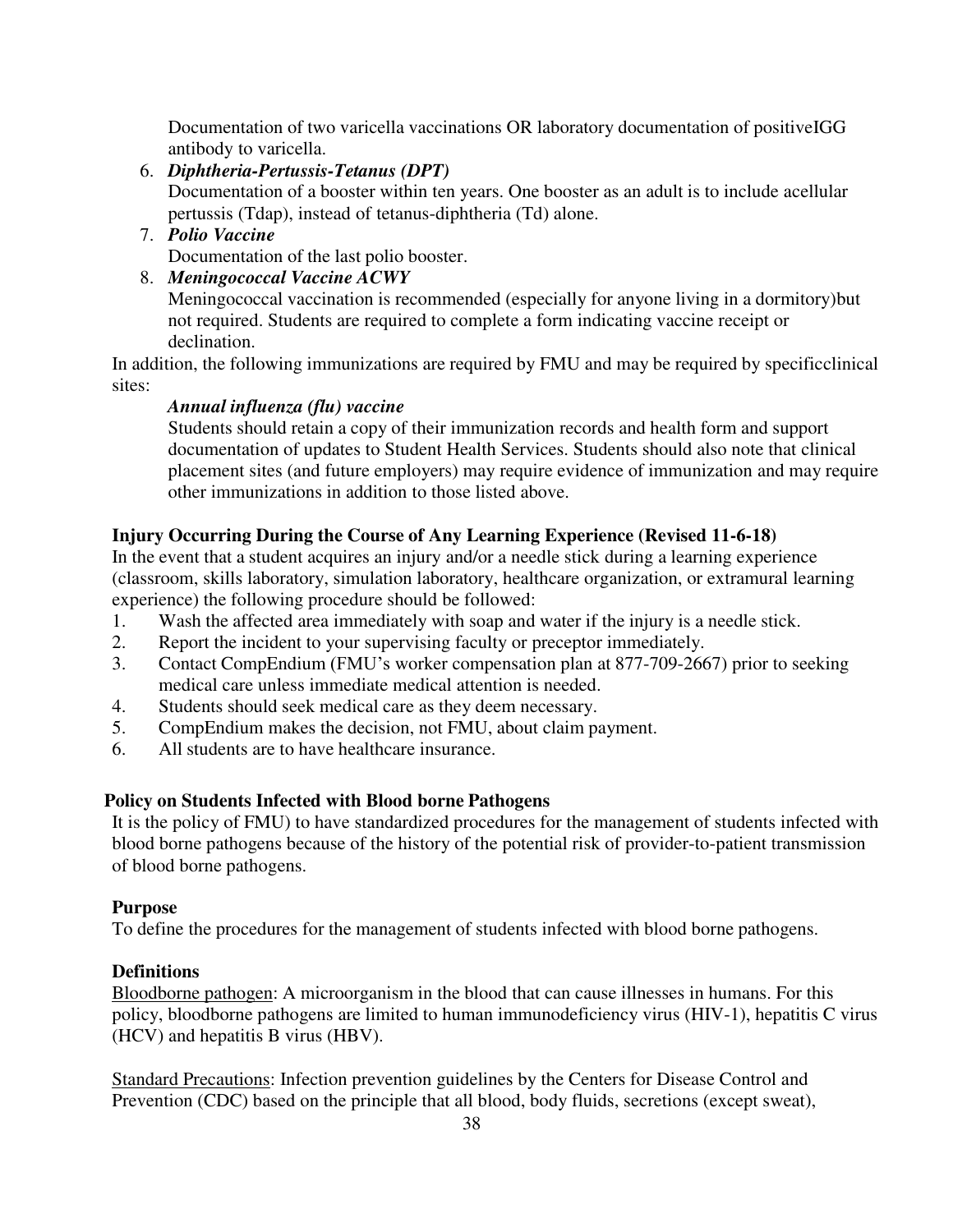excretions, non-intact skin and mucous membranes may contain transmissible infectious agents. Standard precautions define a set of practices for hand hygiene, safe injection practices and use of gloves, gown, mask, eye protection or face shield depending upon anticipated exposure.

Provider to patient transmission risk: The risk that an infection will be acquired by a patient due to transmission of a pathogen from a health care provider. For blood borne pathogens, this risk depends upon 3 conditions: (a) the health care provider must have sufficient virus circulating in their bloodstream, (b) the health care provider must have an injury (e.g. puncture wound) or condition (e.g. non intact skin) that allows exposure of his/her blood to other infectious body fluids, (c) the provider's blood or infectious body fluid must come in direct contact with a patient's wound, traumatized tissue, mucous membrane, or similar portal of entry during an exposure-prone procedure.

Exposure prone procedures: Procedures known or likely to pose an increased risk of percutaneous injury to a healthcare provider and thus pose a risk of blood borne virus transmission. Procedures have been classified as Category 1: minimal risk of blood-borne virustransmission; Category 2: procedures in which blood-borne virus transmission is theoretically possible but unlikely; Category 3: procedures in which there is a definite risk of blood-borne virus transmission.

## **Related Policies**

FMU Policy on Students with Disabilities

#### **Procedure(s)**

- 1. Mandatory Infection Prevention and Control Training:
	- a. Before working with patients, all medical students must complete course work or training in infection control practices in accordance with SC DOH Public Health Law 239. The course must be a South Carolina State Education Department approved syllabus and course provider.
	- b. The requirement above (section 1 a) is particularly relevant to this policy because appropriate use of Standard Precautions and Infection Prevention practices is considered adequate to prevent transmission of blood borne pathogens from health care workers infected with blood borne pathogens. Situations requiring additional measures are detailed below in section 3.
- 2. Students identified with HIV-1, HCV or HBV:
	- a. In accordance with SC DOH policy, mandatory screening of healthcare personnel for blood borne pathogens is not recommended.
	- b. Students may be identified as infected with HIV-1, HCV or As part of the medical and vaccination history, all students are required to show documented immunity to HBV or to receive HBV vaccination. Students withoutserologic immunity to HBV who have received HBV vaccination are given a second series of HBV vaccination or evaluated for chronic HBV infection, in accordance with CDC guidelines.
	- c. In the event of a possible exposure, students are tested for HIV-1, HCV and HBV infection in accordance with the SC State Blood and Body Fluid Exposure (Needlestick) policy.
	- d. Students may request voluntary testing for HIV-1 HCV and HBV infection at anytime and are encouraged to seek testing if there is any potential exposure to a blood borne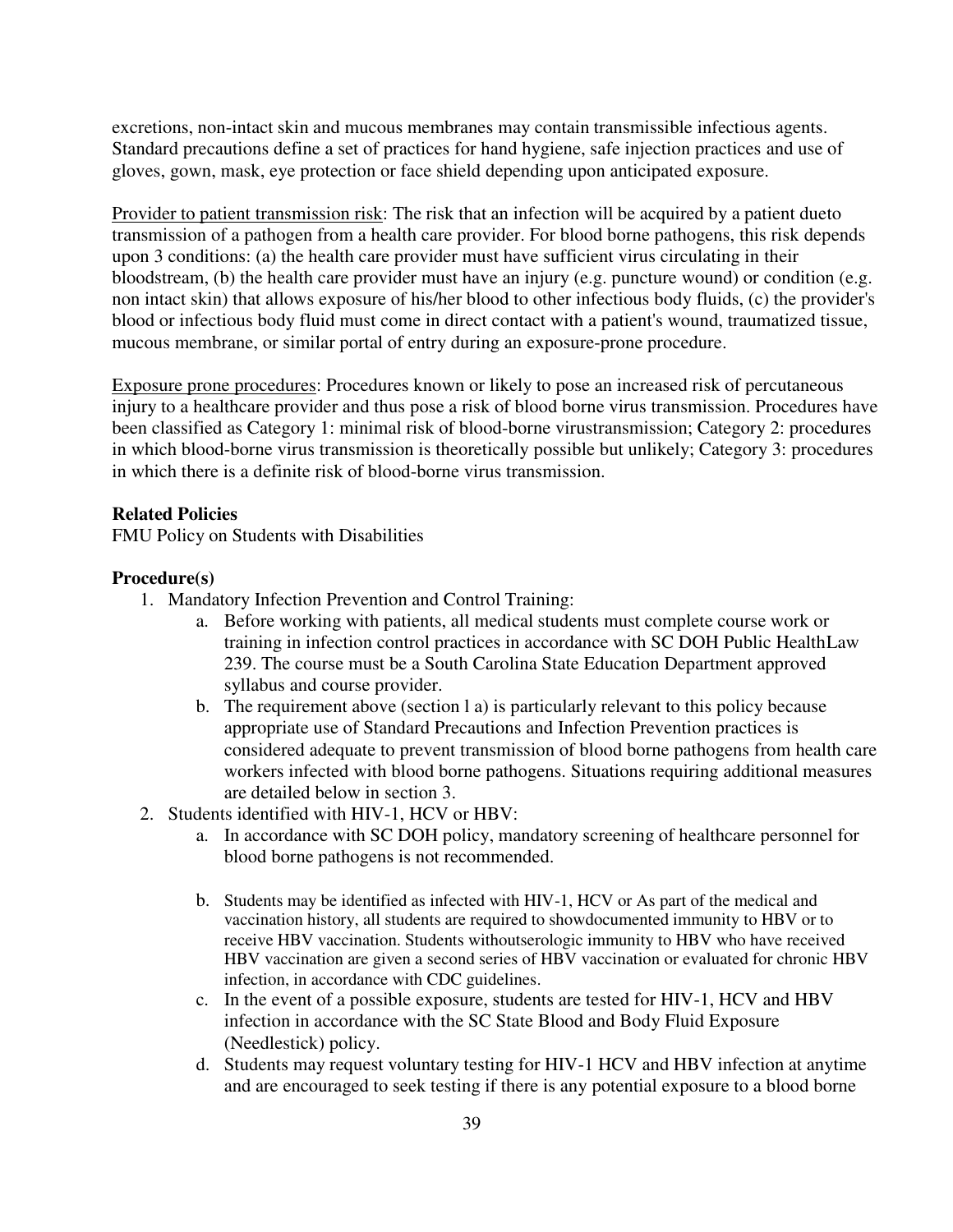pathogen.

- e. Students may disclose the presence of HIV-1, HCV or HBV infection to an Associate Dean of Student Affairs. In such a case, the student is informed that the information will be disclosed to Health Services for further evaluation and management.
- 3. Management of Students Infected with HIV-1, HCV or HBV:
	- Role of Health Services
		- a. Health Services will advise the student to have a viral load performed and, in the case of HBV infection, a hepatitis e antigen and hepatitis e antibody.
		- b. The student will be referred to an Infectious Diseases physician for ongoing management of HIV-1, HCV, or HBV or to a hepatologist for management of HCV, HBV if the student is not already under the care of such a provider.
		- c. In accordance with South Carolina law, the infection will be reported as required by the Communicable Disease Reporting Requirements.
		- d. The student will be advised to have a viral load performed every six months, to monitor the status of potential infectivity, in accordance with national guidelines.
		- e. Health Services will provide the student with a copy of the current South Carolina policy statement and guidelines from the CDC and the Society of Health Care Epidemiologists of America (SHEA) regarding serial viral load tests and potential practice restrictions. In summary the current guidance is:
			- i. In accordance with the South Carolina, HIV-1, HCV or HBV infectionalone does not justify limiting a healthcare worker's professional duties
			- ii. Restriction of a healthcare worker's professional duties due to infection with HIV-1, HCV, or HBV infection is recommended based upon a viral load consistent with an increased risk of transmission, the performance of exposureprone procedures, and other factors that may increase the risk of provider-to patient transmission such as poor infection control technique, exudative skin lesions, lack of adherence to proper technique, mental confusion, or a prior incident of transmission of a blood borne pathogen to a patient.
		- f. Health Services will inform the student that there is a professional and ethical obligation to evaluate how the presence of a chronic HIV-1, HCV or HBV infection may affect clinical training, the care of patients and future career choice.
			- i. Health Services will inform the student that all cases of students with HIV-1, HCV or HBV infection are disclosed to the Senior Associate Deanfor Student Affairs in a de-identified manner. Disclosure of a de-identified student will lead to convening an Expert Review Panel. The responsibilities of the Expert Review Panel is to review the viral load results and general clinical responsibilities of the student to determine if there is a need for any clinical practice modification or restriction, in accordance with published guidelines.
			- ii. If the Expert Review Panel determines that a student will need a restriction of clinical activity, Health Services will inform the student of the need to disclose the student's name to the Senior Associate Dean for Student Affairs and will be required to submit an application for accommodations in accordance with the FMU Policy on Students with Disabilities.
			- iii. Students with a chronic blood-borne infection are required to seek career counseling. This process can be initiated when the student discloses the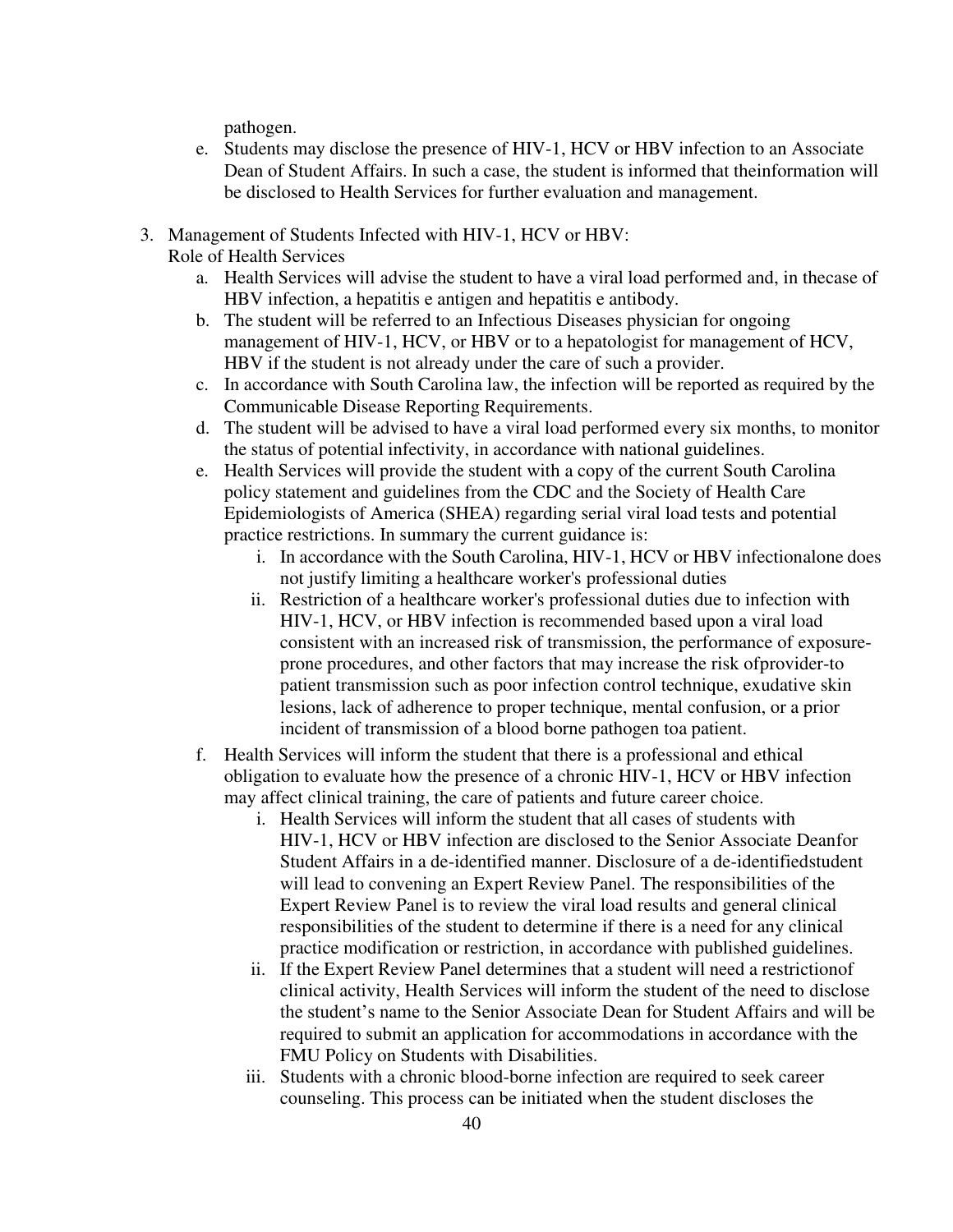presence of HIV, HCV or HBV infection to the Senior Associate Dean for Student Affairs.

Role of Student Affairs, School of Health Sciences:

- a. To assist with provision of a clear understanding of the current state SC policy and national guidelines regarding health care workers with HIV-1, HCV, or HBV infection.
- b. To convene an Expert Review Panel to review de-identified information regarding the student's viral load or other markers or clinical conditions indicative of infectivity and the clinical activities of the student. Members of such a panel may include, but are not limited to, persons who perform exposure prone procedures, contact personnel in particular clinical departments that perform exposure prone procedures, an Infection Control expert, an Infectious Diseases physician, a hepatologist, Health Services.
- c. To provide appropriate career counseling and to provide guidance for any potential impact on clinical training in accordance with current guidelines.
- d. General recommendations regarding participation in clinical activities:
	- i. Students should not be prohibited from participating in patient care activities solely on the basis of HIV-1, HCV or HBV infection.
	- ii. Restriction of a clinical activity may be required based upon high viralload in situations of exposure prone procedures.
	- iii. A documented lack of adherence to Standard Precautions may lead to a restriction in clinical activity.
- e. On a cases by case basis, when needed, advise the student regarding the FMU Policy on Students with Disabilities.
- 4. Responsibilities of the Student with HIV- I HCV or HBV infection:
	- a. To inform Health Services of the presence of HIV-1, HCV or HBV infection.
	- b. To complete the tests recommended by Health Services for further evaluation of HIV-1, HCV, or HBV infection. In the case of a blood or body fluid exposure, to complete the tests as outlined in the FMU Blood and Body Fluid Exposure (Needle stick) policy.
	- c. To seek appropriate career counseling.
	- d. To meet with the Senior Associate Dean for Student Affairs if the Expert Review Panel determines any restriction of clinical activity is needed.
	- e. To comply with any modification or restriction of clinical activity.

# LCME Standard 12.8: Student Exposure Policie*s/*Procedures

A medical school has policies in place that effectively address medical student exposure to infectious and environmental hazards, including:

- The education of medical students about methods of prevention.
- The procedures for care and treatment after exposure, including a definition of financial responsibility.
- The effects of infectious and environmental disease or disability on medical student learning activities.

All registered medical students (including visiting students) are informed of these policies before undertaking any educational activities that would place them at risk.

## **Student Health Insurance**

While FMU does not have a preferred insurance carrier, students may acquire insurance from the following vendors and services, depending upon their needs and requirements. International Students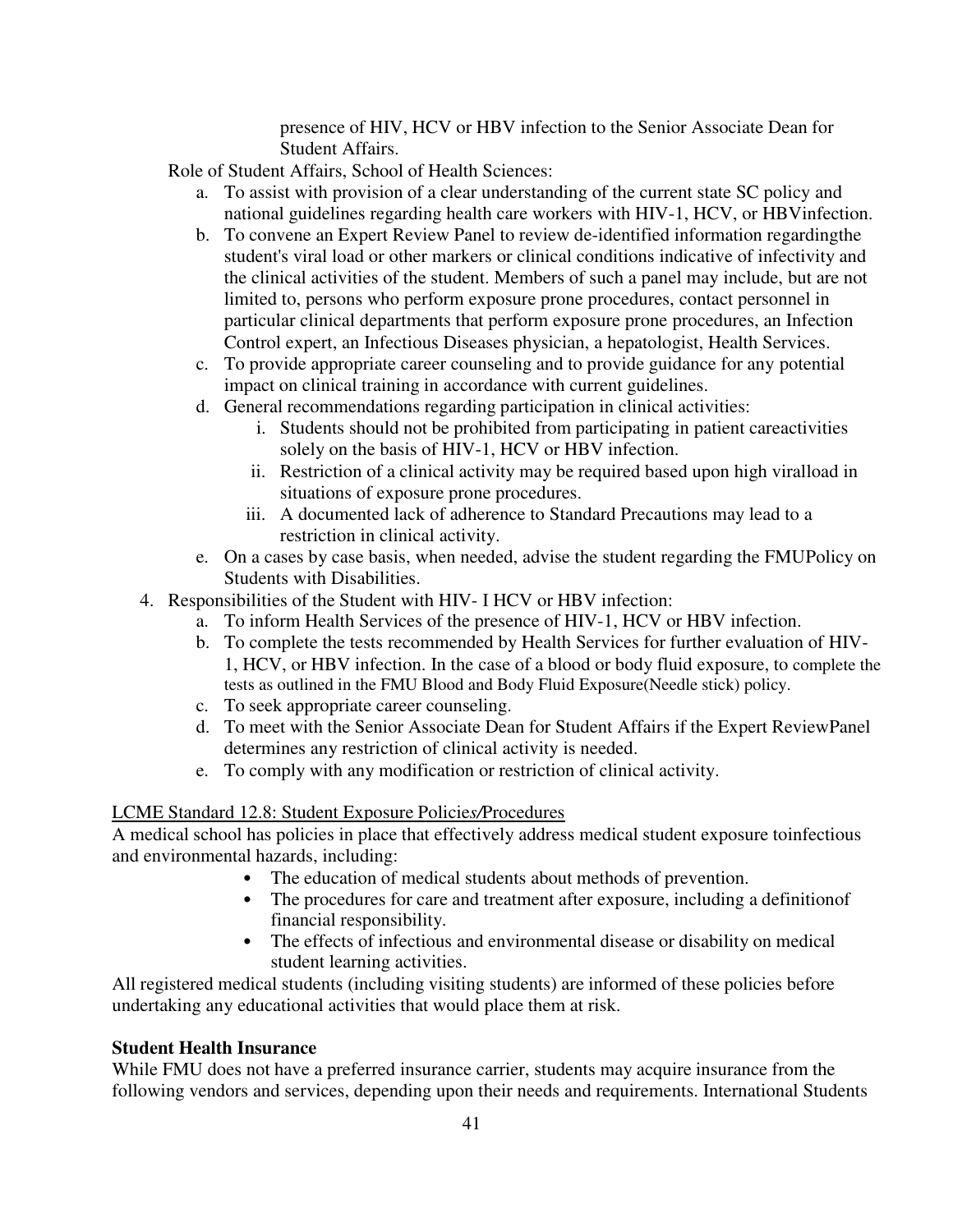are required to maintain certain levels of insurance coverage as indicated below.

General health insurance may be purchased through the national Health Insurance Marketplace at: [www.healthcare.gov.](http://www.healthcare.gov/) Students should explore their options carefully as coverage, premiums, and eligibility varies.

#### **International Student Health Insurance**

Francis Marion requires all international students to carry health insurance for the duration of their stay which meets the below minimum requirements:

#### *Students with a J-1 Visa*

- At least \$100k per person per accident/illness
- \$25k for repatriation coverage
- \$50k for medical evaluation coverage
- Medical deductible not to exceed \$500 per accident/illness. *Students with an F-1 Visa*
- \$100,000 or greater major medical benefit (per accident or injury).
- \$25,000 repatriation benefit.
- \$50,000 medical evacuation benefit (to his or her home country).
- Medical deductible not to exceed \$500 (per accident or illness).

If an international student has insurance that meets these requirements, they must submit a copy of the policy coverage and proof of validity (in English). Students may acquire insurance coverage from the following vendors:

- Pearce and Pearce
- U.S. Government Health Insurance Marketplace [\(www.healthcare.gov\)](http://www.healthcare.gov/)
- ISO Med [\(http://www.isoa.org/\)](http://www.isoa.org/)
- US NetCare [\(http://www.usnetcare.com/\)](http://www.usnetcare.com/)
- Compass Benefits Group (https://studenthealthusa.com/)
- The Harbour Group [\(http://www.hginsurance.com/\)](http://www.hginsurance.com/)
- HTH Worldwide [\(http://www.hthtravelinsurance.com/students\\_plans.cfm\)](http://www.hthtravelinsurance.com/students_plans.cfm)

#### **Dental Program**

FMU does not provide dental insurance coverage for students nor does it require students to be covered under a dental insurance plan. However, the University recognizes that dental health is important to individual wellbeing and therefore encourages students to obtain coverage for themselves and their families. Please note that dental insurance premiums are the responsibility of the individual student and must be paid directly by the student. Dental insurance premiums may not be billed to a student's account.

#### **FMU Library**

The FMU Library and its health sciences holdings serves all faculty, students, employees, and residents of the Francis Marion Community.

**Locations:** The main FMU Library, the James A. Rogers Library is located on the main campus of FMU near the Smith University Center. The MSLP program holds a collection of books and resources that are in the early phase of development.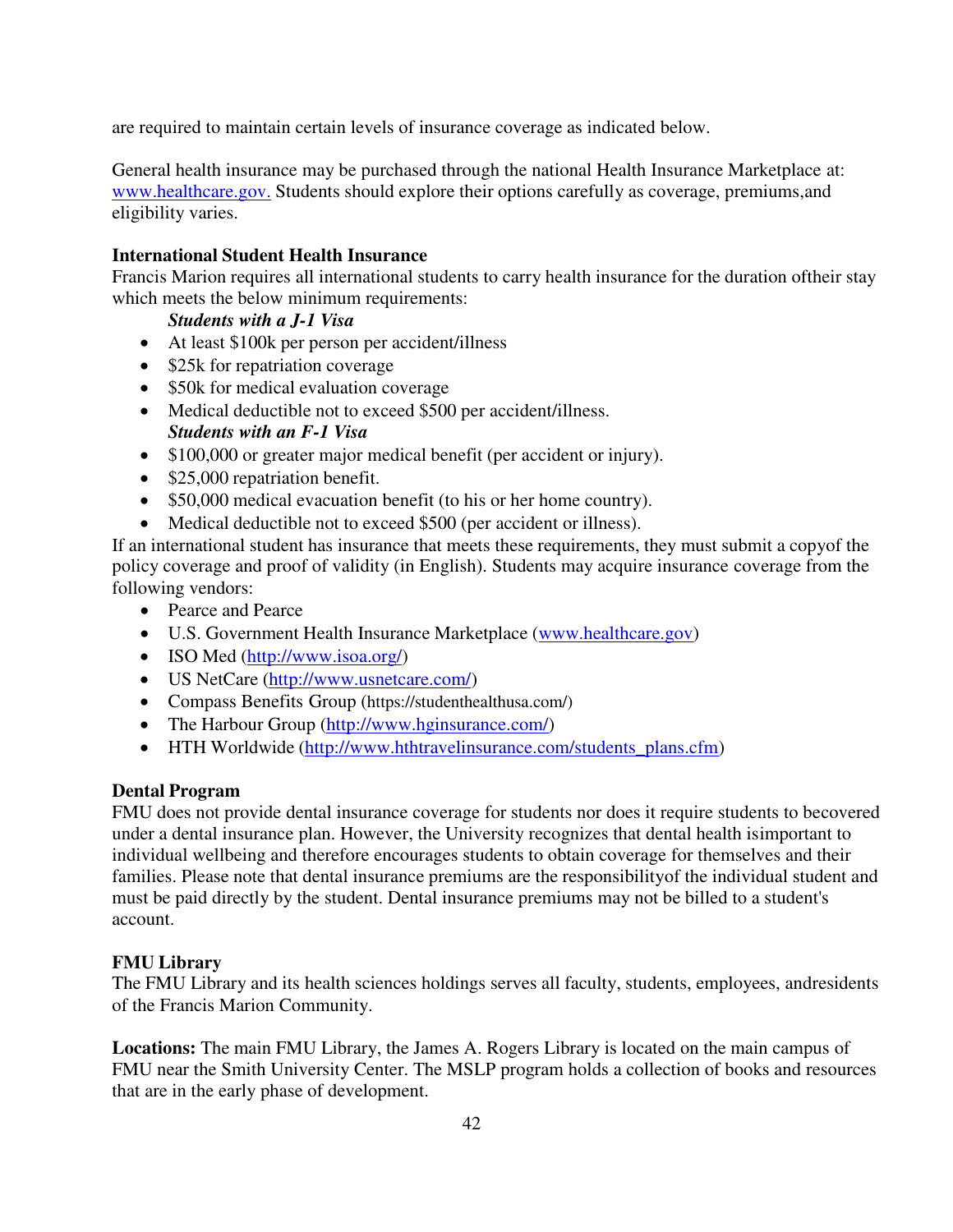**Contact:** Mailing address: James A. Rogers Library| 4822 E Palmetto St| Florence, SC 29506 Phone: 843-661-1900|

**Consortia:** The FMU Library is connected to the branches of the University of South Carolina Medical Library in Columbia, SC and Charleston, SC and the National Network of Libraries of Medicine (NN/LM). The Library actively participates in the Online Computer Library Center (OCLC) global network and remains a full member of South Carolina Library Network Cooperative. Loansome Doc use is promoted and encouraged.

Your student ID acts as your library card. It serves as proof that you are a registered user of the FMU Library. It is a sticker and should be appended to your FMU ID card as appropriate. The barcode itself is used for checking out physical library materials and to authenticate your access electronic or remote.

All FMU users are expected to show the appropriate ID and to follow all Library policies and procedures. Acceptance of a barcode assumes users understand and accept the terms of use including: timely return of materials, payment of fines and fees, appropriate use of electronic resources, and adherence to the HSL copyright policy. Privileges are not transferrable and may be suspended due to misuse, illegal use or other action deemed unprofessional or unethical perthe FMU Honor Code.

The JARL is not open to the general public. Individuals may arrange for onsite access and/or borrowing through special memberships from your local library. As a designated Resource Library in the National Network of Libraries of Medicine (NN/LM) and OCLC, the JARL provides fee-based document delivery services via fax, electronic and regular mail. Please contact the library at (843) 661-1900 for more information.

## **Library Access Policy**

FULL PRIVILEGES: Includes onsite, circulation, remote access, electronic and borrowing privileges. Eligible users are defined as follows:

- **Faculty** Eligible if included on the current faculty listings provided by the dean's offices in the School of Health Sciences. All adjunct or voluntary faculty must be verified by the appropriate dean's office.
- Employee Eligible if employed by FMU, wearing a FMU ID card, and can be verified by FMU Human Resources.
- **Student**  Eligible if identified by an FMU ID, PeopleSoft, or verified by the Registrar's listing, cancelled check or current receipt.
- **Graduate Assistant/Fellows** Eligible if the trainee is in an FMU sponsored Health Sciences Graduate Assistant and is listed in the database. All GA's/fellows must have both an authorized program director's signature and an FMU account number as part of their registration information.
- Preceptor Eligible if included on a master list provided by the FMU School of Health Sciences and the USC School of Health Sciences or Family Medicine department on anannual, academic year basis (July-June).
- Other Eligible on a short-term, temporary basis pending approval of the Associate Dean/Director of the FMU Library.
- FMU Alumni Eligible if graduated from any of the Schools of FMU if verifiable by current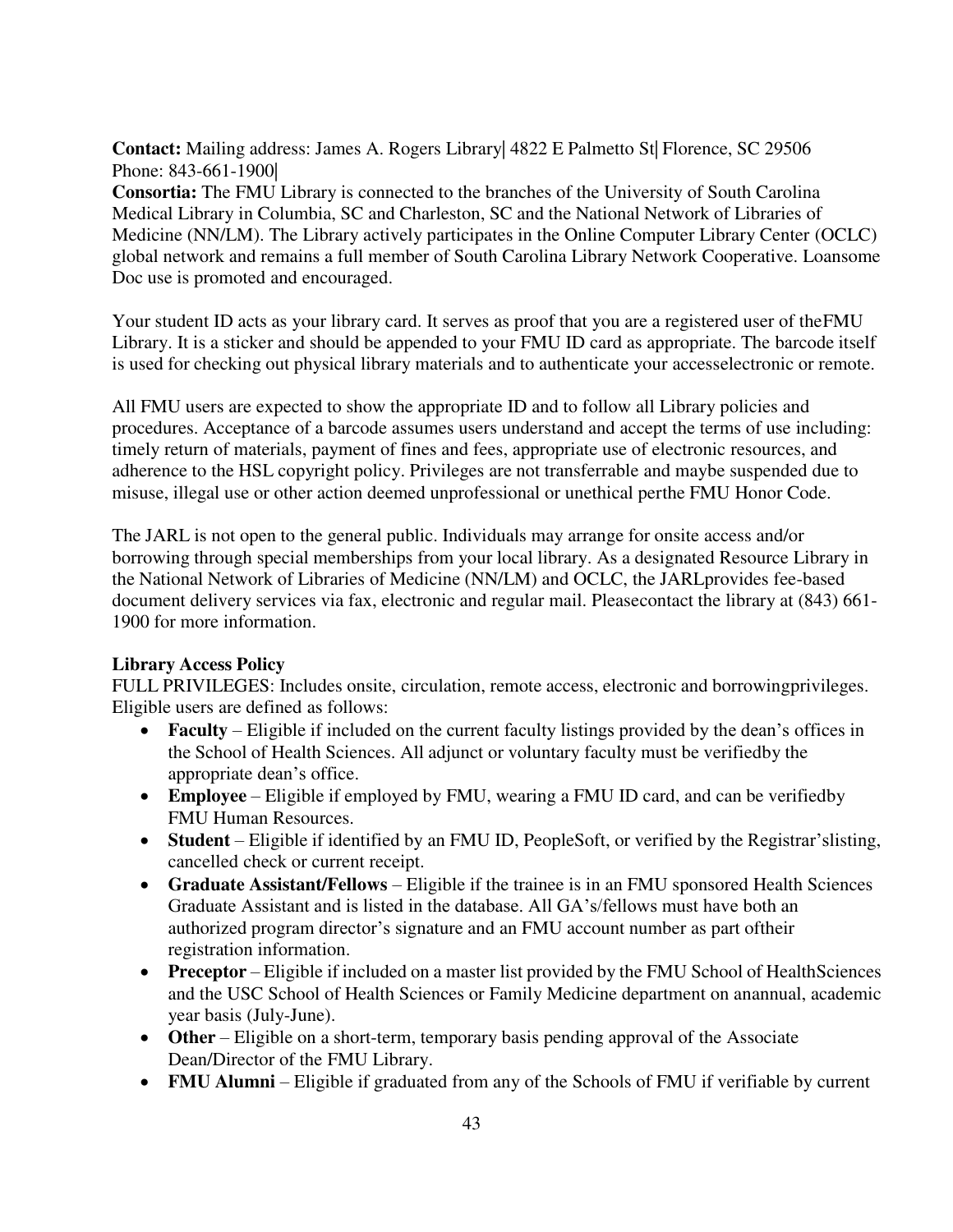Alumni Association membership card, by Alumni Association offices or by the Registrar's Office.

• Special Members – Eligibility based on type and terms of membership. Special members may not use licensed databases remotely or check out journal volumes/issues. **Normal Library Hours** 

| NOFINAL LIDFATY HOUTS         |                                             |               |
|-------------------------------|---------------------------------------------|---------------|
| Monday – Thursday             | 8:00 AM - 10:00 PMFridays 8:00 AM - 5:00 PM |               |
| Saturdays                     | 11:00 AM - 5:00 PM                          |               |
| Sundays                       | 2:30 PM - 10:00 PM                          |               |
| <b>Normal Reference Hours</b> |                                             |               |
| Monday – Thursday             | 8:30 AM - 9:00 PMFridays 8:30 AM - 5:00 PM  |               |
| Saturdays                     | 11:00 AM - 5:00 PM                          |               |
| Sundays                       | 2:30 PM - 9:00 PM                           |               |
| <b>Summer Library Hours</b>   |                                             |               |
| $Monday$ – Thursday           | 8:00 AM - 7:00 PMFridays & Saturdays        | <b>CLOSED</b> |
| <b>Sundays</b>                | 2:30 PM - 7:00 PM                           |               |
| <b>Summer Reference Hours</b> |                                             |               |
| $Monday$ – Thursday           | 8:00 AM - 5:30 PMFridays & Saturdays        | <b>CLOSED</b> |
| <b>Sundays</b>                | <b>CLOSED</b>                               |               |
|                               |                                             |               |

## **Office of Housing and Residence Life**

The Office of Housing and Residence Life is more than just housing at FMU. The Office of Housing and Residence Life is committed to the overall growth, development, and education of students. The primary goal is to provide a safe, secure, comfortable environment while providing residents with the opportunities to become involved, share ideas, and be part of a residential community. The Office of Housing & Residence Life strives to serve our residents as effectively as possible by providing various different housing options for full-time, matriculated medical and graduate students. The Office of Housing and Resident Life is committed to assisting students to make the most of your living experience and supporting you in achieving your educational goals. Students are encouraged to become an active member of our FMU community. Please don't hesitate to visit or contact our office! Graduate Students may apply for housing by contacting the Office of Housing and Residence Life at (843) 661-1300. The Office of Housing and Residence Life provides the below services to students:

- Acts as a liaison between building residents and other FMU offices to ensure all appropriate services/maintenance are provided
- Coordinates all assignments, billing charges, move-in/out, housing lottery and maintain rosters/databases
- Handles disciplinary matters within the student housing
- Arranges and provide various recreational opportunities for students
- Creates workshops and resources for off-campus housing options; maintain off-campus housing listings
- Creates programs and events that foster a sense of community, and opportunities for integrative learning

#### **Office Hours**

August 1 through April 31 (Fall/Spring) 9 to 5 PM, Monday, Wednesday, Thursday 9 to 7 PM, Tuesday 9 to 3 PM, Friday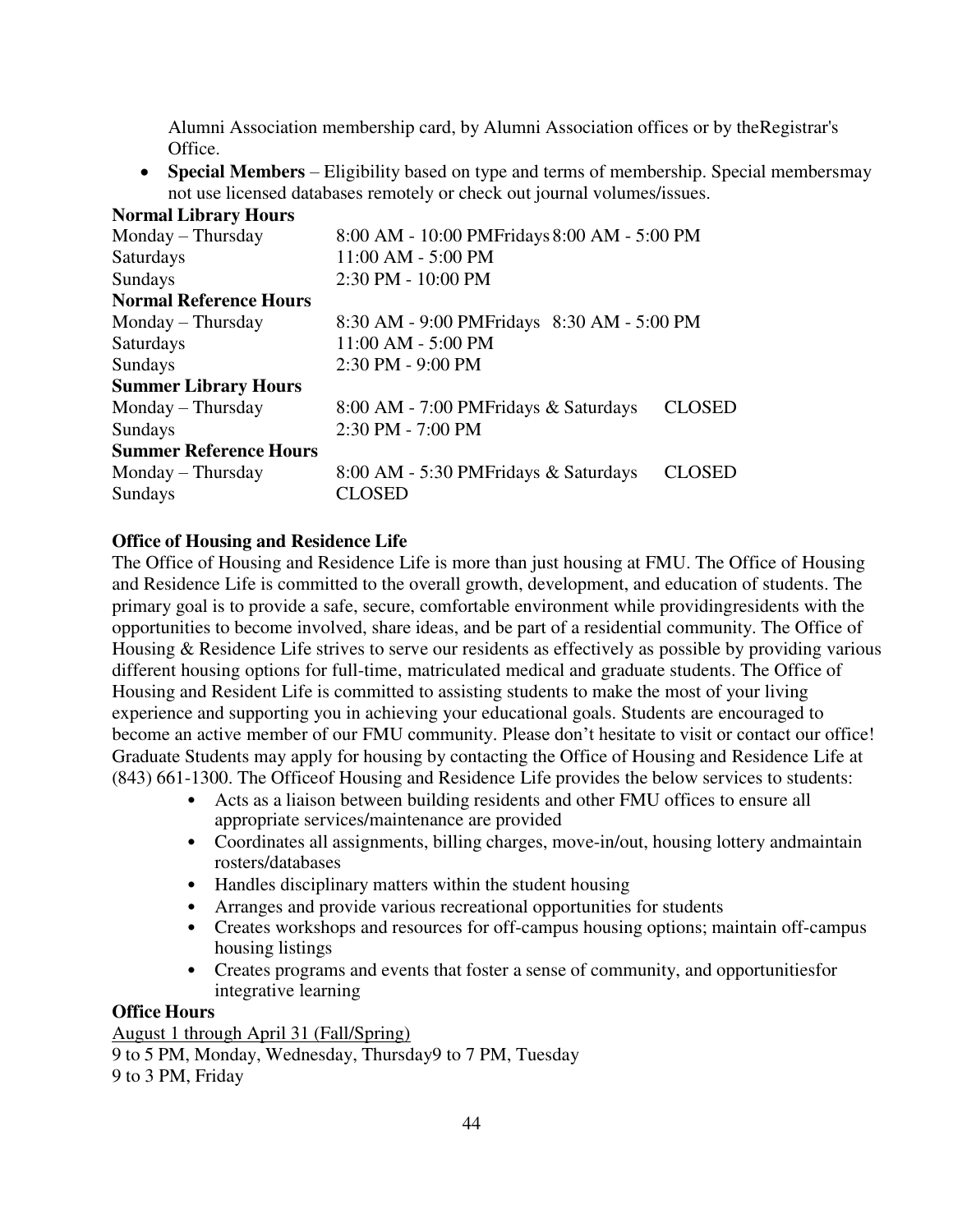May 1 through May 31 (Maymester):

9 to 5 PM, Monday, Wednesday, Thursday, and Friday 9 to 7 PM, Tuesday

#### **Security and Safety FMU Campus Police**

Located in between the library and the LSF building on main campus. Main: (843) 661-1109, or dial ext. 1109 from any campus phone.

## **Chief of Police** Donald Tarbell Office: Campus Police Phone: 843-661-1109

The FMU Security Department is responsible for overall campus security, emergency response, investigations, crime prevention campus shuttle, and management of the parking permit and identification badge program. The department is staffed by a director, 1 associate director, 1

assistant director, 16 full time and 9 part time uniformed security officers. All security staff are employees of the University. All security officers are South Carolina state licensed security officers who receive 8 hours of pre-employment training, 16 hours of on the job training and 8 hours of annual refresher training as required by South Carolina state. Additionally, officers receive training annually in CPR/AED, fire extinguisher usage, response to hazardous materials emergencies and threat awareness. The University is a South Carolina State approved security guard training school and both the Director and Associate and Assistant Directors are certified security guard instructors. The security staff are not armed and do not have police or peace officer arrest powers. Officers are assigned to both fixed and motor patrols. Primary law enforcement jurisdiction for student housing lies with the Florence Police Department. The rest of the campus is under the jurisdiction of the Florence County Department of Public Safety. The security director works closely with both of these police agencies on matters affecting the campus including criminal investigations, crime prevention and emergency.

It is the policy of the university to promote the safety and security of the academic community on campus; to prohibit any criminal or illicit activities including sexual assault or other sex offenses; to report any alleged criminal conduct to the appropriate enforcement authorities; and to discipline any student, faculty member or employee after the university has conducted its investigation of the alleged conduct. Discipline may include suspension, expulsion, dismissal or termination of employment.

#### **360 Stay Safe**

Visit our **360 Stay Safe website** (login required) to view our online training program that helps students, faculty and staff create a safe and healthy campus community where they take care of themselves, look out for one another, and make choices for the greater good.

## **Annual Security and Fire Safety Report ("Clery Act")**

The Jeanne Clery Disclosure of Campus Security Policy and Campus Crime Statistics Act, or Clery Act, mandates that all Title IV educational institutions, without exception, prepare, publishand distribute an Annual Security and Fire Safety Report. This report consists of two basic parts: disclosure of the University's crime statistics for the past three years; and information about the University's current campus security policies. Prospective students and employees are entitled to request and receive a copy of the Francis Marion's Annual Security and Fire Safety Report which is available online at https://www.fmarion.edu/wp-content/uploads/2016/07/FMU-Clery-Report-2020-WEB.pdf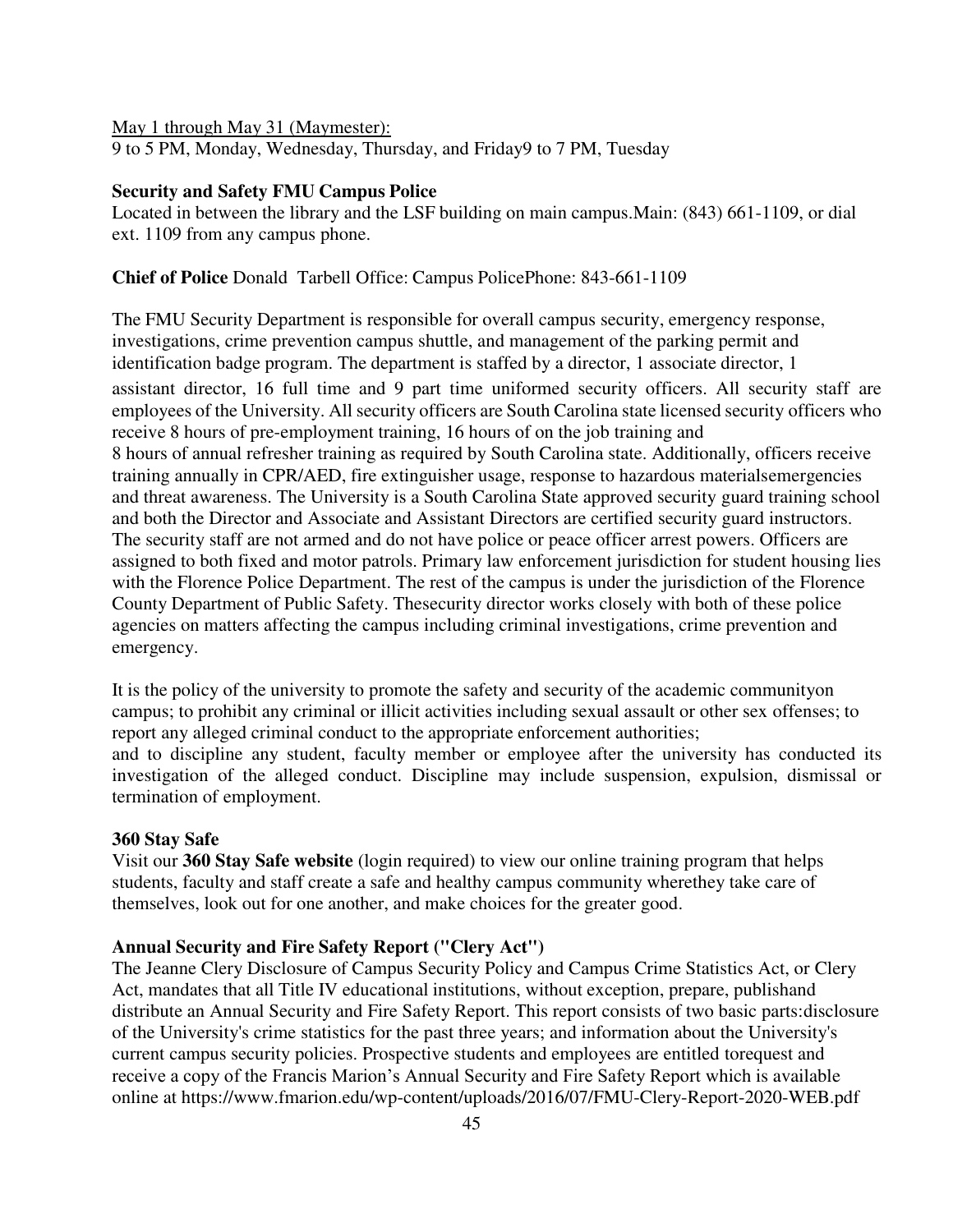## **Campus Security Policy and Program Policy**

It is the policy of FMU to promote the safety and security of all faculty, students and employees on University premises, to prohibit any criminal or illicit activities including sexual assault or other sex offenses, to report any alleged criminal conduct to the appropriate enforcement authorities, and to discipline any faculty, student or employee after conviction of a criminal offense, which may include suspension, expulsion, dismissal or termination of employment. In the case of a student, an ad hoc faculty committee shall be appointed by the Provost office.

#### **Program**

To promote awareness of and facilitate prevention of sexual assault offenses, the University shall provide specific information to incoming students about sexual assault prevention measures. Such information shall include the legal sanctions and applicable penalties under applicable laws, ordinances and regulations on sex offenses, the campus security procedures for dealing with sex offenses, and the identification and availability of counseling and support services. The criminal and legal penalties for the commission of sex offenses range from maximum imprisonment sentences of 3 months to 25 years depending on the type and seriousness of the offense involved.

#### **Firearms**

The possession of firearms is strictly prohibited on FMU property and in affiliated healthcare organizations.

#### **Responsibilities**

It is the responsibility of all faculty, students and employees to report all incidents of alleged criminal conduct to the Universities' Security Department and to cooperate fully with regard to the specific details of such incidents.

The University's Security Department shall investigate such incidents and, as necessary, report the matter to local enforcement authorities. The Security Department shall also maintain records of all reported incidents and shall collect information on reported criminal offense and arrest statistics on the University's campus, as required by federal law. Such information, together with relevant campus security procedures shall annually be published and distributed, through appropriate publications or mailings, to faculty, students and employees and to any applicant for enrollment upon written request.

#### **Policy on Issuing Timely Warnings**

The purpose of this policy is to provide guidelines for the issuing of timely warnings in compliance with *The Jeanne Clery Disclosure of Campus Security Policy and Campus Crime Statistics Act "Clery Act".* 

#### **Policy**

It is the policy of FMU to issue timely warnings, also known as security notices, for any *Clery* Act crime (as defined below) or a similar type of situation that is reported to campus security or is brought to the attention of campus security by law enforcement and is considered to present a serious or continuing threat to faculty, staff or students.

#### **Scope**

This policy applies to all faculty; staff and students on the FMU campus.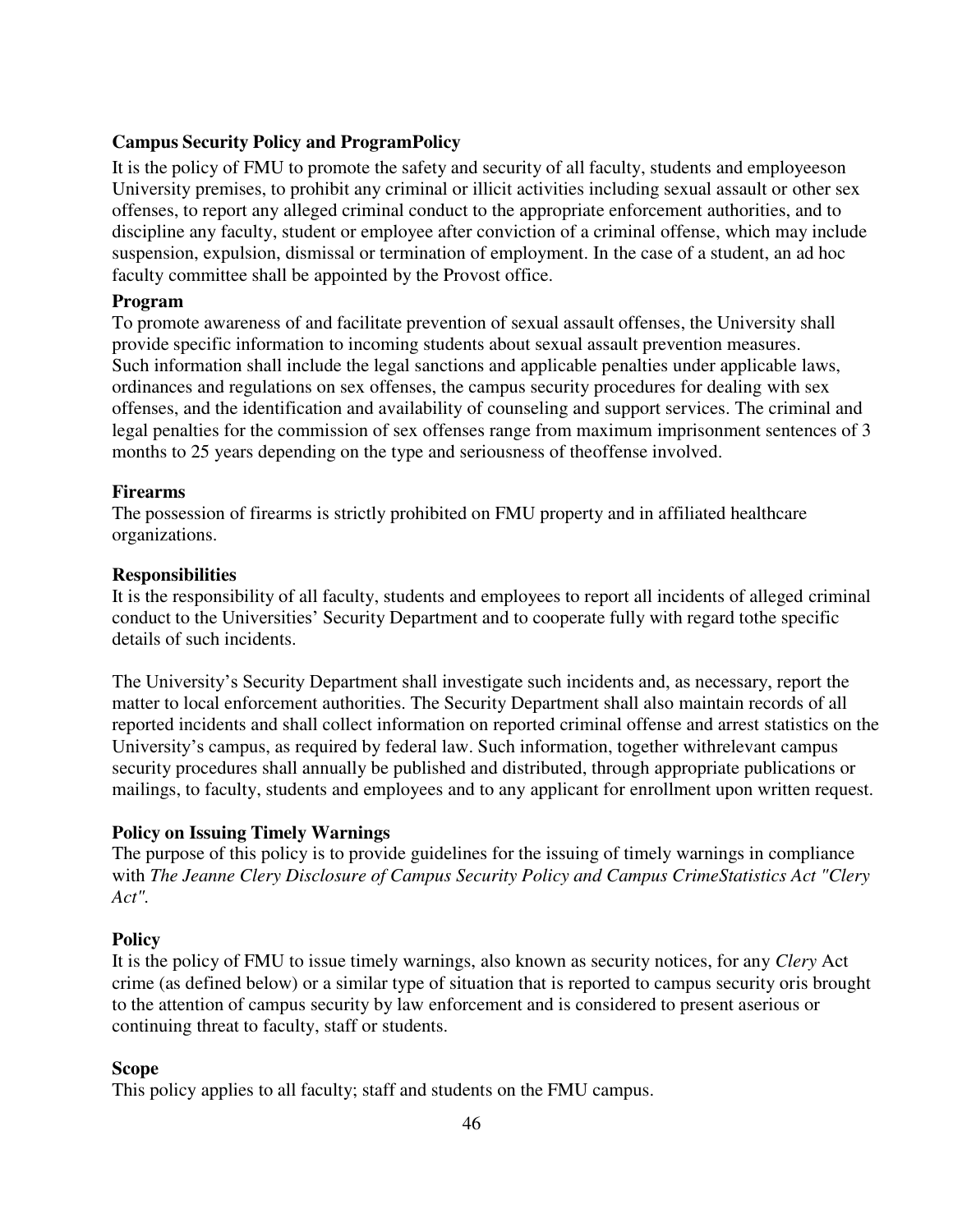# **Definitions**

A Clery Act crime is defined as follows:

- 1. Criminal Homicide
	- a. murder and non-negligent manslaughter
	- b. negligent manslaughter
- 2. Sex Offenses
	- a. Forcible
	- b. Non-forcible
- 3. Robbery
- 4. Aggravated Assault
- 5. Burglary
	- a. There is evidence of unlawful entry (trespass), which may be forcible or not involve force
	- b. Unlawful entry must be of a structure -having four (4) walls, a roof and a door
	- c. There is evidence that the entry was made in order to commit a felony or theft
- 6. Motor Vehicle Theft
- 7. Arson

# **Procedures**

- A. The FMU Security Director or his designee shall make the decision whether to issue a timely warning on a case-by-case basis. The decision making process may involve consultation with members of the FMU senior leadership. Timely warnings shall be issued as soon as possible after the Security Department is notified; however, the release is subject to the availability of accurate facts concerning the incident. Criteria tobe evaluated include:
	- 1. Nature of the crime;
	- 2. The continuing danger to the campus community
	- 3. The potential risk of compromising law enforcement efforts.
- B. Timely warnings shall include all information that would promote safety and would aid in the prevention of similar crimes, including, but not limited to:
	- 1. Succinct statement of the incident
	- 2. Possible connection to previous incidents if applicable
	- 3. Date and time the warning is released
	- 4. Descriptions, photographs or composite drawings of a suspect at large
	- 5. Descriptions of any vehicles involved
	- 6. Recommended actions if suspect is seen
	- 7. Contact information if you have knowledge about the incident/investigation
	- 8. Precautions for the campus community to protect itself
	- 9. Crime prevention suggestions to prevent similar incidents
- C. Timely warnings shall be issued to the campus community *via* email. In addition, the Chief of Campus Police may elect to post fliers in various areas on the campus.
- D. Timely warnings shall be updated as new or more accurate information becomes available.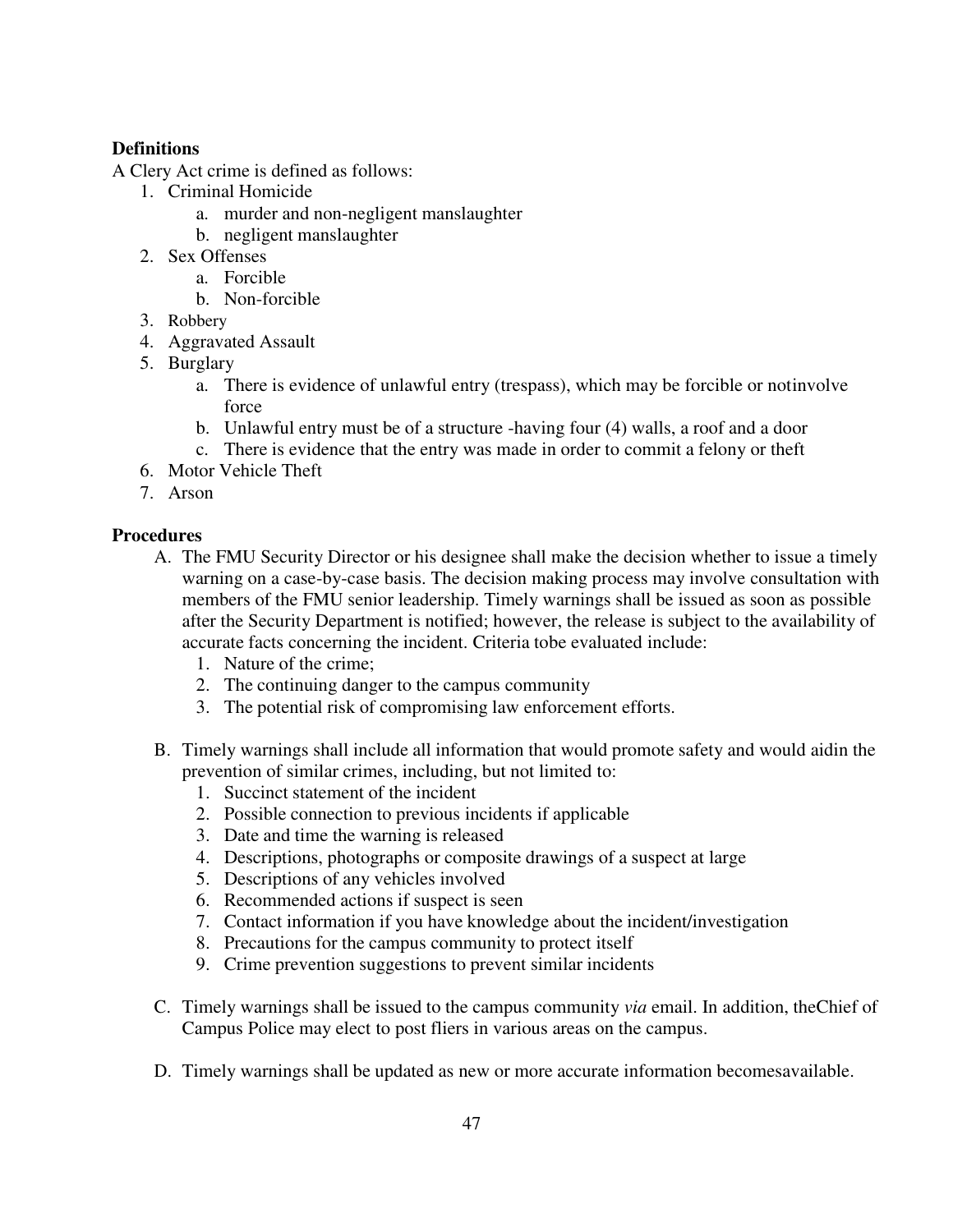E. Timely warnings shall be numbered sequentially beginning January 1 of each year and can be viewed a

## **Policy Responsibilities**

Chief of Campus Police - responsible for working in conjunction with FMU senior leadership and local law enforcement to issue timely warnings to the campus community.

#### **Policy Management**

Responsible Executive: Senior Vice President for Finance and Chief Financial Officer Responsible Officer: Chief of Campus Police; Director of Student Affairs; Registrar Responsible Office: Campus Police

Any questions regarding the interpretation or application of this policy should be referred to the Office of the General Counsel.

#### **Center for Academic Success and Advisement**

 Jennifer Kunka, Ph.D. Director of the Center for Academic Success and Advisement Office: Founders Hall 220 Phone: (843) 661-1520 E-mail: [jkunka@fmarion.edu](mailto:jkunka@fmarion.edu)

The purpose of the Center for Academic Success and Advisement (CASA) is to foster a better learning environment for, and provide resources to all students at FMU. Programs are designed to help students study more effectively and become more self-sufficient and proactive in their learning. These programs include: peer tutoring, workshops given periodically to address study techniques, a study partner match service, one-on-one academic support advice and assistance in making study plans, and standardized test preparation lectures and workshops.

The Director is also the University designee to evaluate and process all applications from students seeking appropriate and reasonable accommodation by the University as stated in the Institution's [Policy on Students with Disabilities.](https://www.nymc.edu/media/schools-and-colleges/nymc/pdf/current-students-academic-policies-/PolicyonStudentswithDisabilities.pdf) The office will provide support to students who identify themselves as needing special accommodations, per the ADA, and communicate those needs to the course faculty. Support Services Offered:

- Learning style surveys (VARK) are administered at the start of medical school to helpeach student determine his/her most effective approach(es) to learning.
- One-on-one appointments (in-person, skype, or phone)
- Study Skills and Text-Taking Strategies Workshops
- Time and Stress Management Workshops.
- Peer-Tutoring Program
- Study Partner Match Program
- Peer-Mentorship Program
- Exam and Other Accommodations (Students with Disabilities)

All students need assistance at some point in their academic career and there are many staff and faculty available at FMU to assist you.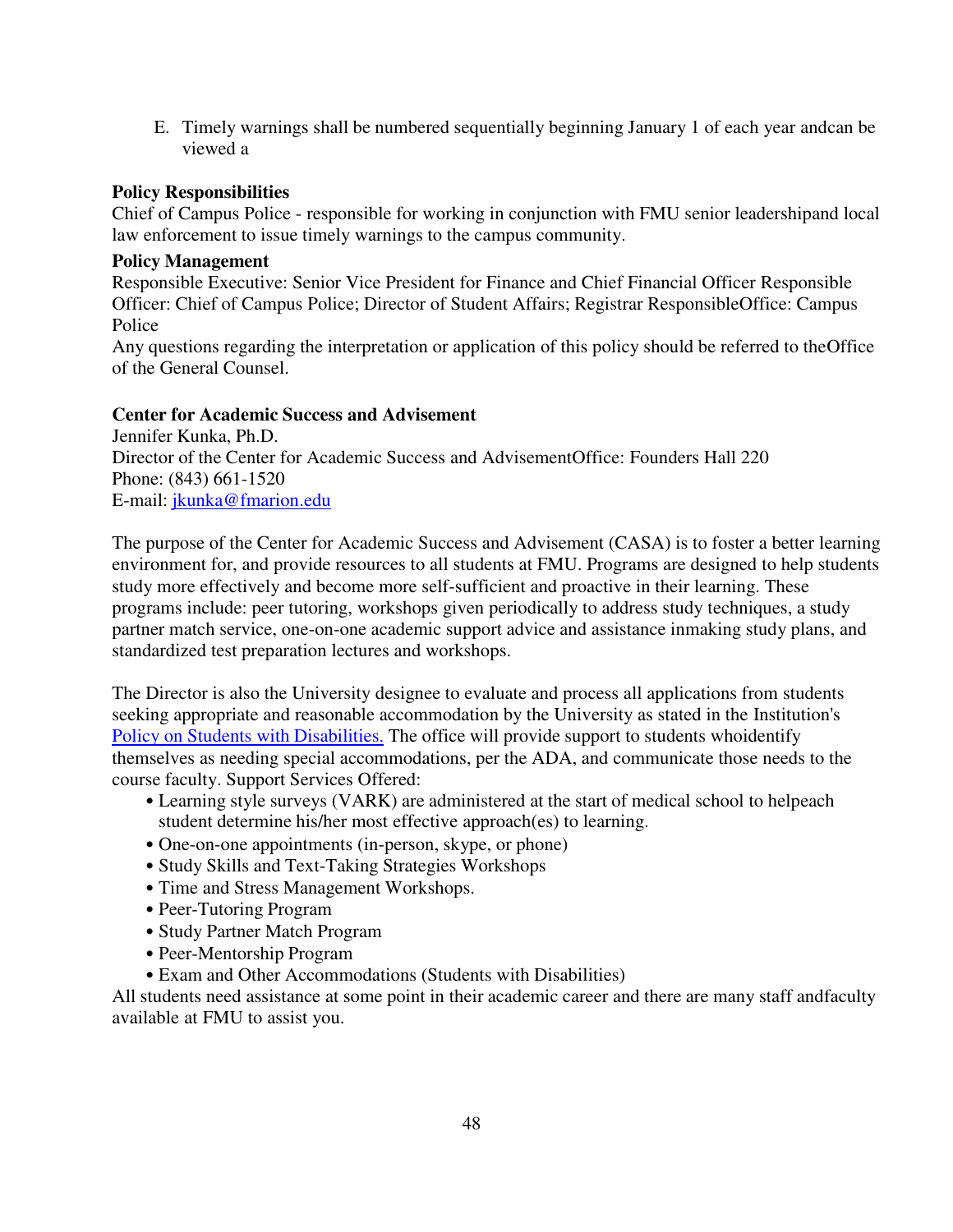#### **Student Mental Health Services Contact:**

Kayla Duncan Assistant Director of the Office of Counseling and Testing Office: Educational Foundation Building (Student Health Services building) Phone: (843) 661-1842 E-mail: [kduncan@fmarion.edu](mailto:rlawson@fmarion.edu)

Mental health services are available to all medical students. All services are free and completely confidential. No records are transmitted to the school or to family members. Services are available throughout the year and early morning and evening hours are available.

#### **Office of the University Registrar**

Ms. Ann Williams - Registrar Office: Stokes Administration Building, Room 118 Phone: (843) 661-1175 E-mail: [awilliams@fmarion.edu](mailto:awilliams@fmarion.edu)

#### **Office of the Registrar Functions**

- Maintains educational and demographic data on every student
- Records required and selective course enrollment, including current enrollment, final grades and credits earned
- Records awards and honors received, disciplinary actions imposed, withdrawals, dismissals, repetition of courses and transfers
- Processes transcripts
- Records official name changes
- Processes enrollment verification
- Processes applications for USMLE, Step 1
- Processes loan deferments and state licensure forms
- Records and verifies degrees conferred

## **Registration Process and Timing**

In the summer prior to their arrival on campus, newly accepted students receive information regarding registration and orientation from the Department of SLP.

To finalize their registration, students must make satisfactory payment arrangements with the Cashier's Office prior to the start of each semester. Prior to the beginning of each academic year, students should review their contact information (address, phone, and emergency) on file and make updates as needed. This can be done through the Patriot Portal. Only registered students are allowed access to campus services, facilities, and the school network and email system.

#### **Registration Holds**

In the event that a student fails to satisfy requirements for documentation or payment, the appropriate university office will place a hold preventing further registration. Students should check the Patriot Portal regularly to see if any holds have been placed on their account. The portal will indicate the type of hold and the appropriate office to contact to resolve the hold.

To finalize their registration, students must make satisfactory payment arrangements with the Cashier's Office prior to the start of each semester. The student is responsible for their own financial planning.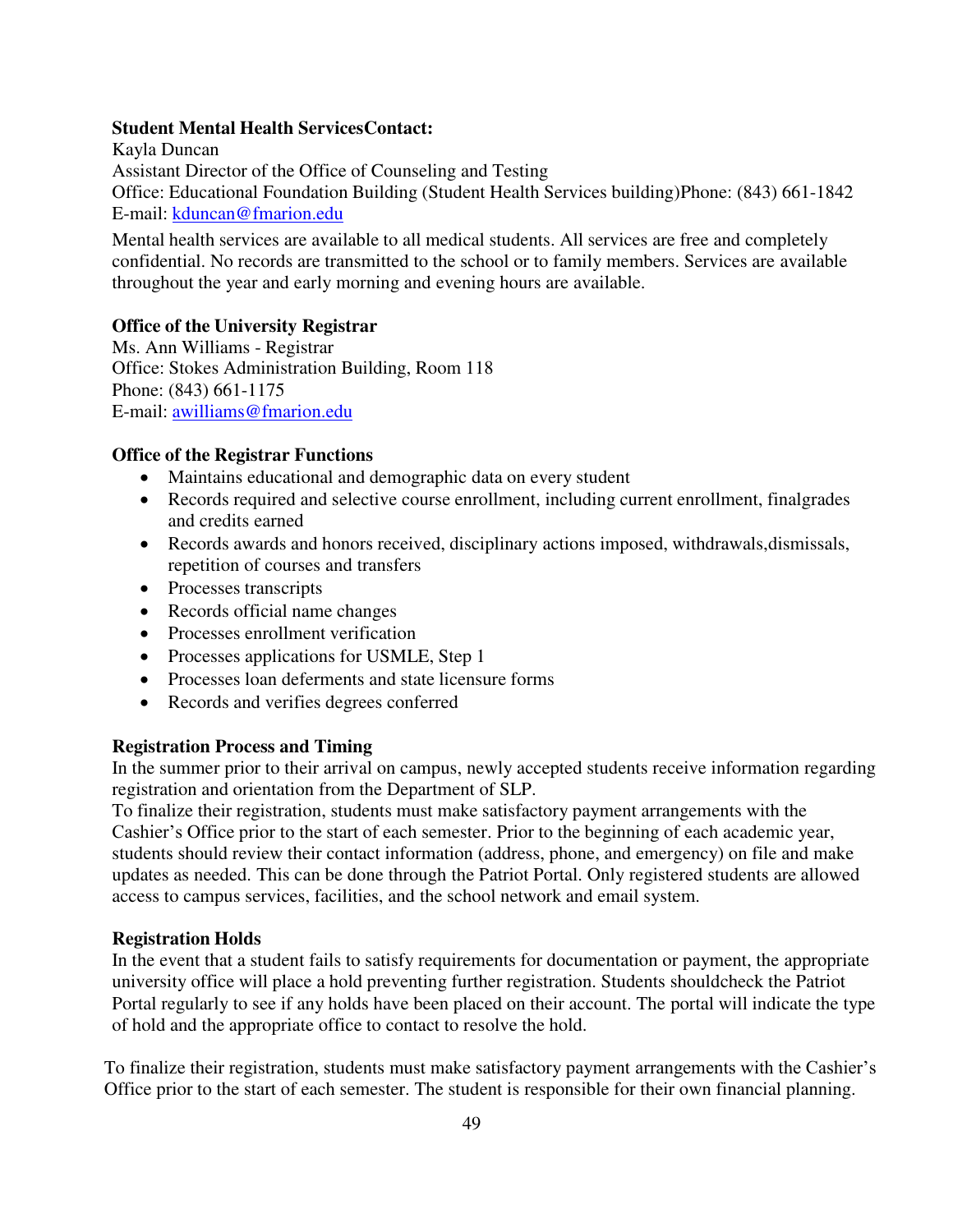Only registered students are allowed access to campus services, facilities, and the school network and email system.

## **Enrollment Status**

FMU's SLP curriculum is designed to be a full-time program of study. Students who wish to register for a reduced schedule (whether for health, academic, or other reasons) must have special approval from the MSLP Student Affairs and Progression Committee (SPAC).

#### **Student Access to Grades**

Grades for individual courses and clerkships are made available to students online (through the learning management system). Students can view their transcript, including all final grades, through the student self-service portal found at<http://patriotportal.ec.fmarion.edu/>

#### **Transcripts and Release of Information**

An official transcript carries the Registrar's signature and the FMU seal, and documents a student's permanent academic record at the University. Students may have a transcript mailed to the address of their choosing (including other educational institutions and hospitals) by submitting an official request to the Office of the Registrar.

#### **Financial Assistance**

Kim Ellisor Director of Financial Assistance Office: Stokes Administration Building (SAB) 117 Phone: (843) 661-1190 Email: [finasst@fmarion.edu](mailto:finasst@fmarion.edu) 

• Hours:

Fall and Spring Semester: 8:30 AM to 5:00 PM, Monday-Friday Summer Semester(s): 8:00 AM to 5:15 PM, Monday-ThursdayClosed, Friday

#### **Student's Rights**

According to federal regulations, a student has the right to know:

- 1. What financial aid programs are available.
- 2. The deadlines for submitting applications for each of the available financial aid programs.
- 3. How financial aid is distributed.
- 4. How a student's financial need is determined.
- 5. How much of the financial need has been met.
- 6. An explanation of the various programs in a student's aid package.
- 7. The school's tuition refund policy. This can be discussed with the Financial Assistance Office.
- 8. What portion of the financial aid package is a loan and must be repaid, and what portionis a grant or scholarship and not repayable.
- 9. The interest rate, the total amount that must be repaid, repayment procedures, the length of time to repay the loan and when repayment is to begin for loans awarded.
- 10. How the school determines satisfactory academic progress and the consequences of not achieving this.
- 11. All documents submitted to the Financial Assistance Office are confidential.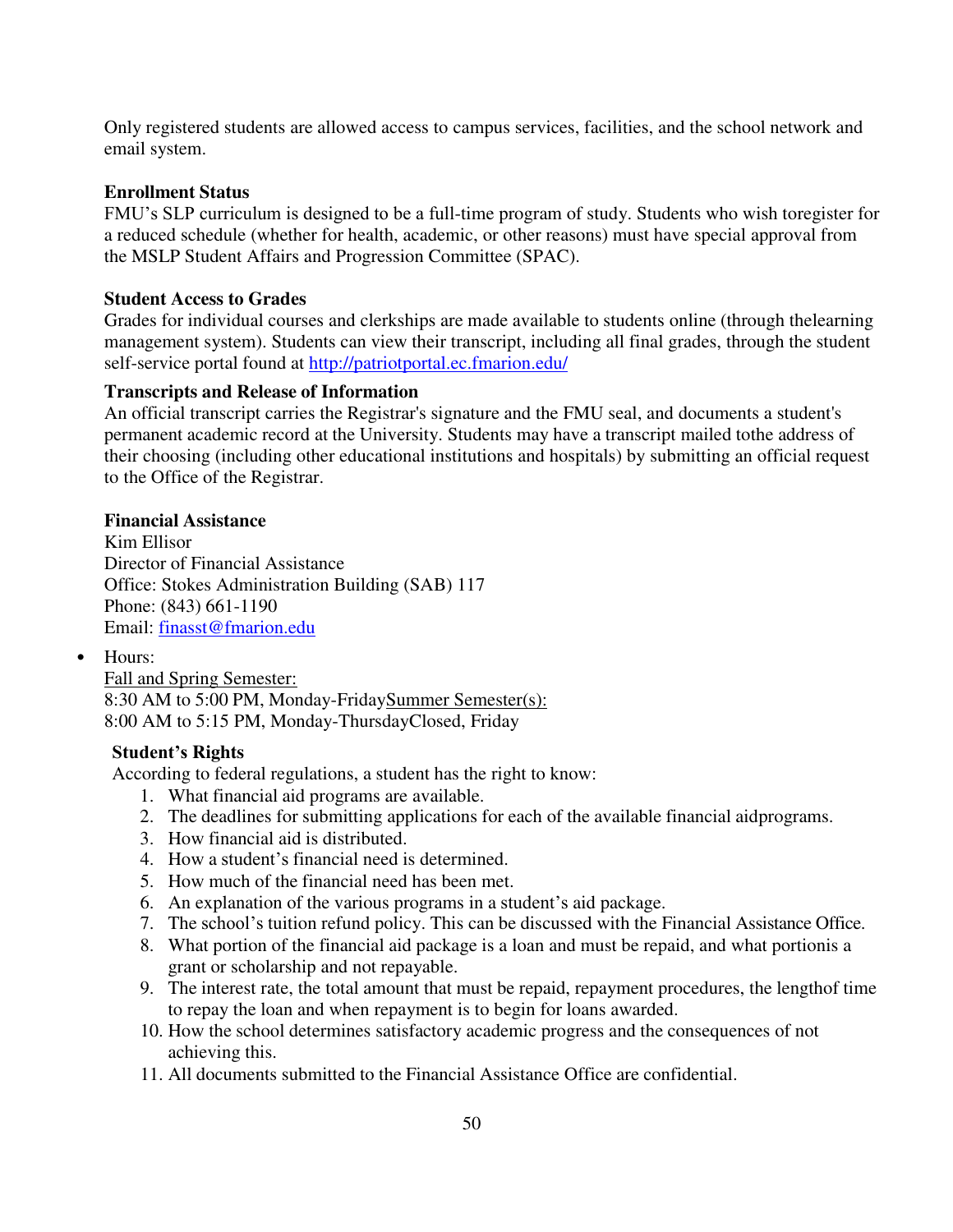## **Student's Responsibilities**

The student's responsibilities are to:

- 1. Maintain an excellent credit rating. Some student loans are considered consumer loans and are contingent upon your credit rating.
- 2. Read all information provided by the Financial Assistance Office.
- 3. Complete all documents required for awarding financial aid accurately and on time, before deadlines expire.
- 4. Provide correct information. Providing inaccurate financial data, in most cases, is a violation of federal law subject to penalty.
- 5. Supply any and all additional documentation, verification, corrections and/or new information requested by the Financial Assistance Office or the agency to which the application is submitted.
- 6. Start a personal financial aid file to keep copies of signed forms, other documentation and all pertinent correspondence.
- 7. Become aware of the terms of all the financial aid funds received.
- 8. Understand the responsibility for all signed documents.
- 9. Promptly notify the Financial Assistance Office in writing of any changes in financial situation since first completing the financial aid application process.
- 10. Understand fully the institution's refund policy regarding withdrawal, leave of absence and dismissal. These can be discussed with the Financial Assistance Office.
- 11. Be aware of institutional standards for satisfactory academic progress.

## **Government and Private Loan Programs**

For more funding information, please visit the Financial Assistance Office.

## *South Carolina Programs*

## Tuition Assistance Program (TAP)

This is an entitlement program requiring no qualifying examination. An applicant must be a South Carolina resident for at least one year prior to enrolling in school, and a U.S. citizen or permanent resident alien, enrolled full-time and matriculated at an approved South Carolina post-secondary institution. The maximum annual TAP award is determined by SC Department of Education. Application is automatic through the FAFSA.

## **SCSHA Foundation Student Scholarship**

This scholarship is open only to current student members of SCSHA. The eligibility for the award is based on a point system and is determined by an application review committee, appointed by the SCSHA Foundation Board. The scholarship application is posted on the SCSHA website. NOTE: The complete scholarship application MUST BERECEIVED on or before April 1, 2021 to be considered for review.

## S.C. CREATE

(Centers for the Re-Education and Advancement of Teachers in Special Education and Related Services Personnel; http://www.sccreate.org) allows full-time employees in SC public and charter schools to receive cost-free course work to complete add-on, alternative, or initial licensure in special education, the Board Certified Behavior Analyst (BCBA) credential, and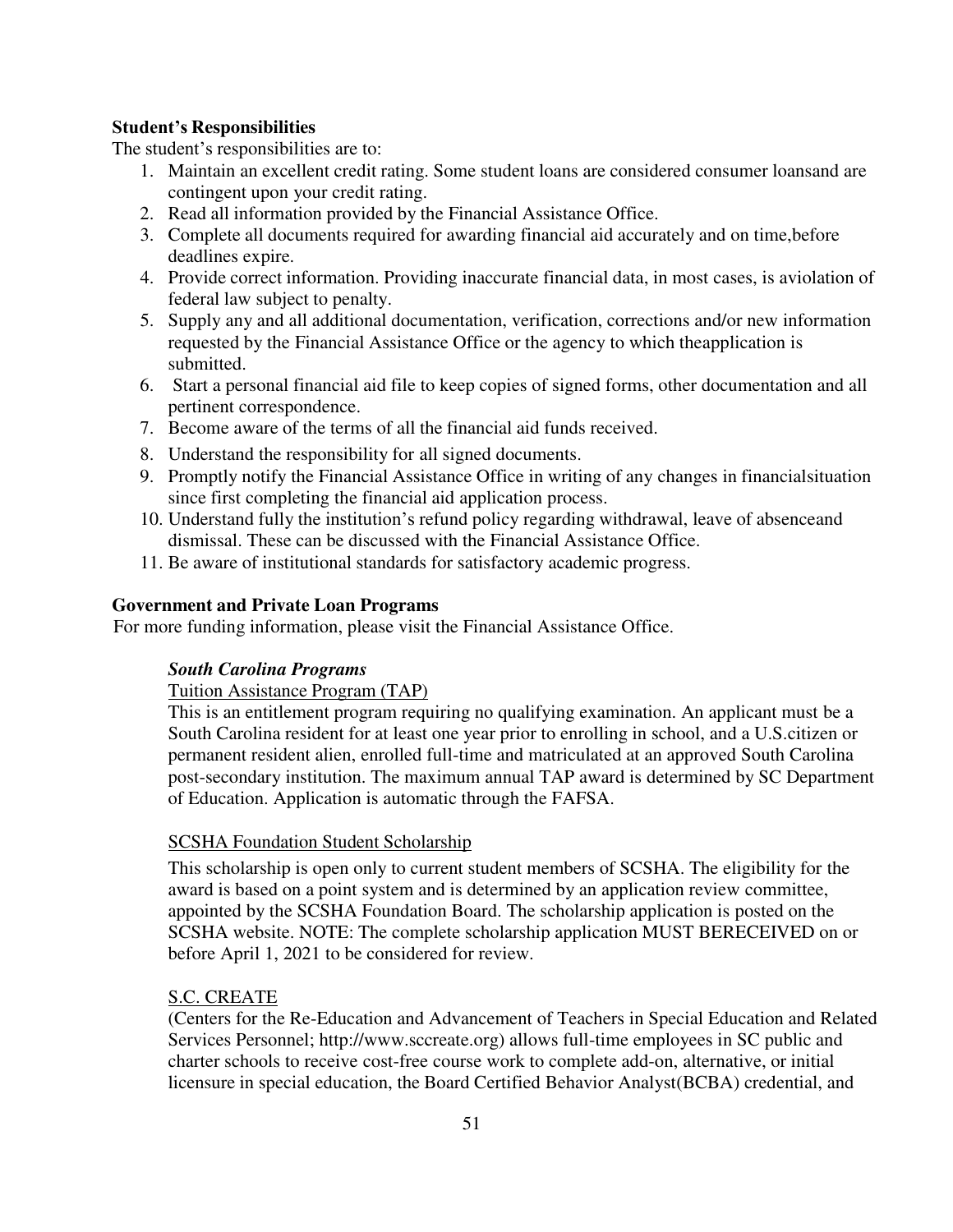Speech-Language Pathologist national certification (ASHA- CCC).

#### Outside Sources of Financial Aid

The Financial Assistance Office has obtained publications listing sources of financial aid from foundations and private individuals. This is available in the Financial Assistance Office. Research of outside sources through a reference library is also recommended.

#### *Armed Forces*

#### Health Professionals Scholarship Program

This scholarship program provides the Armed Forces (Army, Navy, and Air Force) with the majority of its health care physicians. The scholarships are competitive and require completion of an application, physical examination and an interview. Prospective students will need to do the research to determine the nature, type and availability (possibility) of other financial aid streams. Scholarships are offered for two, three or four years. However, the minimum obligation is three years; therefore, students should apply before or during the first-year of medical school. Many scholarships pay tuition, student fees and mandatory health insurance premiums in full and reimburses students for all required texts, supplies and medical equipment. Upon acceptance of the scholarship, the recipient will be commissioned as an officer on reserve status and will be promoted upongraduation from medical school. Additionally, while in school, the student will receive amonthly stipend over \$1,300. Military scholarship recipients incur several obligations.

They are required to serve one year of active duty for each year of scholarship support, an obligation usually served after residency. Additionally, participants must apply for a military internship, and if selected, must serve it. However, the military will not choose a student's specialty. While in school, recipients must serve six weeks on active duty each year. This includes a mandatory officer indoctrination course and may include training in medicine, surgery or a military medical specialty (aerospace, submarine or field emergency medicine), depending on interest. Active duty training is both valuable and profitable. Application deadlines are variable. It is useful to research suggestions for applying to and coping with the military bureaucracy. For further information contact:

U.S. Army: 2600 South Irby Street Suite A, Florence, SC 29505. (843) 669-4178 U.S. Navy: 2600 South Irby Street Suite A, Florence, SC 29505. (843) 661-5540 Air Force: 2600 South Irby Street Suite A, Florence, SC 29505. (843) 669-8363

#### **Off-Campus Law Enforcement**

Dial 911 for emergencies

**Off-Campus Advocacy, Counseling, and Health Services**  Florence County Victim & Witness Assistance Program: Contact the Florence Police Department: 843-676-8800

Pee Dee Coalition Against Domestic and Sexual Assault 24-hour Crisis Hotline: 800-273-1820 Non-Crisis Line: 843-669-4600 Website:<https://peedeecoalition.org/>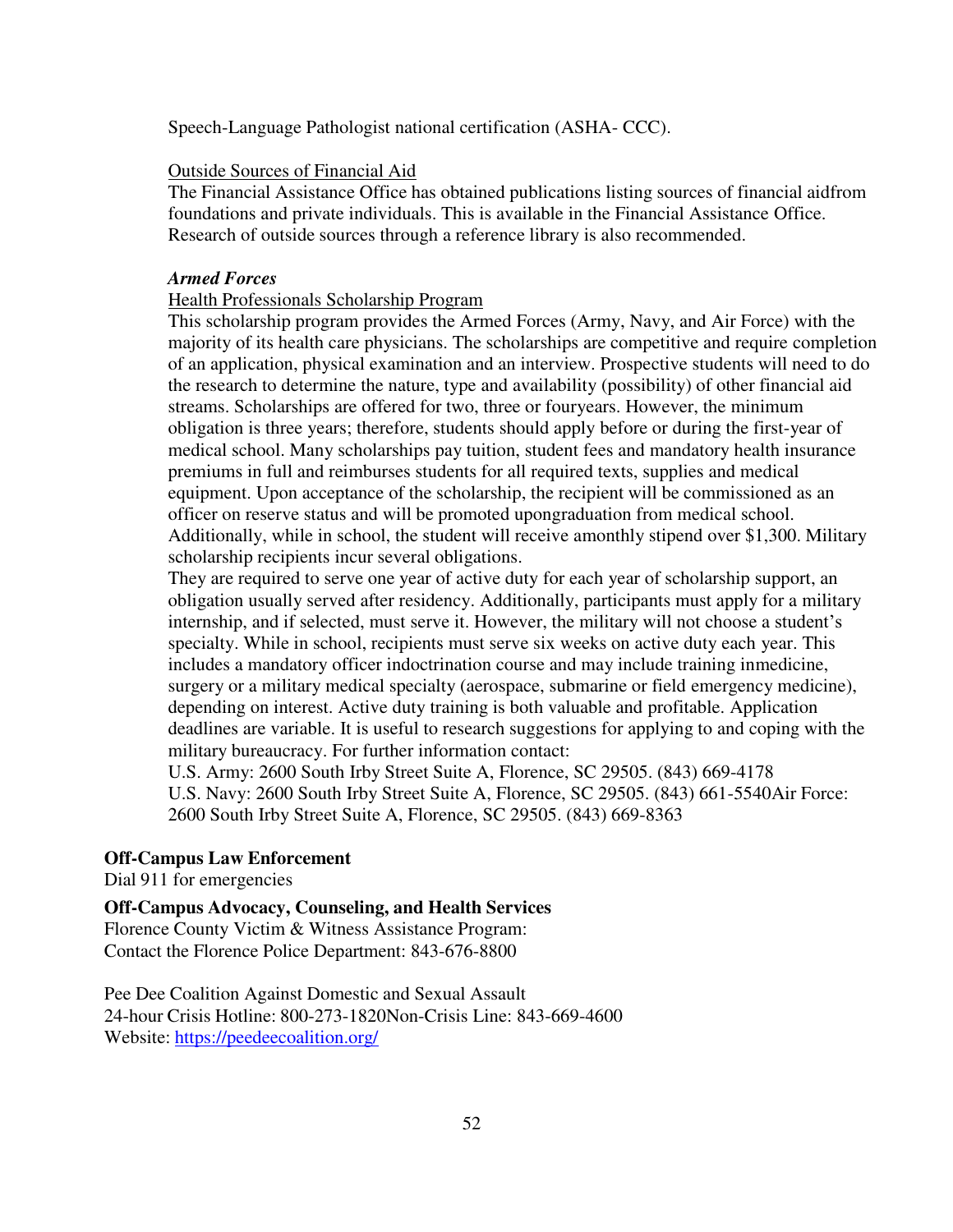McLeod Regional Medical Center Emergency Room: 843-777-2000 Carolinas Hospital System Emergency Room: 843-674-5000

## **South Carolina Office of Victim Assistance**

For Assistance and resources- 803-734-1900 or see Website at<https://sova.sc.gov/>

# **Student Organizations**

## **FMU Chapter of the National Student Speech-Language-Hearing Association**

The SLP program has a campus chapter of the National Student Speech-Language-Hearing Association. Membership is open to all enrolled students in the department. Each fall, during Orientation, the FMU NSSLHA officers and faculty advisor meet with students to provide an overview of the chapter and goals for the upcoming academic year.

# **Alpha Eta National Honor Allied Health Honor Society**

Chapter 83 of the Alpha Eta Society at FMU will be established in accordance with the national by laws. The purpose of the society is to promote and recognize significant scholarship, exceptional leadership and contributions to the allied health professions.

The following shall be eligible for election by the chapter to active membership to the society:

- Those graduate students who are enrolled in the occupational therapy, physician assistant, speech-language pathology and physical therapy programs leading to graduate degrees and are in their last year of enrollment in the allied health program;
- They shall have maintained an overall grade point average of 3.8 or better (out of 4.0) while enrolled in the allied health program on this campus. Students who meet the gradepoint requirement are eligible to apply for membership.
- Each academic program's selection cannot exceed 20% of the eligible class' population;
- $\bullet$  They have shown capacity for leadership and achievement (i.e., promise for the profession) in their chosen Allied Health field;
- <span id="page-52-0"></span>• They have been recommended by members and approved by the dean of the Allied Health unit or his/her equivalent.